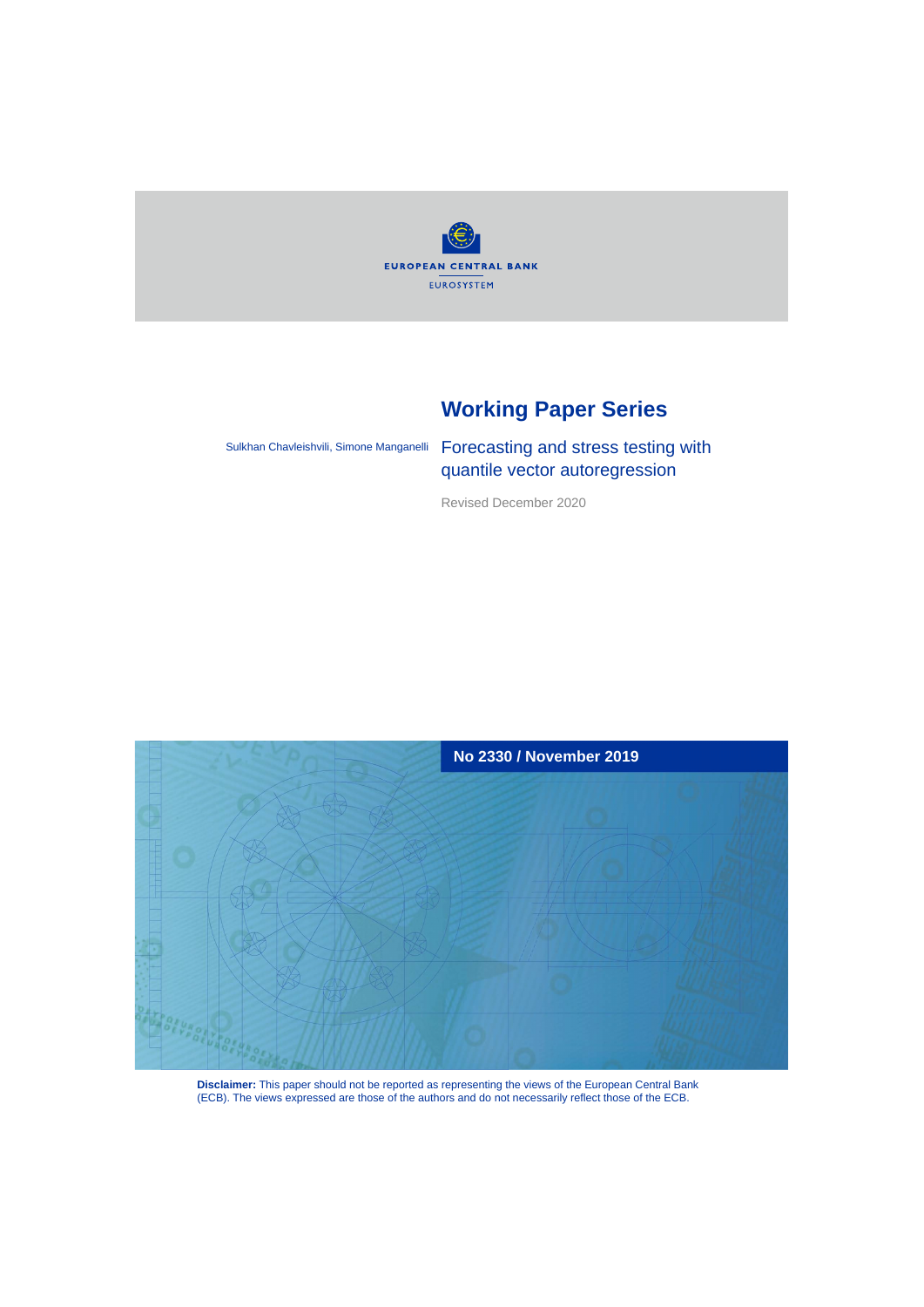#### Abstract

A quantile vector autoregressive (VAR) model, unlike standard VAR, models the interaction among the endogenous variables at any quantile. Forecasts of multivariate quantiles are obtained by factorizing the joint distribution in a recursive structure. VAR identification strategies that impose restrictions on the joint distribution can be readily extended to quantile VAR. The model is estimated using real and financial variables for the euro area. The dynamic properties of the system change across quantiles. This is relevant for stress testing exercises, whose goal is to forecast the tail behavior of the economy when hit by large financial and real shocks.

Keywords: Regression quantiles; Multivariate quantiles; Structural VAR; Growth at Risk.

JEL Codes: C32; C53; E17; E32; E44.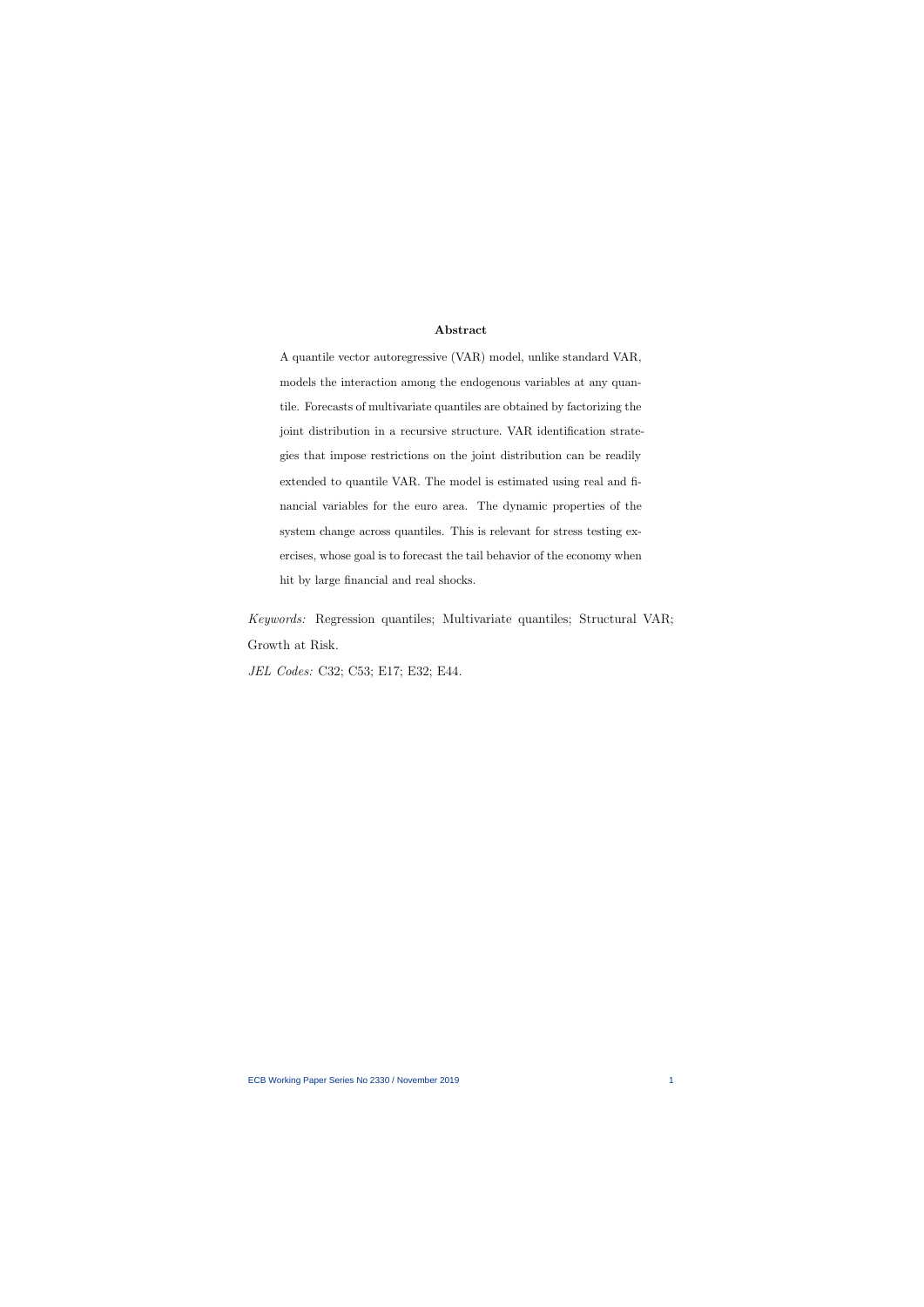#### NON-TECHNICAL SUMMARY

The standard definition of financial stability adopted by central banks around the world emphasises the negative impact that severe financial shocks may have on real economic activity. This definition underscores an intrinsic tension in connecting the macro and financial dimensions of the economy. The empirical workhorse of macroeconomists is the vector autoregressive (VAR) model, which studies the expected dynamics of the endogenous variables. Financial instability, on the other hand, is inherently linked to the tail dynamics of the system. Using econometric models developed to analyse the average behaviour of macroeconomic variables is bound to miss important aspects of macro-financial linkages which arguably only arise when the system is affected by tail shocks. This paper develops a quantile VAR model, which is designed to address many of the core questions of the macro-finance research agenda.

Quantile VAR models the interaction and feedback effects that the variables of the system have on their quantile dynamics. To study the macrofinancial linkages in Europe, we estimate a quantile VAR model on euro area data for industrial production and an indicator of financial distress. We find that financial shocks – defined as a tail quantile realization – are transmitted to the real economy only when the economy is simultaneously hit by a real negative shock. Modelling the mean dynamics with a standard VAR misses most of the action associated with this important channel of transmission of financial shocks. Furthermore, shutting down financial linkages in the system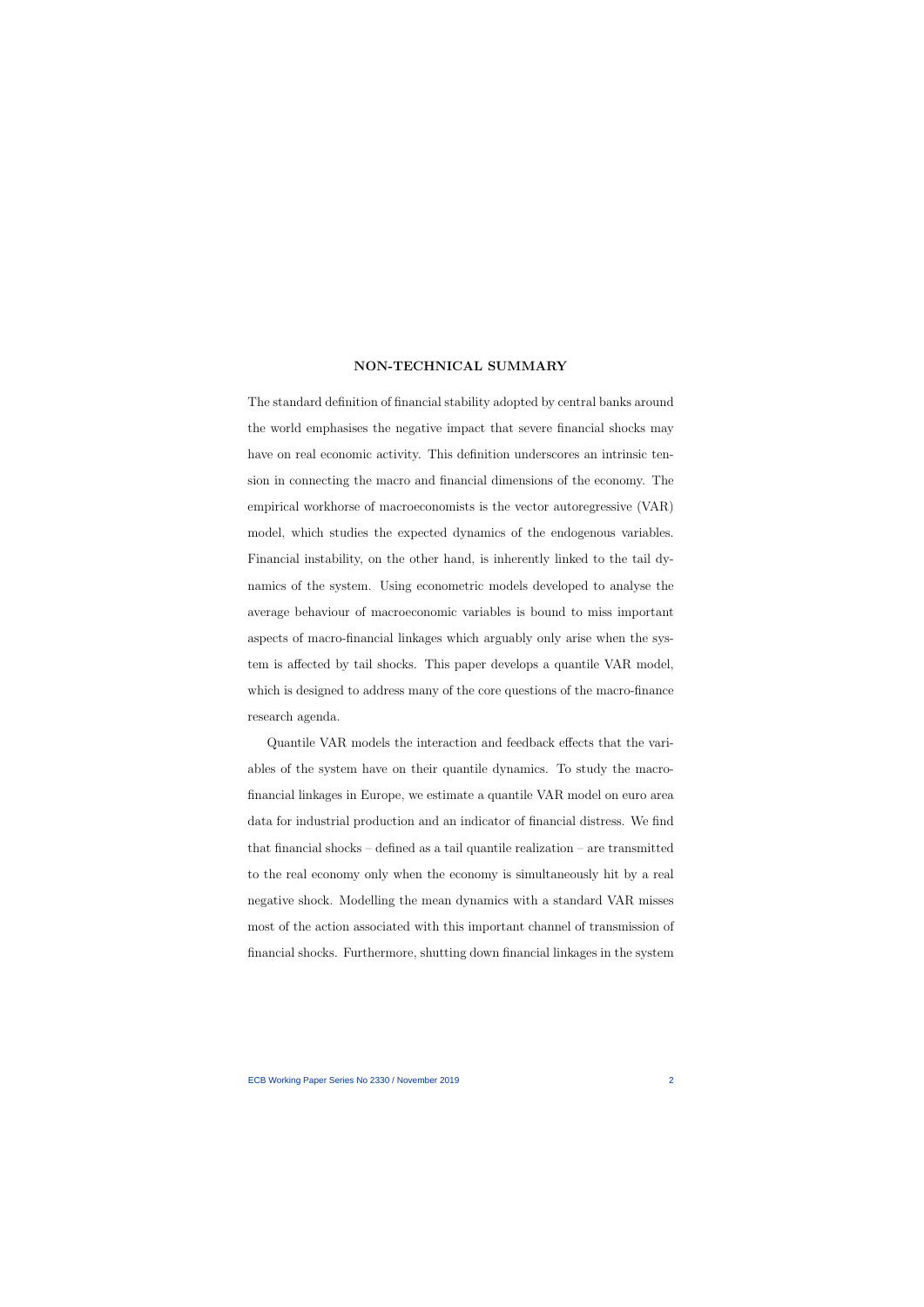significantly changes the dynamics of the real economy when hit by negative shocks, but leaves the dynamics largely unaffected in normal conditions. One advantage of quantile VAR is that it allows us to perform impulse response analyses and to forecast the quantiles of the endogenous variables. We find that by hitting the system with a financial shock there is a strong and persistent asymmetric impact on the distribution of industrial production, which takes about two years to be absorbed.

Quantile VAR provides also the natural environment to perform stress testing exercises. To its core, stress testing is a forecast of what happens to the system when it is hit by an arbitrary sequence of negative shocks. If the euro area is hit by a sequence of six monthly consecutive financial and real shocks, its industrial production contracts by a maximum amount of about 4% if the stress scenario were applied in August 2008 and by less than 2% in July 2018. This contrasts with a median forecast of industrial production hovering around 0%.

Finally, this paper contributes to the quantile regression econometric literature by showing how to deal with multiple variables and how to forecast in a time series context. Our econometric framework is general enough to cover the modelling of multiple quantiles of multiple random variables. Stress testing can be thought of as an estimate of the reaction of the endogenous random variables when the system is hit by a sequence of quantile shocks. Stress scenarios are nothing else than an arbitrary series of quantile shocks hitting the macro-financial environment.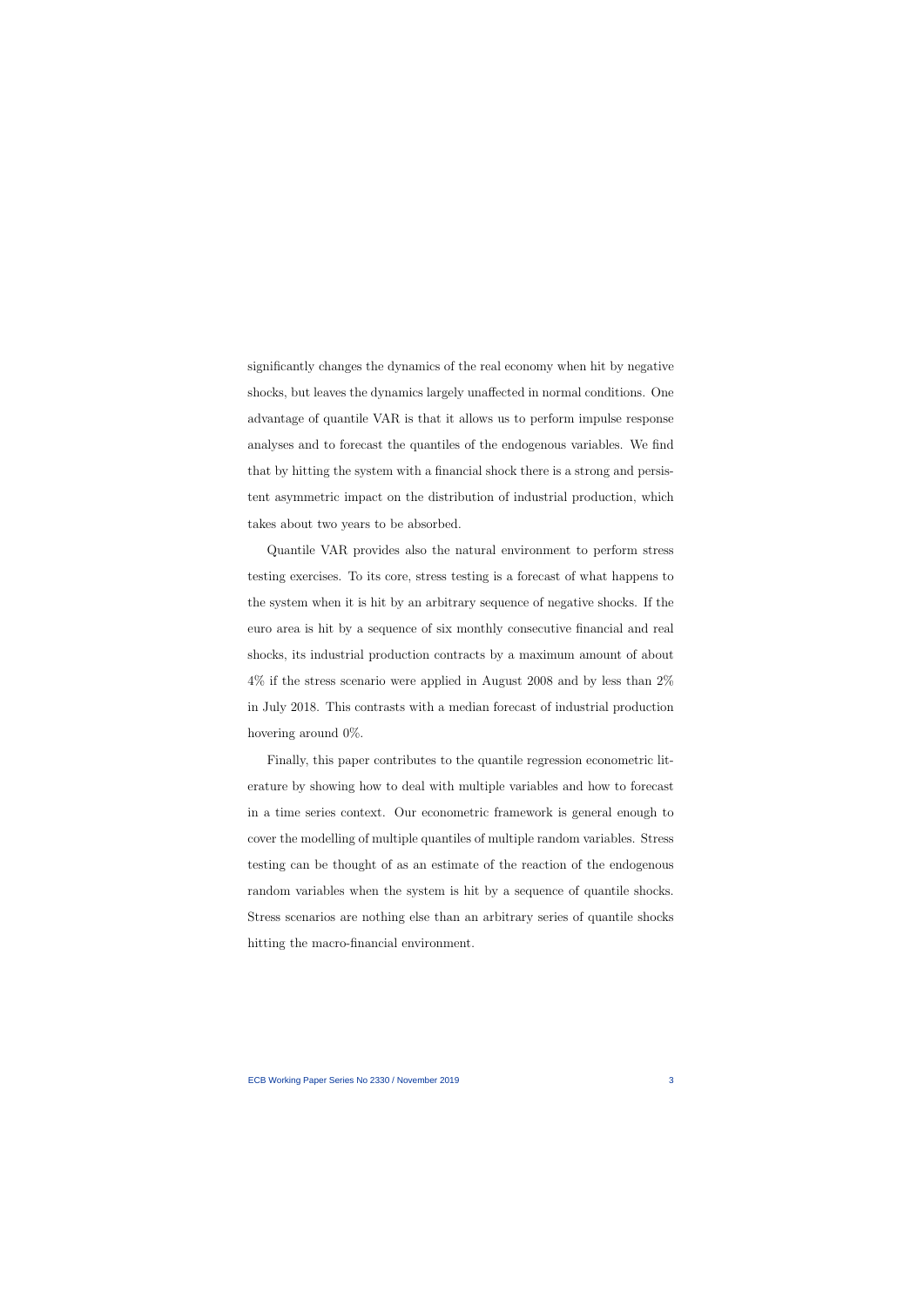## 1 Introduction

Vector autoregressive (VAR) models are the empirical workhorse of macroeconomics. In their most basic formulation, these models rely on constant coefficients and i.i.d. Gaussian innovations. There is, however, substantial empirical evidence that macroeconomic variables are characterized by nonlinearities and asymmetries which cannot be captured by simple linear Gaussian models (Perez-Quiros and Timmermann 2000, Hubrich and Tetlow 2015, Kilian and Vigfusson 2017, Adrian, Boyarchenko and Giannone 2019). We show how such nonlinearties can be captured by estimating VAR models with quantile regression methods. The insights of our approach can be extended more generally to produce iterated quantile forecasts for nonlinear models. The methodology is applied to the euro area. Using a standard recursive identification scheme, a quantile impulse response analysis reveals that shocks to the financial system have a strong and persistent impact on the left tail of the real economy, but no effect on its right tail.

Quantile regression was introduced by Koenker and Bassett (1978) and has found many applications in economics (Koenker 2005, 2017). Early applications to univariate time series include Engle and Manganelli (2004) and Koenker and Xiao (2006). White, Kim and Manganelli (2010, 2015) develop the asymptotics for multivariate quantile models. In homoskedastic linear regression models, the conditioning variables shift the location of the conditional density of the dependent variables, but they have no effect on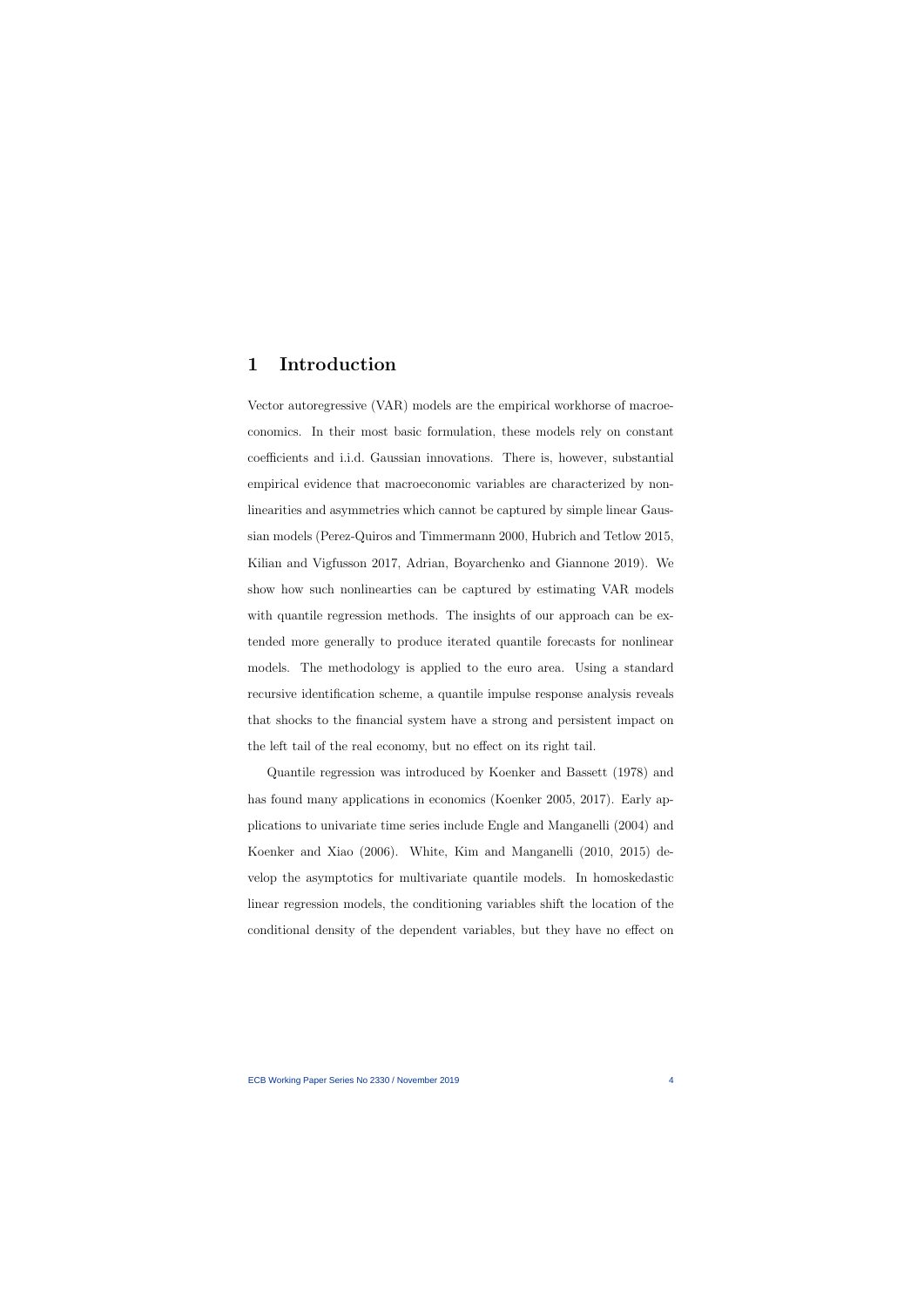conditional dispersion or shape. In general, however, this needs not be the case. Quantile regression is a semiparametric technique which allows different covariates to affect different parts of the distribution. If and how this happens is an empirical question. In our empirical applications, we find that estimates of quantile regression slopes and quantile impulse response functions vary across quantiles. This may occur either because of time varying higher order moments, and/or because the conditioning variables affect the conditional distribution of the dependent variables in a nonlinear way. These effects cannot be detected with standard OLS VAR estimates.

Quantiles fully describe univariate distributions. A long standing issue in the quantile regression literature, however, is how to deal with multivariate settings. We show how factorizing multivariate distributions into the product between marginal and conditional univariate distributions provides the insight to use quantiles to characterize also the properties of joint distributions. This factorization paves the way to a general framework for quantile forecasting.

For instance, for a bivariate random vector, one can forecast first the quantile of the marginal distribution of the first random variable and then the quantile of the distribution of the second random variable conditional on the first. This reasoning can be repeated recursively for any number of random variables, therefore giving the forecast of the cross section at any given point in time. This intuition holds also for multi step ahead quantile forecasting. The quantile two periods ahead depends on the value taken by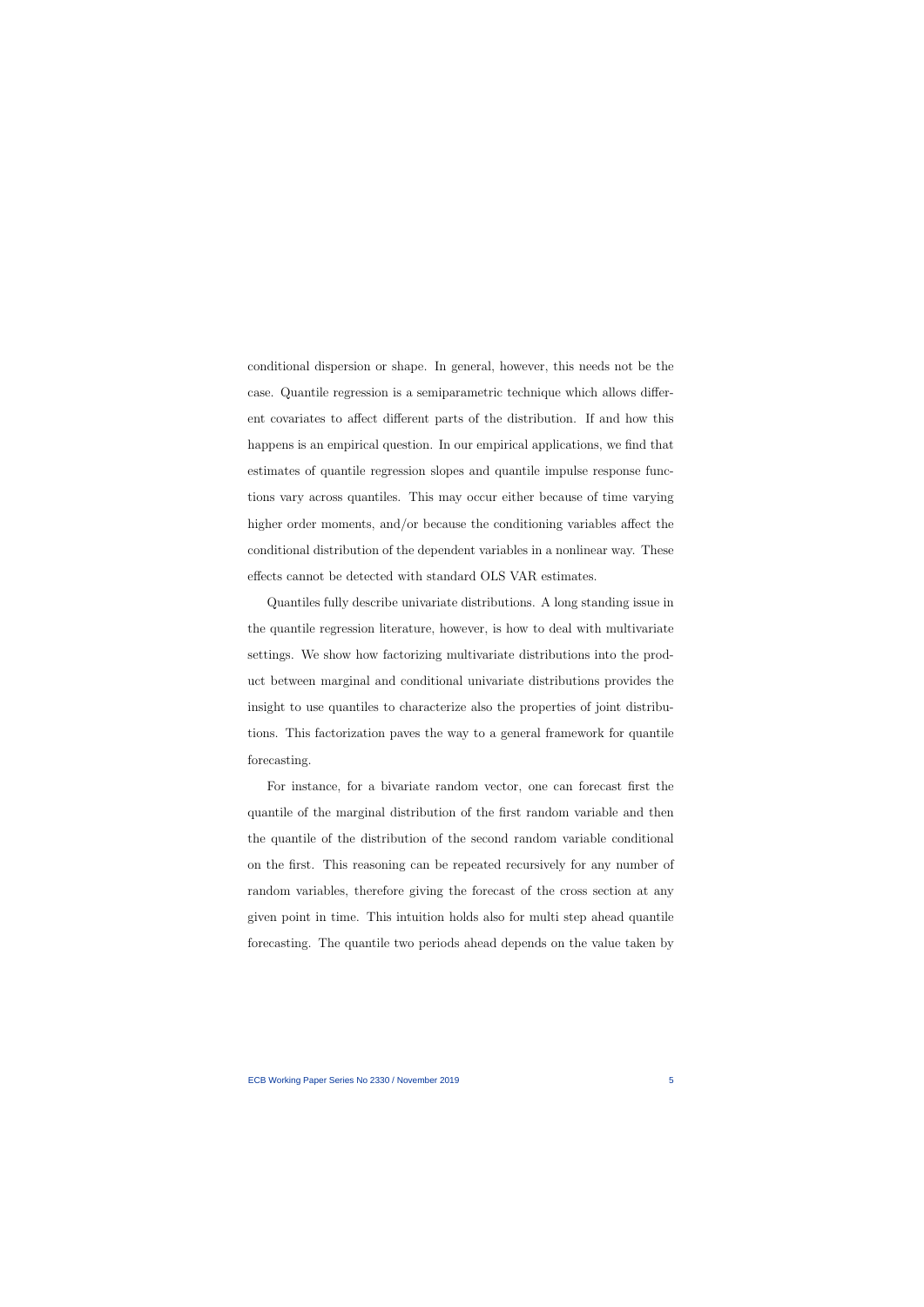the random variables one period ahead. By conditioning on the quantile values of the random variables one period ahead (which is available from the initial one step ahead forecast just described), we can estimate the quantiles of quantiles of the two step ahead random variables. Iterating this reasoning forward, we can obtain any multi step ahead quantile forecast.

One important issue is identification. In general, the factorization strategy advocated in this paper allows one only to characterize the joint distribution of the random variables. Identification relies on a series of economic restrictions on this joint distribution. If there are economic reasons to follow a particular ordering in the factorization, the model can be given a structural interpretation. In the context of VAR models, this corresponds to a standard Cholesky decomposition. More general identification strategies imposing assumptions on the dynamic properties of first and second moments of the endogenous random variables can be readily extended to our multivariate quantile framework.

One advantage of the multivariate approach is the flexibility to assess the impact of any future quantile realization. Stress testing can be thought of as an estimate of the reaction of the endogenous random variables when the system is hit by a sequence of tail shocks, where tail shocks are defined as future realizations of the random variables being equal to low or high quantile probabilities. Stress scenarios are therefore defined as an arbitrary series (to be chosen by the policy maker or calibrated to past crises) of future quantile realizations hitting the system.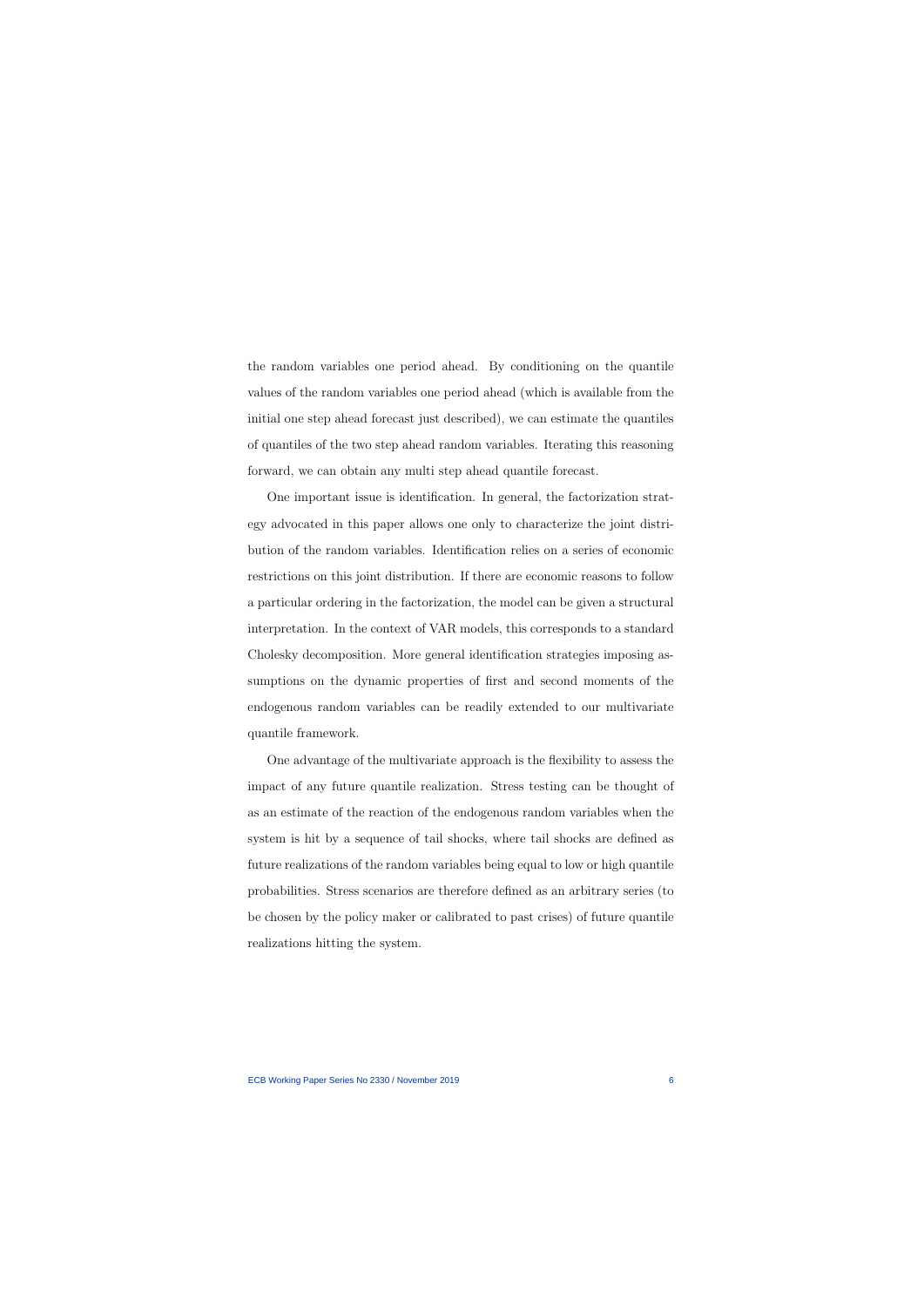We estimate a quantile VAR model on euro area data for industrial production growth and an indicator of financial distress and perform three types of exercises. First, we estimate euro area growth at risk, defined as the 10% quantile of industrial production growth. We find that severe financial shocks have an asymmetric impact on the distribution of the real variable. Modeling the conditional mean with a standard VAR seriously underestimates these macro-financial dynamics in times of stress, and underscores the potential of quantile VAR models for financial stability purposes. These results are broadly in line with those found by Adrian et al. (2019) for the U.S. economy. The empirical model estimated by Adrian et al. (2019) is equivalent to estimating only one equation of our quantile VAR model. Estimating the full quantile VAR allows us to perform impulse response analyses. We find that by hitting the system with a financial shock there is a strong, persistent and asymmetric impact on the distribution of industrial production, which takes about two years to be absorbed.

Second, we forecast euro area growth under alternative stress scenarios. Quantile VAR provides the natural environment to perform stress testing exercises. At its core, stress testing is a forecast of what happens to the system when hit by an arbitrary sequence of negative shocks. If the euro area is hit by a sequence of six monthly consecutive financial and real 10% quantile realizations, its industrial production contracts by a maximum amount of about 4% if the stress scenario were applied in August 2008 and by less than 2% in July 2018. This contrasts with a median forecast (that is, a sequence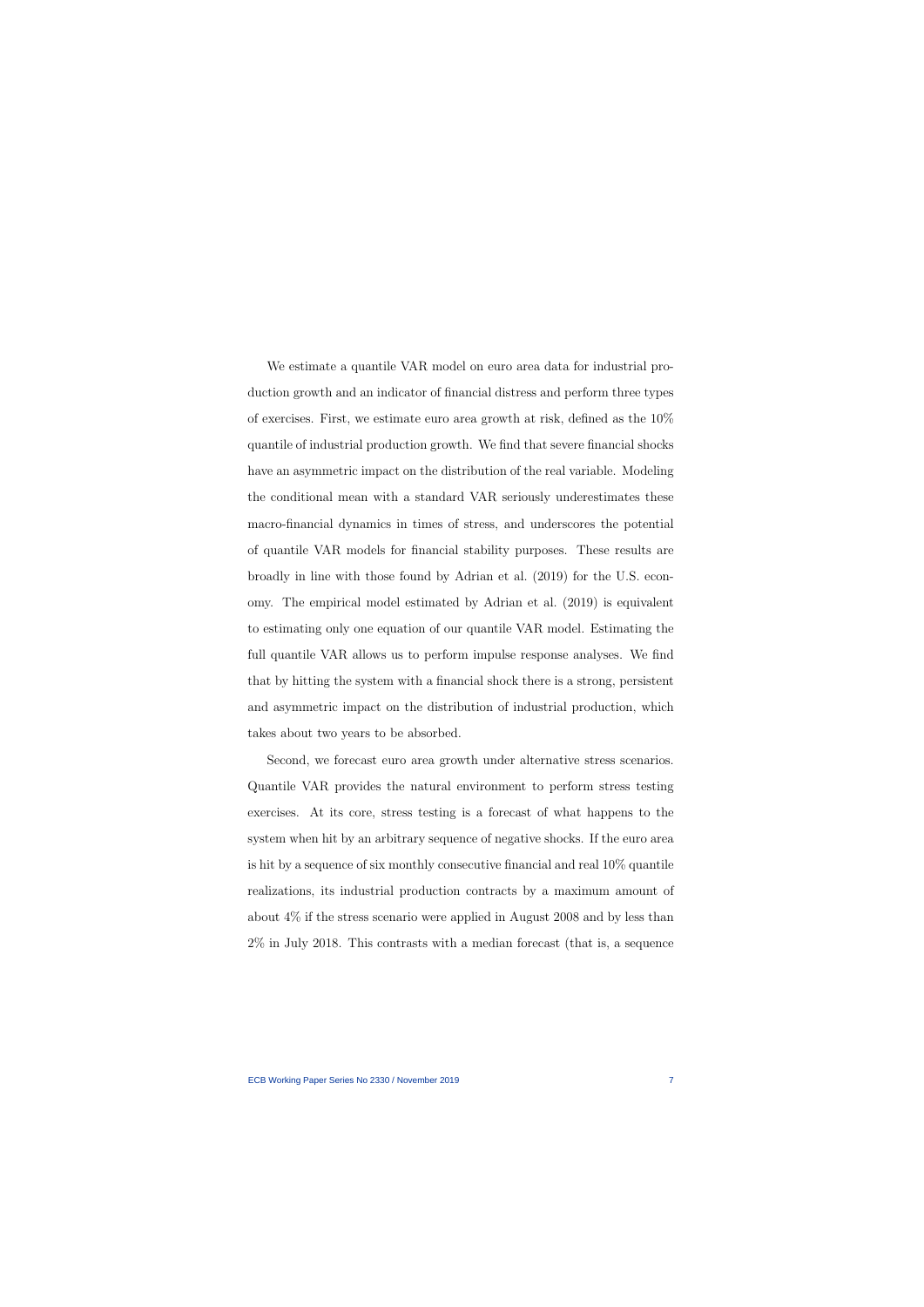of median realizations of the endogenous variables) of industrial production hovering around 0%.

Third, we perform a counterfactual scenario analysis before Lehman Brothers' default and replay this scenario at each point in time. Using estimates up to August 2008, we find evidence of sizable and unprecedented downside risk to the euro area real economy already in mid 2007. Such counterfactual exercises can help policy makers to better understand the financial stability risks to the economy and put them in an historical perspective.

The paper is organized as follows. Section 2 describes the general framework for quantile forecasting. Section 3 introduces the quantile vector autoregressive model. It provides the links with standard OLS structural VAR and derives the forecasting properties. Section 4 estimates the quantile VAR model for the euro area, performs a stress testing exercise and estimates the counterfactual scenario of Lehman's bankruptcy at each point in time. Section 5 concludes.

# 2 General framework for forecasting with quantile regression

Quantiles can be used to characterize any part of a univariate distribution. Since any multivariate distribution can be factorized into the product between marginal and conditional univariate distributions, quantiles can be used to characterize also the properties of joint distributions. Exploiting this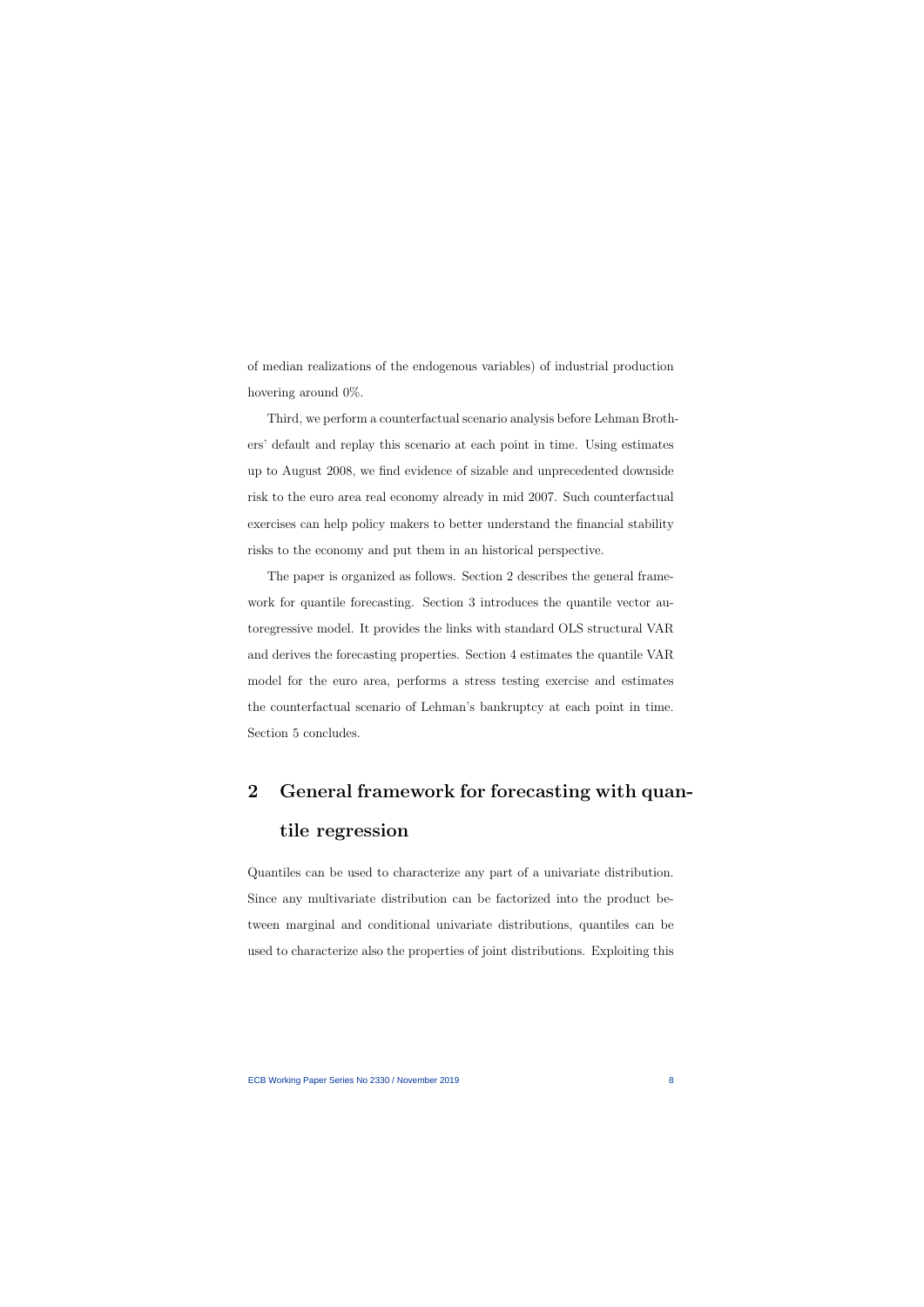intuition, this section presents a general framework for quantile forecasting.

The following assumption characterizes the data generating process.

#### Assumption 1 (Data Generating Process)

- 1. The observations at time T are  $\tilde{y}^T = (\tilde{y}'_0, \tilde{y}'_1, \dots, \tilde{y}'_T)'$ , with  $\tilde{y}_t \in \mathbb{R}^n$ , for  $t = 0, 1, \ldots, T$ .
- 2.  $\tilde{y}_t$  is a realization from the random variable  $\tilde{Y}_t$ , an  $n \times 1$  vector with i<sup>th</sup> element denoted by  $\tilde{Y}_{it}$  for  $i \in \{1, \ldots, n\}$ .
- 3.  $\tilde{Y}_t$  has pdf  $f_t(y_1,\ldots,y_n) \equiv f(y_1,\ldots,y_n|\tilde{y}^{t-1}), t = 1,2,\ldots,$  conditional on past observations, with continuous cdf  $F_t(y_1, \ldots, y_n)$ .

Any joint pdf can be decomposed into the product between marginal and conditional densities:

<span id="page-9-0"></span>
$$
f_t(y_1,\ldots,y_n)=f_t(y_1)f_t(y_2|y_1)\ldots f_t(y_n|y_1,\ldots,y_{n-1})
$$

where, with standard notation, the marginal and conditional densities are computed as:

$$
f_t(y_1,\ldots,y_{i-1}) \equiv \int \ldots \int f_t(y_1,\ldots,y_n) dy_i \ldots dy_n
$$

$$
f_t(y_i,\ldots,y_n|y_1,\ldots,y_{i-1}) \equiv f_t(y_1,\ldots,y_n)/f_t(y_1,\ldots,y_{i-1})
$$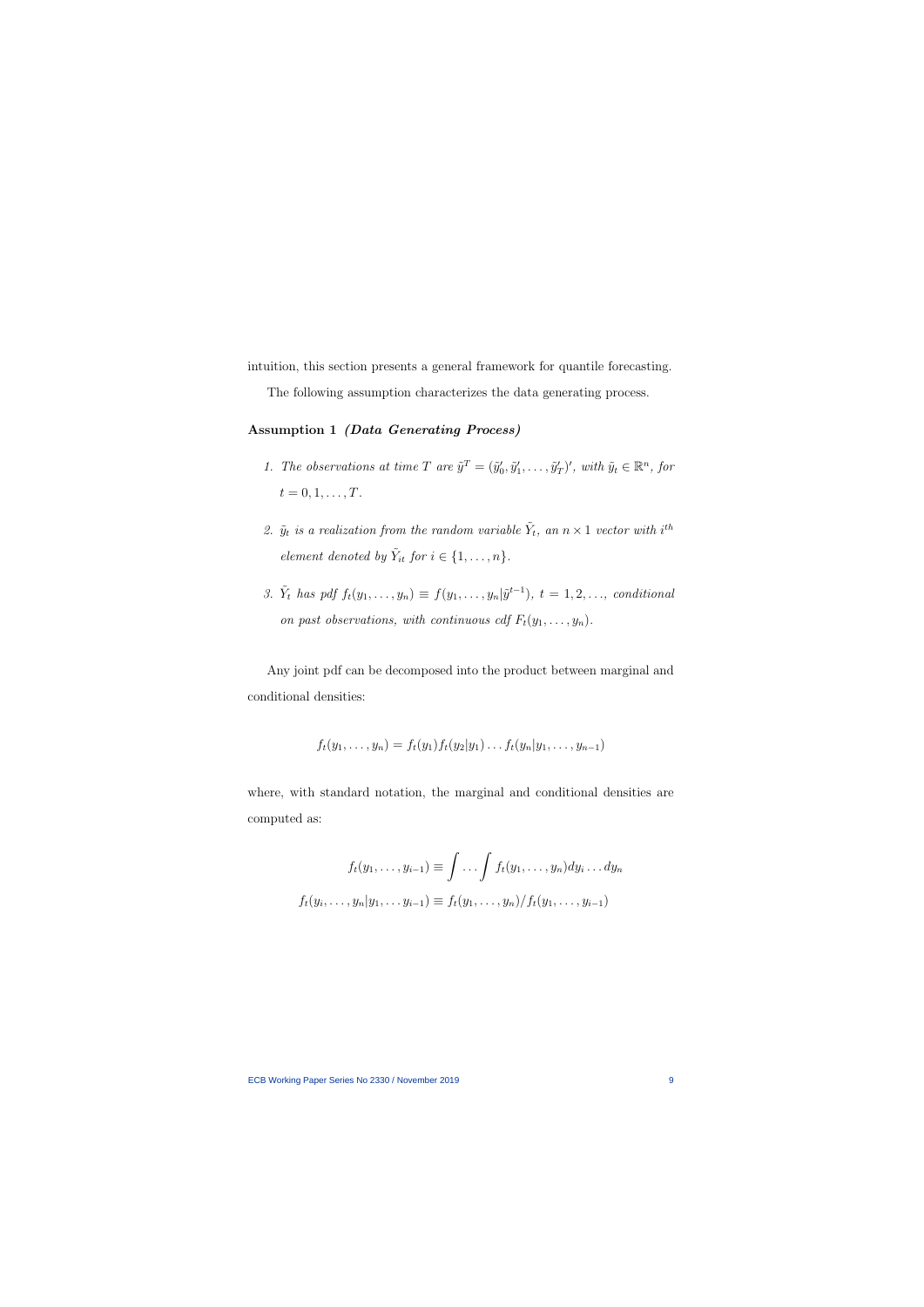Using a simplified notation for the conditional densities:

$$
f_t(y_1) f_t(y_2|y_1) \dots f_t(y_n|y_1, \dots, y_{n-1}) \equiv f_{1t}(y_1) f_{2t}(y_2) \dots f_{nt}(y_n) \qquad (1)
$$

the following theorem shows how to factorize multivariate distributions with conditional quantiles.

Theorem 1 (Conditional quantile decomposition of  $cdf$ ) – Suppose Assumption [\(1\)](#page-9-0) holds. Let  $F_{it}(y_i)$  denote the conditional cdf of  $f_{it}(y_i)$  and  $q_{it}^{\theta_i} = F_{it}^{-1}(\theta_i)$  the corresponding  $\theta_i$  quantile,  $\theta_i \in (0,1)$ ,  $i \in \{1,\ldots,n\}$ ,  $t =$ 1, ..., T. The joint cdf of  $f_t(y_1, \ldots, y_n)$  can be decomposed as:

<span id="page-10-1"></span>
$$
F_t(q_{1t}^{\theta_1}, \dots, q_{nt}^{\theta_n}) = F_{1t}(q_{1t}^{\theta_1}) F_{2t}(q_{2t}^{\theta_2}) \dots F_{nt}(q_{nt}^{\theta_n})
$$
  
=  $\theta_1 \theta_2 \dots \theta_n$  (2)

<span id="page-10-0"></span>Proof — See appendix.

By construction,  $q_{it}^{\theta_i}$  is a function of  $(y_1, \ldots, y_{i-1})$  for  $i > 1$ . However, its quantile probability is constant and does not depend on these observations. The corresponding term can therefore be pulled out of the integral, leading to the above independent-like factorization.

The joint distribution at any future time  $T + h$ , for  $h \geq 1$ , can be computed as in a simulation procedure (Serfling, 1980). Suppose that, given the information available at time  $T$ , one can compute the  $T + 1$  conditional quantile forecasts. These quantiles can be used to characterize the joint dis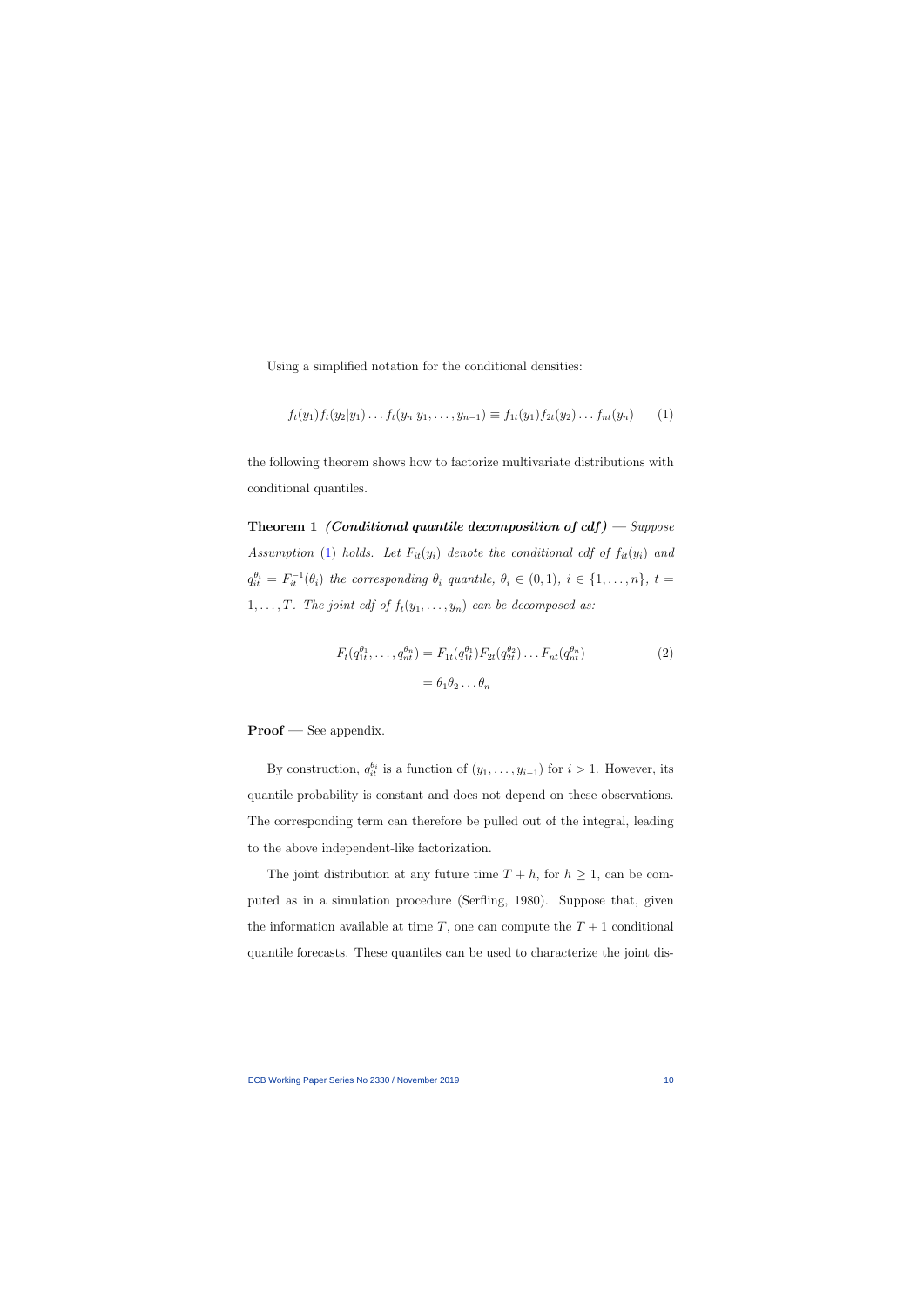tribution at time  $T+1$ . Conditional on each quantile at time  $T+1$ , one can compute the  $T+2$  conditional quantile forecasts to generate the joint distribution at time  $T + 2$ . The process can be repeated indefinitely to produce the forecast joint distribution at any future date  $T + h$ .

Implementation of this procedure requires the choice of a grid of quantile probabilities and a parametric specification for each quantile. The choice of quantile probabilities characterizes the different parts of the density. They should be symmetric around the median, to avoid that specific parts of the density receive disproportional weights. The finer the grid, the more precise the approximation, but the higher the computation cost. For instance, if one chooses  $p$  quantiles, the number of branches increases exponentially at each iteration, so that after h periods there are  $p^{nh}$  possible ramifications. This curse of dimensionality can be tackled by taking sub-samples.

The quantile parametric specification is needed to compute the forecast associated with each quantile. When multiple quantiles of the same random variable are estimated, a well-known problem is that the monotonicity property of quantile functions can be violated: some estimated quantiles can cross each other. If the quantile model is correctly specified, then the population quantiles are monotonic and quantile crossing is simply a finite sample problem. If the quantile model is misspecified and/or the sample size is not large enough, then quantile crossing can still be of concern. In that case, one can use techniques such as the monotonization method by Chernozhukov et al. (2010), the dynamic additive quantile specification of Gourieroux and Jasiak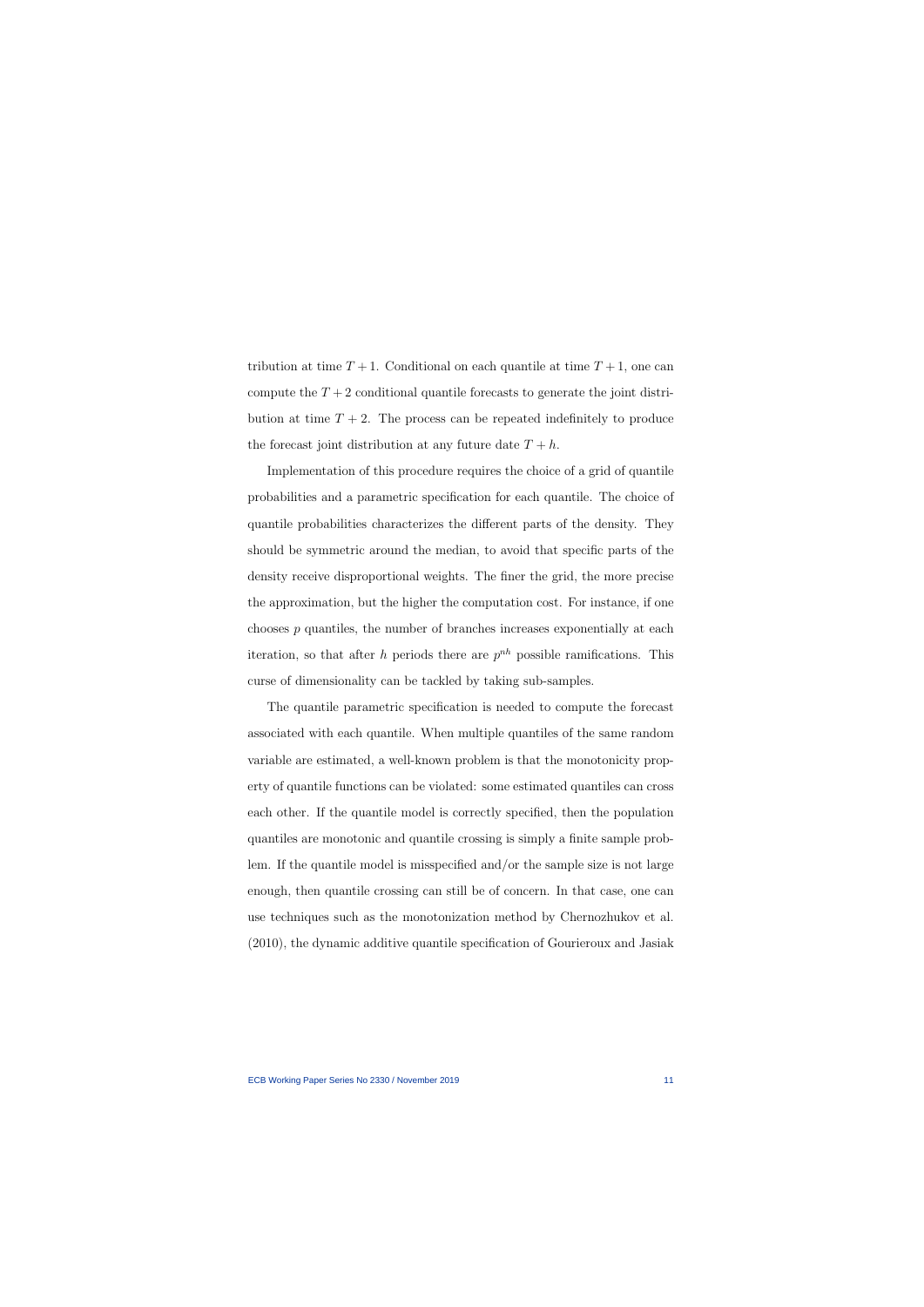(2008), or the isotonization method suggested by Mammen (1991). Notice, however, that quantile monotonicity (that is, lack of quantile crossing as in a location-scale model) does not imply that the model estimates do not suffer from estimation and/or mis-specification errors.

### 2.1 Example

Consider the following model from example 3.1 of Engle, Hendry and Richard (1983), to illustrate the logic of Theorem [1:](#page-10-0)

$$
\begin{bmatrix} \tilde{Y}_{1t} \\ \tilde{Y}_{2t} \end{bmatrix} \sim N(\mu, \Sigma) \qquad \mu = (\mu_i), \qquad \Sigma = (\sigma_{ij}), \qquad i, j = 1, 2 \qquad (3)
$$

Letting  $F(y_1, y_2)$  denote the cdf of the bi-variate normal distribution, it can be decomposed as:

<span id="page-12-0"></span>
$$
F(y_1, y_2) = F_1(y_1) F_2(y_2)
$$

where  $F_1(y_1) \equiv F(y_1; \eta_1, \omega_1)$ ,  $F_2(y_2) \equiv F(y_2; \eta_{2t}, \omega_2)$  and  $F(y; \eta, \omega)$  denotes the cdf of the univariate normal distribution with mean  $\eta$  and variance  $\omega$ . Knowing that  $\eta_1 = \mu_1$ ,  $\omega_1 = \sigma_{11}$ ,  $\eta_{2t} = \mu_2 + (\sigma_{12}/\sigma_{11})(y_{1t} - \mu_1)$ , and  $\omega_2 =$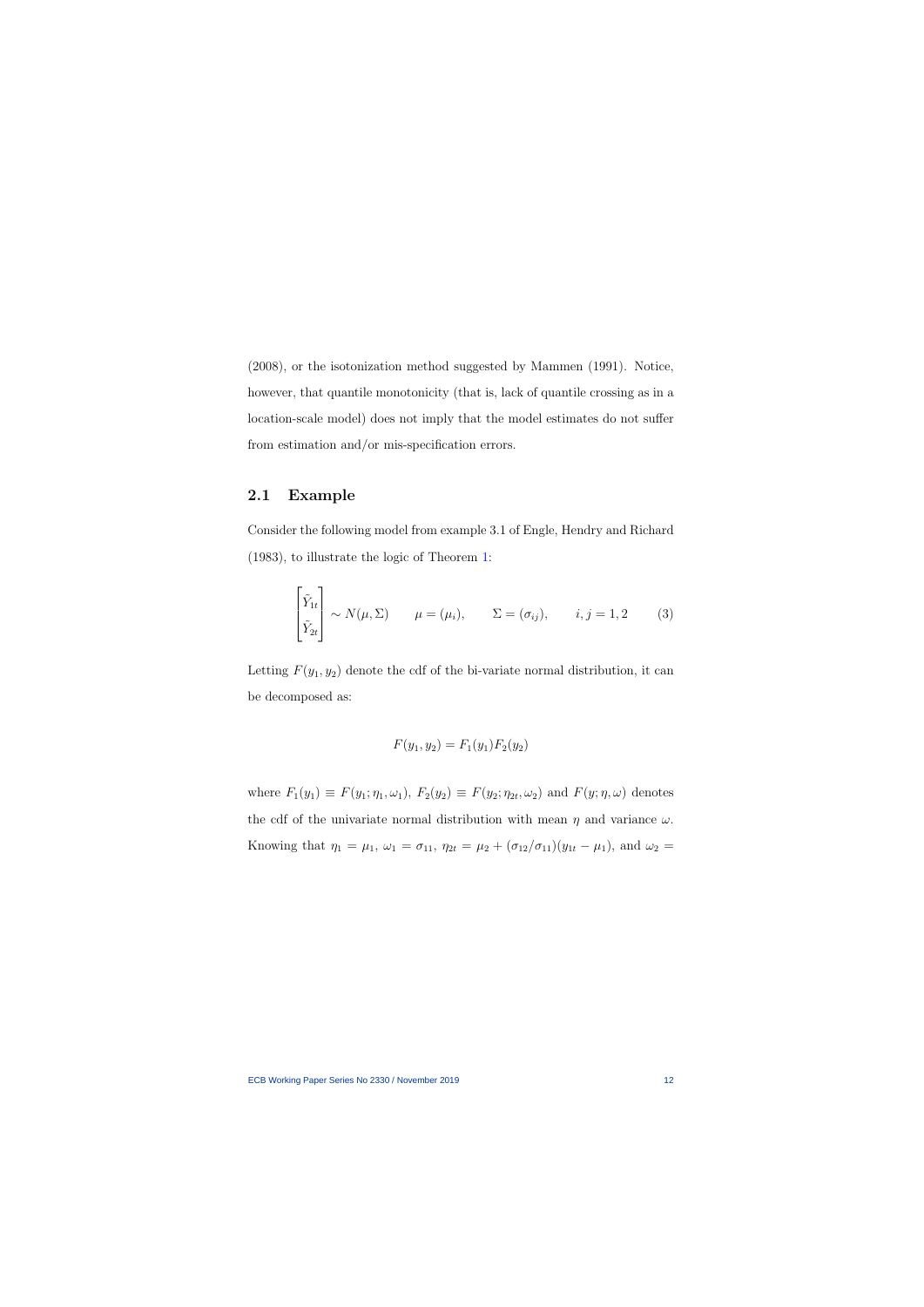$\sigma_{22} - \sigma_{12}^2/\sigma_{11}$ , the conditional quantiles associated with this model are:

$$
q_{1t}^{\theta_1} = \eta_1 + \kappa_{\theta_1} \sqrt{\omega_1}
$$

$$
q_{2t}^{\theta_2} = \eta_{2t} + \kappa_{\theta_2} \sqrt{\omega_2}
$$

where  $\theta_i \in (0, 1)$  and  $\kappa_{\theta}$  is the  $\theta$ -quantile of the standard normal distribution.

Notice that  $q_{2t}^{\theta_2}$  depends on  $y_{1t}$  via the term  $\eta_{2t}$ . The initial bi-variate normal distribution can therefore be simulated via quantiles by first computing the quantiles for the marginal distribution of  $y_1$ , and then, conditional on each of these quantiles, by computing the quantiles for the conditional distribution of  $y_2$ . This reasoning can be repeated for any multistep ahead forecasting.

#### 2.2 Relationship with identification

As noted by Engle et al. (1983), an equivalent factorization of the bivariate normal model [\(3\)](#page-12-0) could be obtained by inverting the ordering of the variables. If there are economic reasons to prefer a particular ordering, the model can be given a structural interpretation, as in a standard Cholesky recursive identification. In general, however, the procedure highlighted in this section allows one only to characterize the joint distribution of the random variables of interest.

Identification relies on a series of restrictions on the joint distribution. Since most identification methods in the macro-econometric literature impose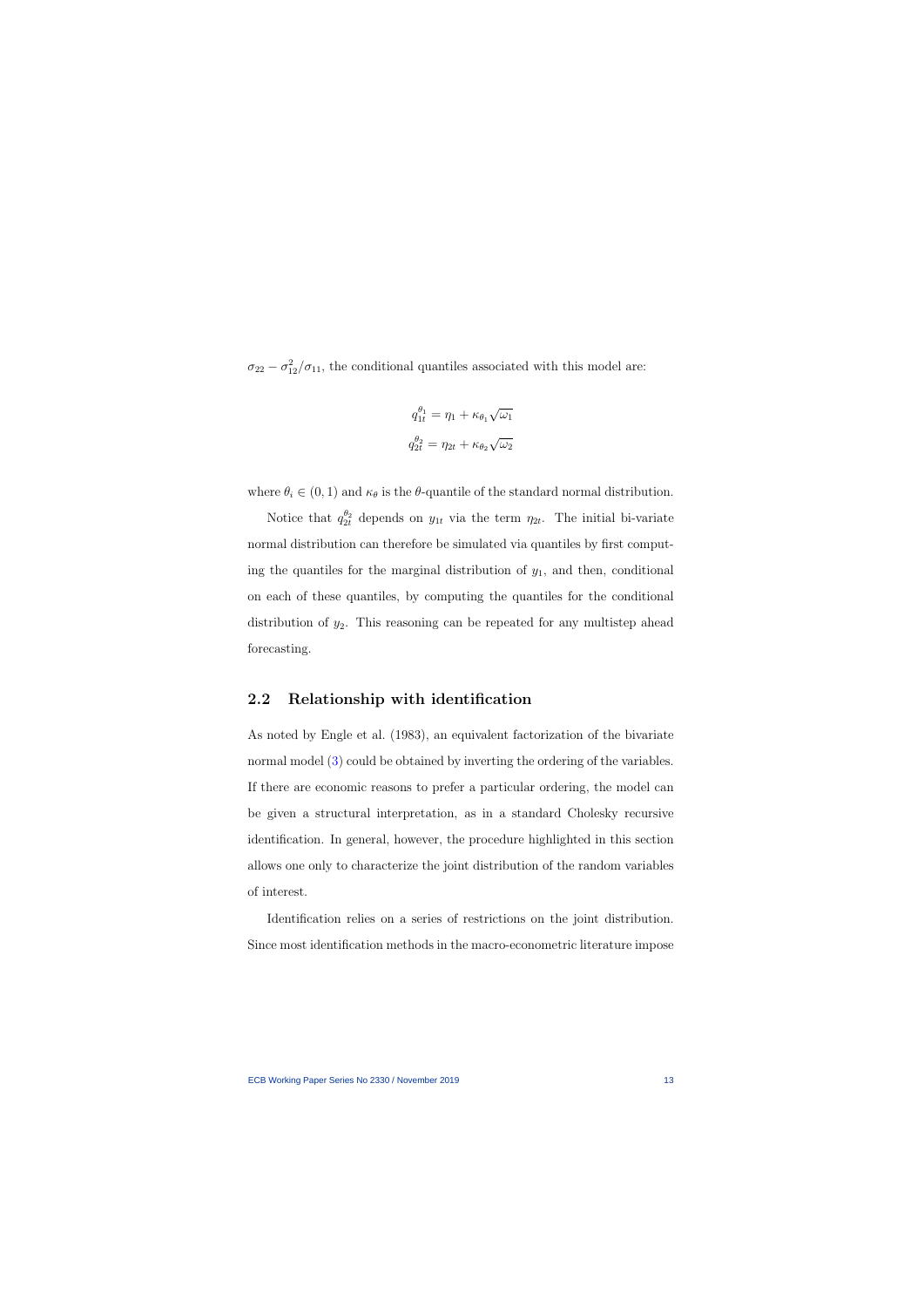assumptions on the dynamic properties of the first and second moments of the endogenous random variables, and since these moments can be simulated from the joint distribution (Serfling, 1980), it is possible to apply similar identification strategies to the quantile-based model.

The empirical application of this paper appeals to a recursive structural identification. Application of other identification methods is left for future research.

## 3 Quantile vector autoregression

This section studies the properties of quantile VAR (QVAR). It starts in section 3.1 by introducing the QVAR(1) model, establishes the law of iterated quantiles (section 3.2), and applies the general framework of the previous section to forecasting and stress testing (section 3.3). Section 3.4 generalizes the results to any  $QVAR(q)$ . Section 3.5 contains details about estimation and asymptotics.

## 3.1 Quantile VAR(1)

Consider the following vector autoregressive model, written in recursive form:

<span id="page-14-0"></span>
$$
\tilde{Y}_{t+1} = \tilde{\omega} + \tilde{A}_0 \tilde{Y}_{t+1} + \tilde{A}_1 \tilde{Y}_t + \tilde{\epsilon}_{t+1}, \qquad \tilde{\epsilon}_{t+1} \sim i.i.d. (0, \Sigma) \tag{4}
$$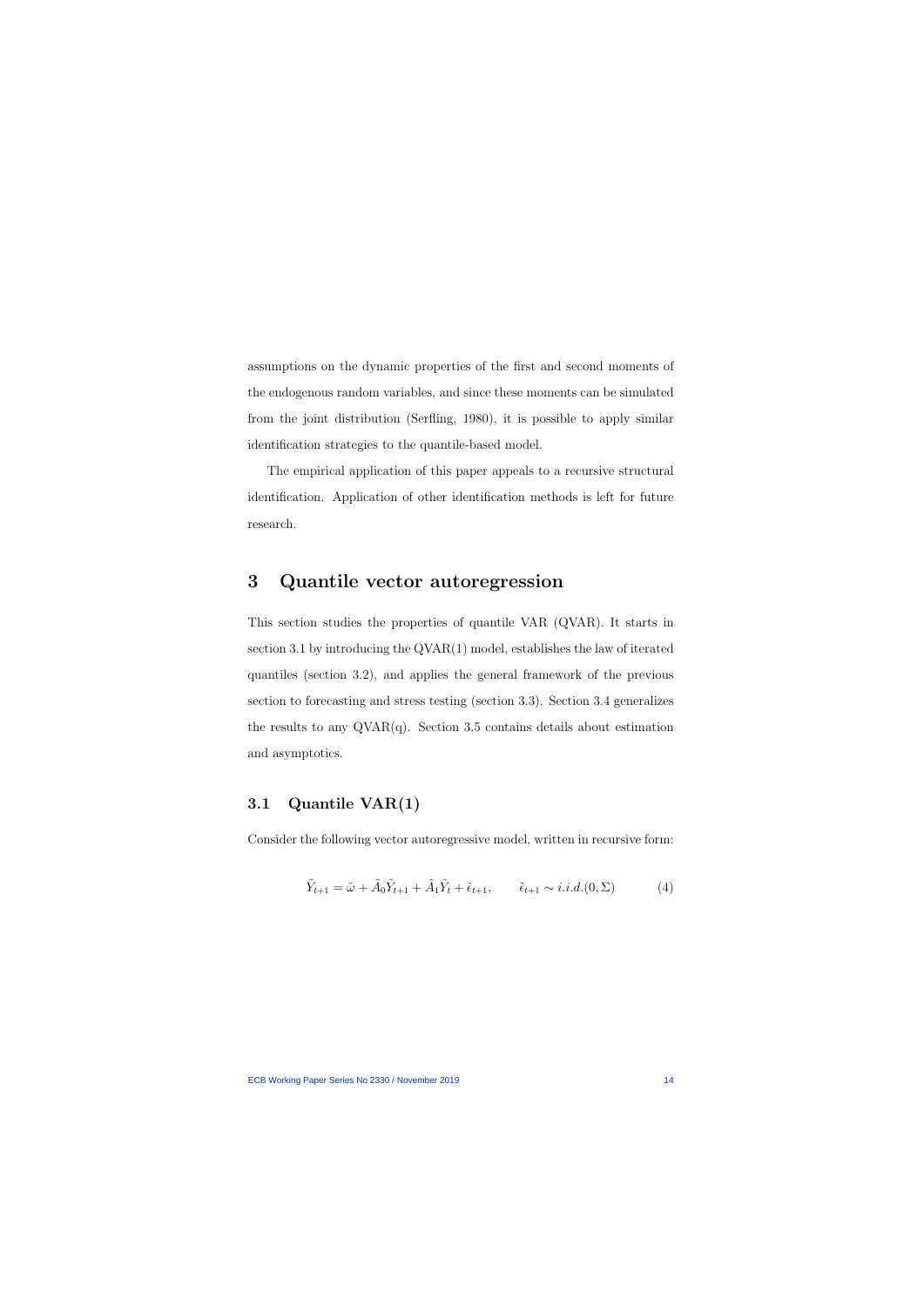where  $\tilde{A}_0$  and  $\tilde{A}_1$  are a  $n \times n$  coefficient matrices,  $\tilde{\omega}$  is a  $n \times 1$  vector of constants,  $\tilde{\epsilon}_{t+1}$  is a  $n \times 1$  vector of i.i.d. structural zero mean shocks with  $\Sigma$  a diagonal matrix. Imposing that  $\tilde{A}_0$  has a lower triangular structure with zeros along the main diagonal is equivalent to factorizing the joint density into the product of marginal and conditional densities, as highlighted in Theorem [1.](#page-10-0) In the context of the VAR literature, this is also equivalent to identification of the system by assuming a Choleski decomposition of the variance covariance matrix of the residuals from a standard reduced form VAR (see, for instance, chapter 2 of Lütkepohl 2005).

Our goal is to cast model  $(4)$  in a quantile regression framework.<sup>[1](#page-15-0)</sup> An explicit example may help to fix concepts, before moving to more general notation. Consider a model with two endogenous random variables and two quantiles to be modeled, say 50% and 90%. A QVAR system can be written

<span id="page-15-0"></span><sup>&</sup>lt;sup>1</sup>See Schüler (2014) for an example of Bayesian quantile structural vector autoregressive model.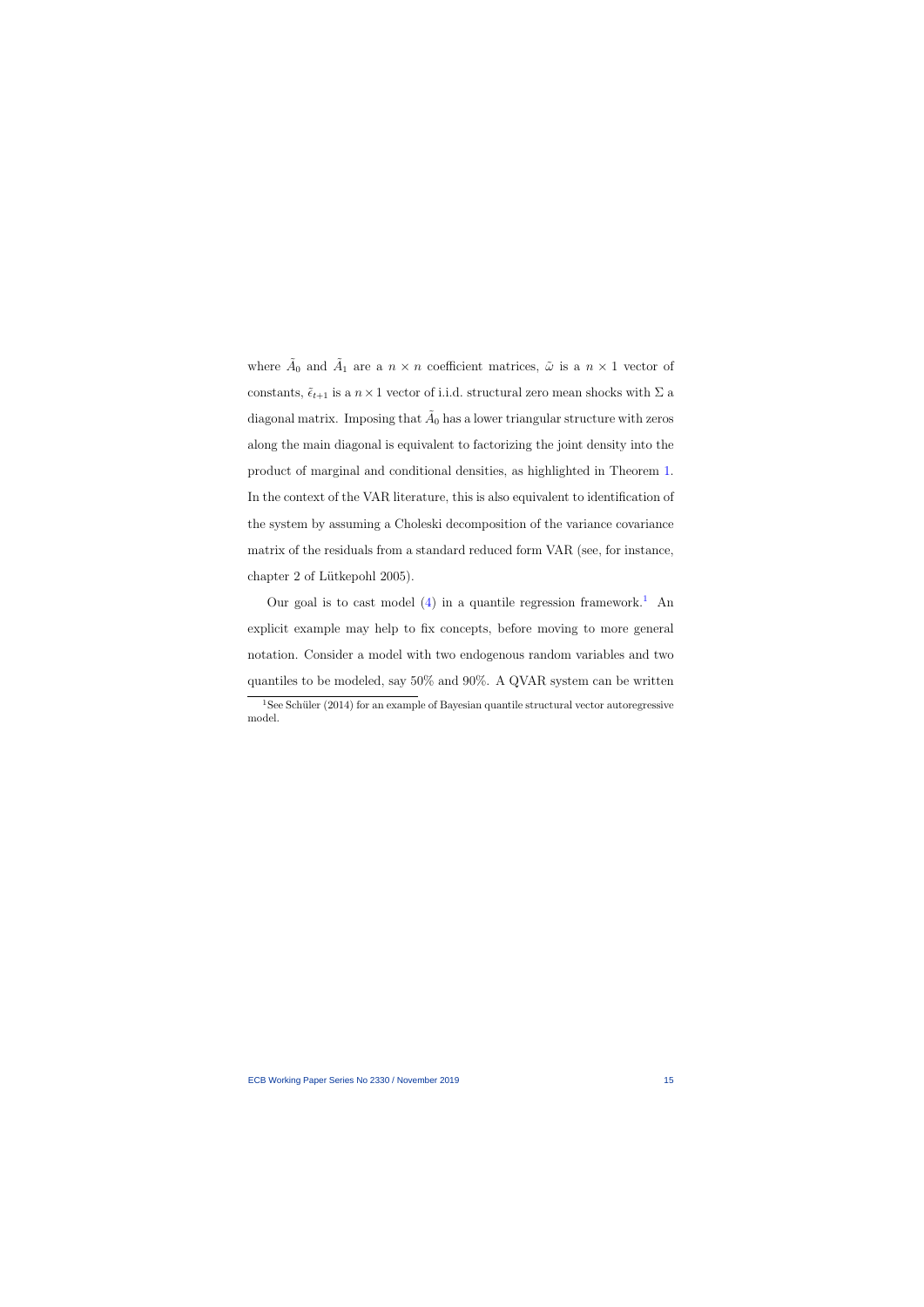explicitly as:

$$
\begin{bmatrix}\n\tilde{Y}_{1,t+1} \\
\tilde{Y}_{2,t+1} \\
\tilde{Y}_{1,t+1} \\
\tilde{Y}_{2,t+1}\n\end{bmatrix} = \begin{bmatrix}\n\omega_1^5 \\
\omega_2^5 \\
\omega_1^9 \\
\omega_2^9\n\end{bmatrix} + \begin{bmatrix}\n0 & 0 & 0 & 0 \\
a_{021}^5 & 0 & 0 & 0 \\
0 & 0 & 0 & 0 \\
0 & 0 & 0 & 0 \\
a_{021}^9 & 0 & 0\n\end{bmatrix} \begin{bmatrix}\n\tilde{Y}_{1,t+1} \\
\tilde{Y}_{2,t+1} \\
\tilde{Y}_{2,t+1}\n\end{bmatrix} + \begin{bmatrix}\n\tilde{Y}_{1,t+1} \\
\tilde{Y}_{2,t+1} \\
\tilde{Y}_{2,t+1}\n\end{bmatrix} + \begin{bmatrix}\n\tilde{Y}_{1,t+1} \\
\tilde{Y}_{2,t+1} \\
\tilde{Y}_{2,t+1}\n\end{bmatrix} + \begin{bmatrix}\n\tilde{Y}_{1,t} \\
\tilde{Y}_{2,t} \\
\tilde{Y}_{2,t} \\
\tilde{Y}_{2,t}\n\end{bmatrix} + \begin{bmatrix}\n\tilde{Y}_{1,t+1} \\
\tilde{Y}_{2,t+1} \\
\tilde{Y}_{2,t+1} \\
\tilde{Y}_{2,t+1}\n\end{bmatrix} + \begin{bmatrix}\n\tilde{Y}_{2,t+1} \\
\tilde{Y}_{2,t+1} \\
\tilde{Y}_{2,t+1} \\
\tilde{Y}_{2,t+1}\n\end{bmatrix}
$$

<span id="page-16-0"></span>The first and second blocks determine, respectively, the dynamics of the 50% and 90% quantiles. The error term are quantile specific and satisfy the condition that  $P(\epsilon_{1,t+1}^{\theta} < 0|\Omega_t) = \theta$  and  $P(\epsilon_{2,t+1}^{\theta} < 0|\Omega_t, \tilde{Y}_{1,t+1}) = \theta$ , for  $\theta \in \{0.50, 0.90\}$ , where  $\Omega_t$  is the information available at time t.

Let us move now to the general setup. Since we want to consider the possibility of jointly modeling multiple quantiles, we need additional notation. For our purposes, it is important to define a recursive information set, which allows us to work with recursive models.

Definition 1 (Recursive information set) – The recursive informa-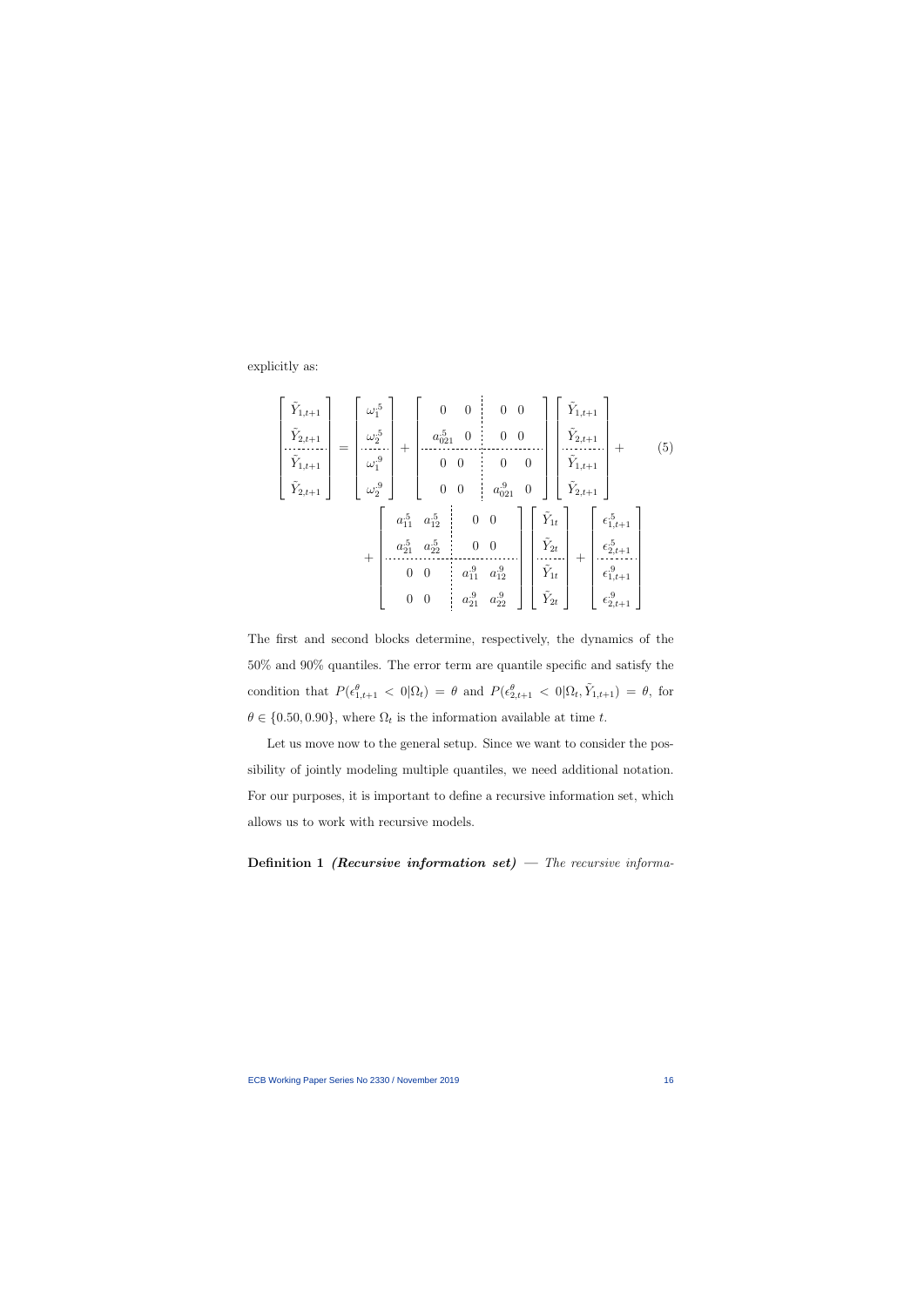tion set is defined as:

$$
\Omega_{1t} \equiv \{\tilde{Y}_t, \tilde{Y}_{t-1}, \ldots\}
$$
  

$$
\Omega_{it} \equiv \{\tilde{Y}_{i-1,t+1}, \Omega_{i-1,t}\} \quad i = 2, \ldots, n
$$

According to this definition, the recursive information set  $\Omega_{2t}$ , say, contains all the lagged values of  $\tilde{Y}_t$  as well as the contemporaneous value of  $\tilde{Y}_{1,t+1}$ .

Considering p distinct quantiles,  $0 < \theta_1 < \theta_2 < \ldots < \theta_p < 1$ , the quantile vector autoregressive model is defined as follows:

$$
Y_{t+1} = \omega + A_0 Y_{t+1} + A_1 Y_t + \epsilon_{t+1}, \quad P(\epsilon_{i,t+1}^{\theta_j} < 0 | \Omega_{it}) = \theta_j, \tag{6}
$$
\n
$$
i = 1, \dots, n, \quad j = 1, \dots, p
$$

The dependent variable  $Y_t$  is now an *np*-vector, which is obtained as  $Y_t =$  $\iota_p \otimes \tilde{Y}_t$ , where  $\iota_p$  is a p-vector of ones, and  $\epsilon_t \equiv [\epsilon_{1t}^{\theta_1}, \ldots, \epsilon_{nt}^{\theta_1}, \ldots, \epsilon_{1t}^{\theta_t}]$  $\frac{\theta_p}{1t}, \ldots, \epsilon_{nt}^{\theta_p}]'.$ The matrices  $A_0$  and  $A_1$  are block diagonal, to avoid trivial multicollinearity problems. We further impose that the diagonal blocks of  $A_0$  are lower triangular matrices with zeros along their main diagonal, reflecting the recursive structure of the system. The conditioning information set in the probability defining the regression quantile follows the recursive structure as well.

<span id="page-17-0"></span>If system [\(4\)](#page-14-0) is the data generating process, then  $\omega = \iota_p \otimes \tilde{\omega} + \kappa^{\theta}$ , where  $\kappa^{\theta}$  is the *np*-vector containing the  $\theta$  quantiles of  $\tilde{\epsilon}_{t+1}$ ,  $A_0 = I_p \otimes \tilde{A}_0$  and  $A_1 = I_p \otimes \tilde{A}_1$ . Under this assumption, the VAR and quantile VAR are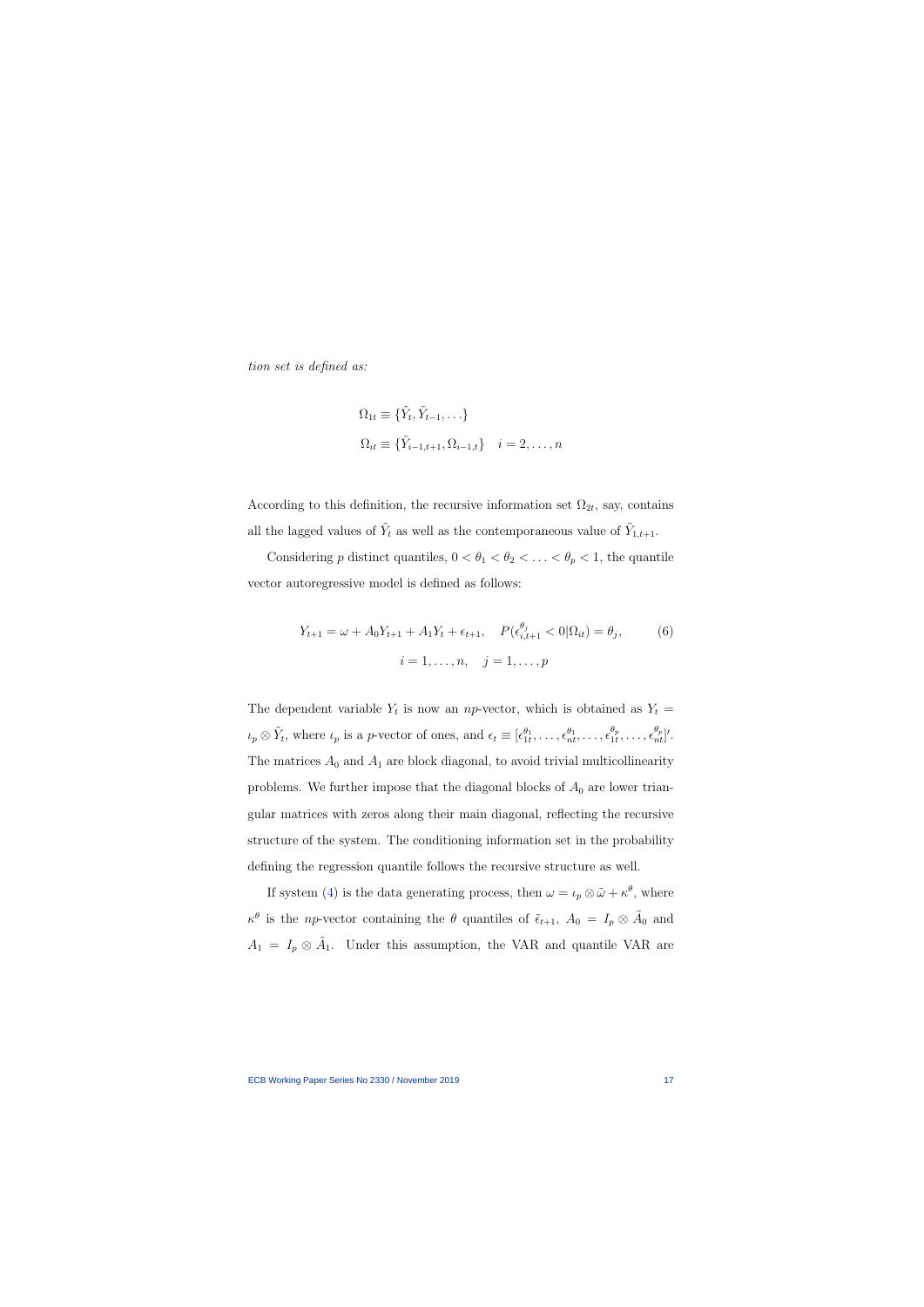characterized by identical dynamics.

### 3.2 The law of iterated quantiles

Quantile forecasts in a linear model like [\(6\)](#page-17-0) can be obtained by taking quantiles of quantiles. The forecasting properties of the system are derived in the next subsection. In this subsection, we clarify the logic underlying quantile forecasts.

Define the quantile operator, for convenience:

Definition 2 (Quantile operator) — The conditional quantile op**erator**  $Q_{it}^{\theta}(\tilde{Y}_{i,t+1})$  of the random variable  $\tilde{Y}_{i,t+1}$ , given the information set  $\Omega_{it}$ , is implicitly defined by:

$$
P(Y_{i,t+1} < Q_{it}^{\theta}(\tilde{Y}_{i,t+1}) | \Omega_{it}) = \theta
$$

Let us work with example  $(5)$  to illustrate the intuition of quantile forecasting. Consider, for instance, the line corresponding to the 50% quantile of  $\tilde{Y}_{2,t+1}$ , which is  $\tilde{Y}_{2,t+1} = q_{2t}^{.5} + a_{021}^{.5} \tilde{Y}_{1,t+1} + \epsilon_{2,t+1}^{.5}$ , where  $q_{2t}^{.5} \equiv \omega_2^{.5}$  +  $a_{21}^{.5}\tilde{Y}_{1t} + a_{22}^{.5}\tilde{Y}_{2t}$ . The 50% quantile of  $\tilde{Y}_{2,t+1}$  conditional on the information set  $\Omega_{2t} = \{ \tilde{Y}_{1,t+1}, \tilde{Y}_t \}$  is:

$$
Q_{2t}^{.5}(\tilde{Y}_{2,t+1}) = q_{2t}^{.5} + a_{021}^{.5}\tilde{Y}_{1,t+1}
$$

because, by the conditional quantile restriction,  $Q_{2t}^{.5}(\epsilon_{2,t+1}^{.5}) = 0$ . This quan-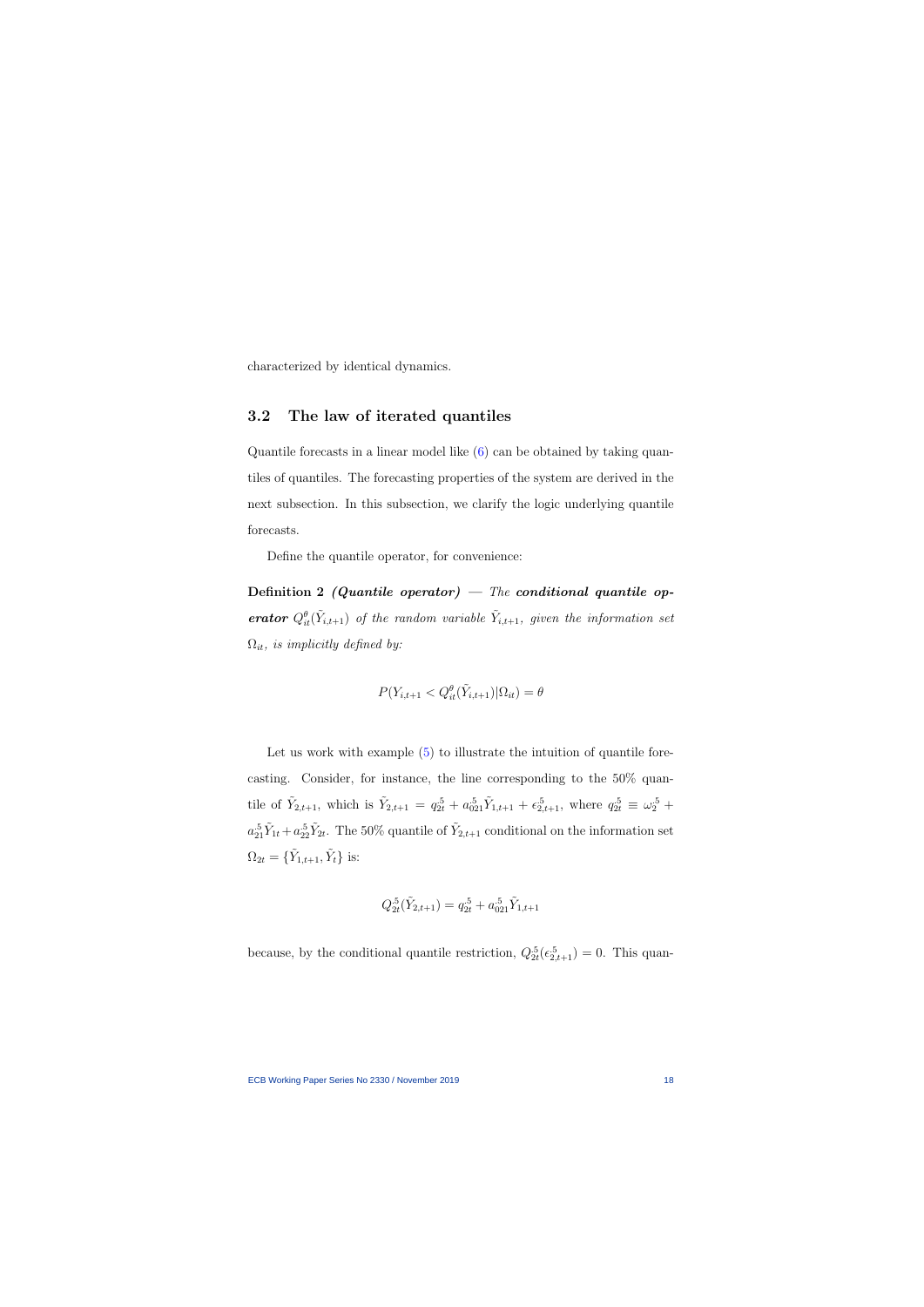tity is still a random variable at time t, because of the term  $a_{021}^{.5} \tilde{Y}_{1,t+1}$ . One can choose to take any quantile of this random variable. Let us take the 90% quantile, which according to model [\(5\)](#page-16-0) is  $Q_{1t}^{.9}(\tilde{Y}_{1,t+1}) = q_{1t}^{.9}$ , where  $q_{1t}^{.9} \equiv \omega_1^{.9} + a_{11}^{.9} \tilde{Y}_{1t} + a_{12}^{.9} \tilde{Y}_{2t}$ . If  $a_{021}^{.5} > 0$ , we can now compute the 90% quantile of the 50% quantile of  $\tilde{Y}_{2,t+1}$  $\tilde{Y}_{2,t+1}$  $\tilde{Y}_{2,t+1}$ :<sup>2</sup>

$$
Q_{1t}^{.9}(Q_{2t}^{.5}(\tilde{Y}_{2,t+1})) = q_{2t}^{.5} + a_{021}^{.5}q_{1t}^{.9}
$$

We formalize the intuition of this example in the following theorem.

**Theorem 2 (Law of Iterated Quantiles)** — Consider model  $(6)$  and let  $\vartheta \in [\theta_1,\ldots,\theta_p]^n$  be an n-vector with typical element denoted by  $\vartheta_i$ , for  $i = 1, \ldots, n$ . Then:

<span id="page-19-1"></span>
$$
Q_{1t}^{\vartheta_1}(\dots Q_{i-1,t}^{\vartheta_{i-1}}(Q_{it}^{\vartheta_i}(\epsilon_{1,t+1}^{\vartheta_1} + \dots + \epsilon_{i-1,t+1}^{\vartheta_{i-1}} + \epsilon_{i,t+1}^{\vartheta_i}))) = 0 \tag{7}
$$

#### Proof — See appendix.

An important difference with the law of iterated expectations is that the quantile of the sum of random variables is not necessarily equal to the quantile of the quantile of the sum:

$$
Q_t^{\vartheta_i}(\epsilon_{1,t+1}^{\vartheta_i} + \epsilon_{2,t+1}^{\vartheta_i}) \neq Q_{1,t}^{\vartheta_i} (Q_{2,t}^{\vartheta_i}(\epsilon_{1,t+1}^{\vartheta_i} + \epsilon_{2,t+1}^{\vartheta_i}))
$$

<span id="page-19-0"></span><sup>&</sup>lt;sup>2</sup>Notice that if  $a_{021}^5 < 0$ , we would be actually computing the 10% quantile of the 50% quantile.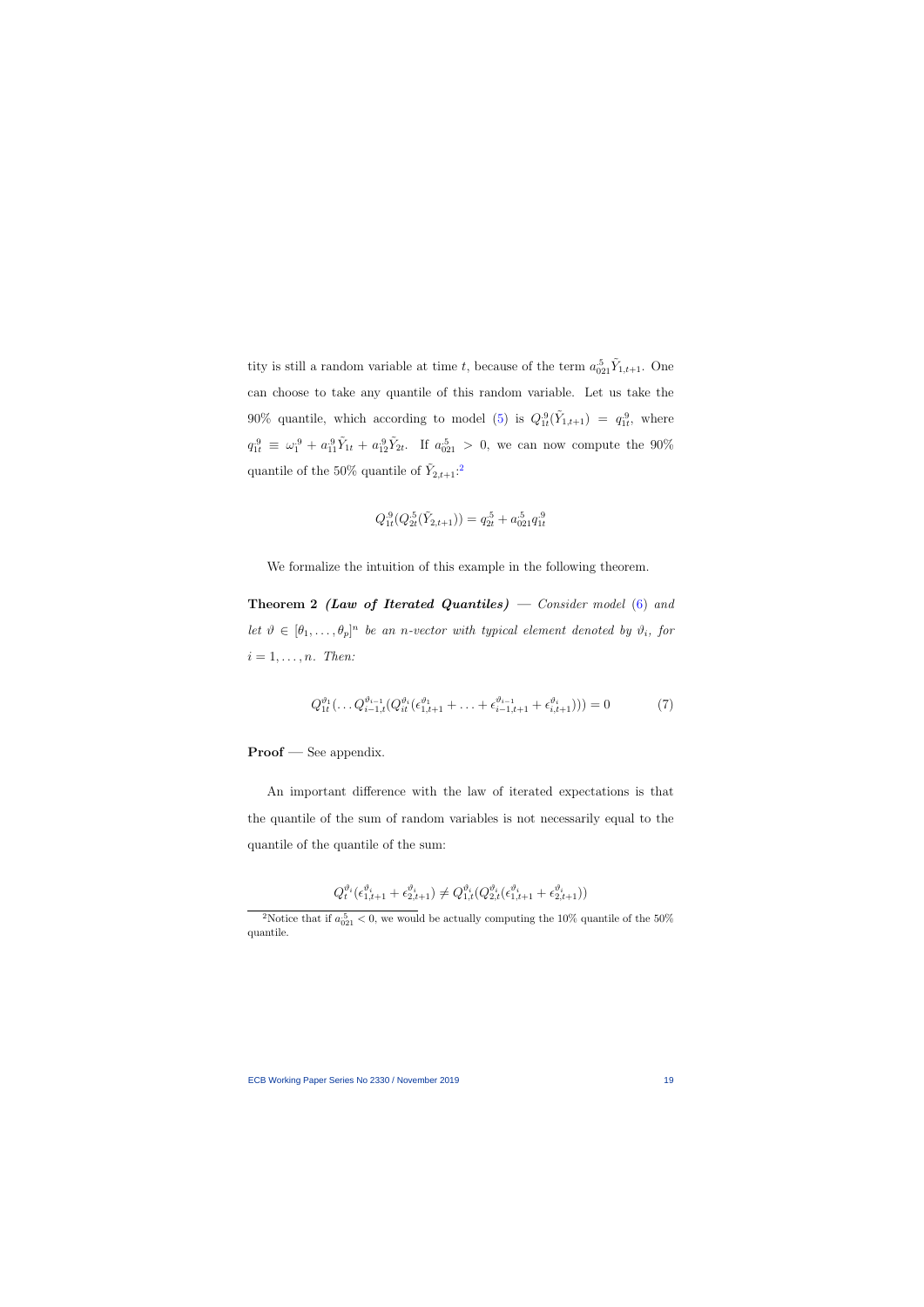where  $Q_t^{\vartheta_i}$  represents the  $\vartheta_i$ -quantile conditional on the standard information set  $\Omega_t \equiv \{ \tilde{Y}_t, \tilde{Y}_{t-1}, \ldots \}.$ 

The next subsection shows how, in linear models like  $(6)$ , it is possible to compute the quantile of any future quantile, but there is no closed form solution for the quantile of future random variables at horizons greater than 1, because they depend on the sum of future residuals. If the interest is in these quantiles, they can always be recovered by simulation, following procedures similar to those outlined in Serfling (1980).

## 3.3 Forecasting and quantile impulse response functions

This subsection derives the quantile forecast for any combination of future quantiles for model [\(6\)](#page-17-0).

One can think of quantile forecasts as branches of a tree. An illustrative example is reported in Figure [1,](#page-21-0) for two variables, two periods ahead and three quantiles, say  $10\%, 50\%$  and  $90\%$ . Exploiting the factorization  $(2)$ , the starting node,  $\tilde{Y}_{1,t+1}$ , has three branches (the three quantiles). At the end of each branch, there are three more branches for  $\tilde{Y}_{2,t+1}$ , corresponding to the one step ahead quantile forecast of the second variable conditional on the quantile forecast of the first variable. The branching continues at  $t + 2$ , and can go on for any arbitrary number of variables, quantiles and horizon.

Each path in the quantile forecasting tree can be formally identified by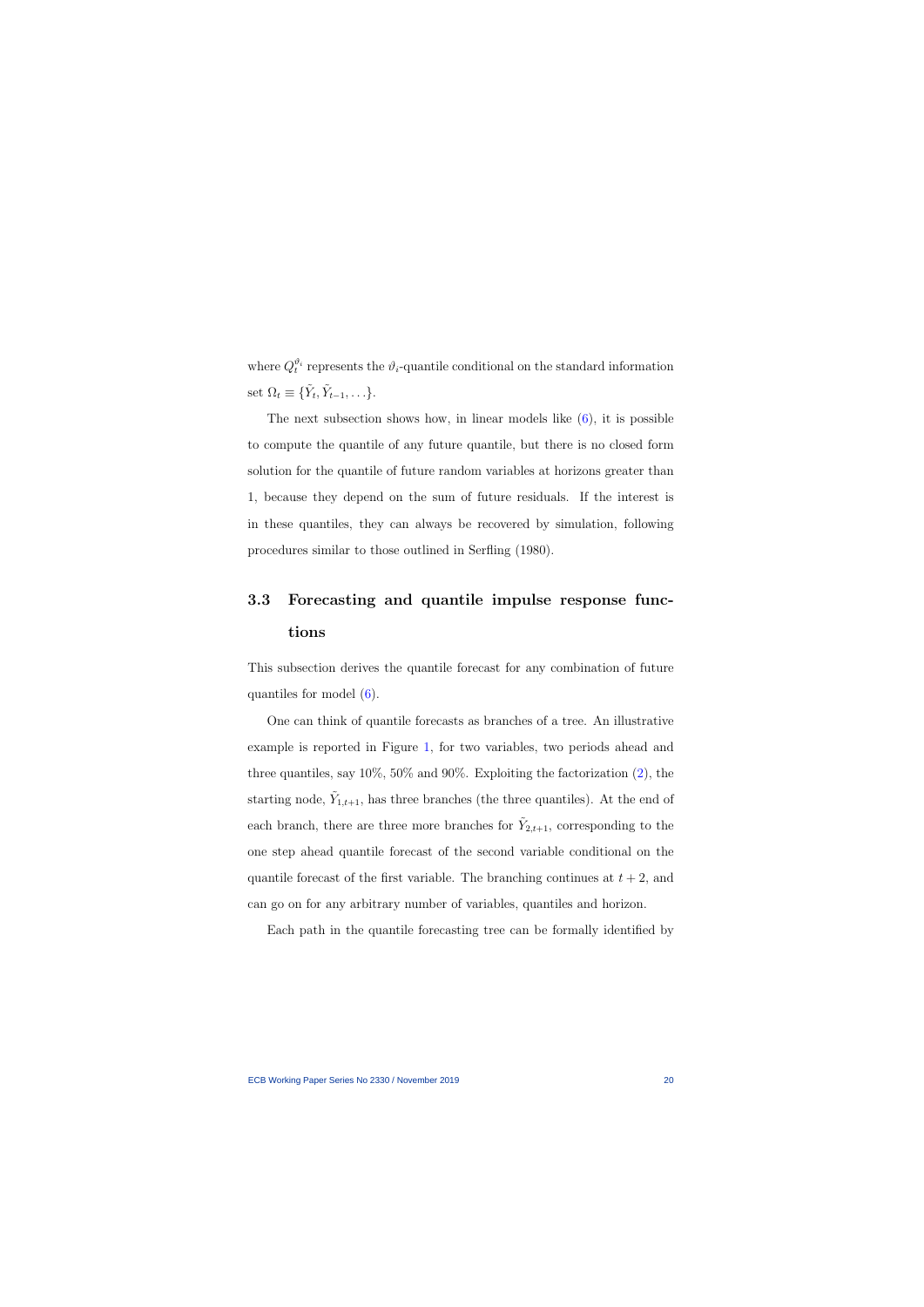

Figure 1: Quantile forecasting tree

<span id="page-21-0"></span>*Note:* Example of possible quantile forecast paths for a model with two variables  $(\tilde{Y}_1)$ and  $\tilde{Y}_2$ ), two periods ahead  $(t + 1$  and  $t + 2)$ , where three quantiles are modeled for each variable (the three branches coming out of each node). Increasing the number of quantiles per variable results in a richer branch structure.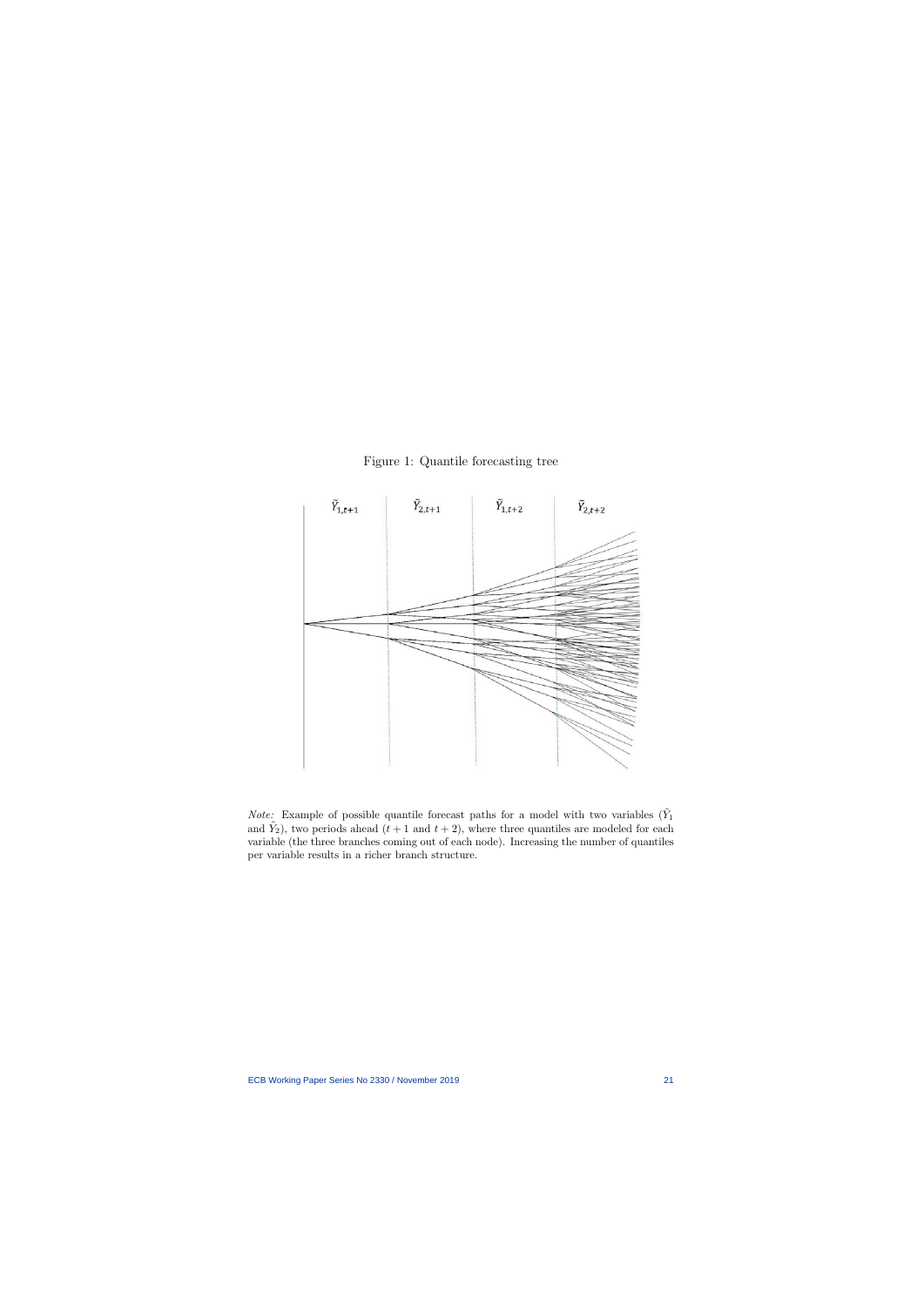defining the following quantile selection matrix.

Definition 3 (Quantile Selection Matrix) – The quantile selection **matrix** is the  $n \times np$  matrix  $S_{t+1}^{\vartheta^h}$  $t_{t+h}^{\vartheta^n}$ , for  $h \geq 1$ , selecting one, and only one, quantile for each endogenous variable from the np-vector  $\epsilon_{t+h}$  in model [\(6\)](#page-17-0):

$$
S_{t+h}^{\vartheta^h} \epsilon_{t+h}^\theta = [\epsilon_{1,t+h}^{\vartheta_1^h}, \dots, \epsilon_{n,t+h}^{\vartheta_n^h}]'
$$
(8)

where  $\vartheta^h \in [\theta_1, \ldots, \theta_p]^n$  is an n-vector with typical element denoted by  $\vartheta_i^h$ , for  $i = 1, \ldots, n$ .

<span id="page-22-0"></span>Note that  $\mathbb{S} \equiv \{S_{t+1}^{\vartheta^h}\}$  $t_{t+h}^{p^h}$   $H_{t+h}$  identifies one entire path in the quantile forecasting tree. The collection of all possible paths is obtained by choosing every different  $\vartheta^h$  from the set  $[\theta_1,\ldots,\theta_p]^n$ , for all  $h = 1,\ldots,H$ . Since at each period there are  $p^n$  possible choices, after H periods there are  $p^{nH}$  distinct forecasting paths. In the example of the tree of Figure [1,](#page-21-0) where  $p = 3$ ,  $n = 2$ and  $H = 2$ , there is a total of 81 distinct paths.

The next theorem derives the generic  $H$  step ahead quantile forecasts associated with any path of the quantile forecasting tree identified by S .

<span id="page-22-1"></span>Theorem 3 *(Multi step quantile VAR forecast)* — Let  $\mathbb{S} \equiv \{S_{t+1}^{\theta^h}\}$  $\{t+h}^{n}\}_{h=1}^{H}$ denote the sequence of quantile selection matrices as in definition [3,](#page-22-0) selecting the quantiles to be forecasted. The corresponding  $n \times 1$  quantile forecasts as of time t associated with process [\(6\)](#page-17-0) for  $H \geq 1$ , can be computed recursively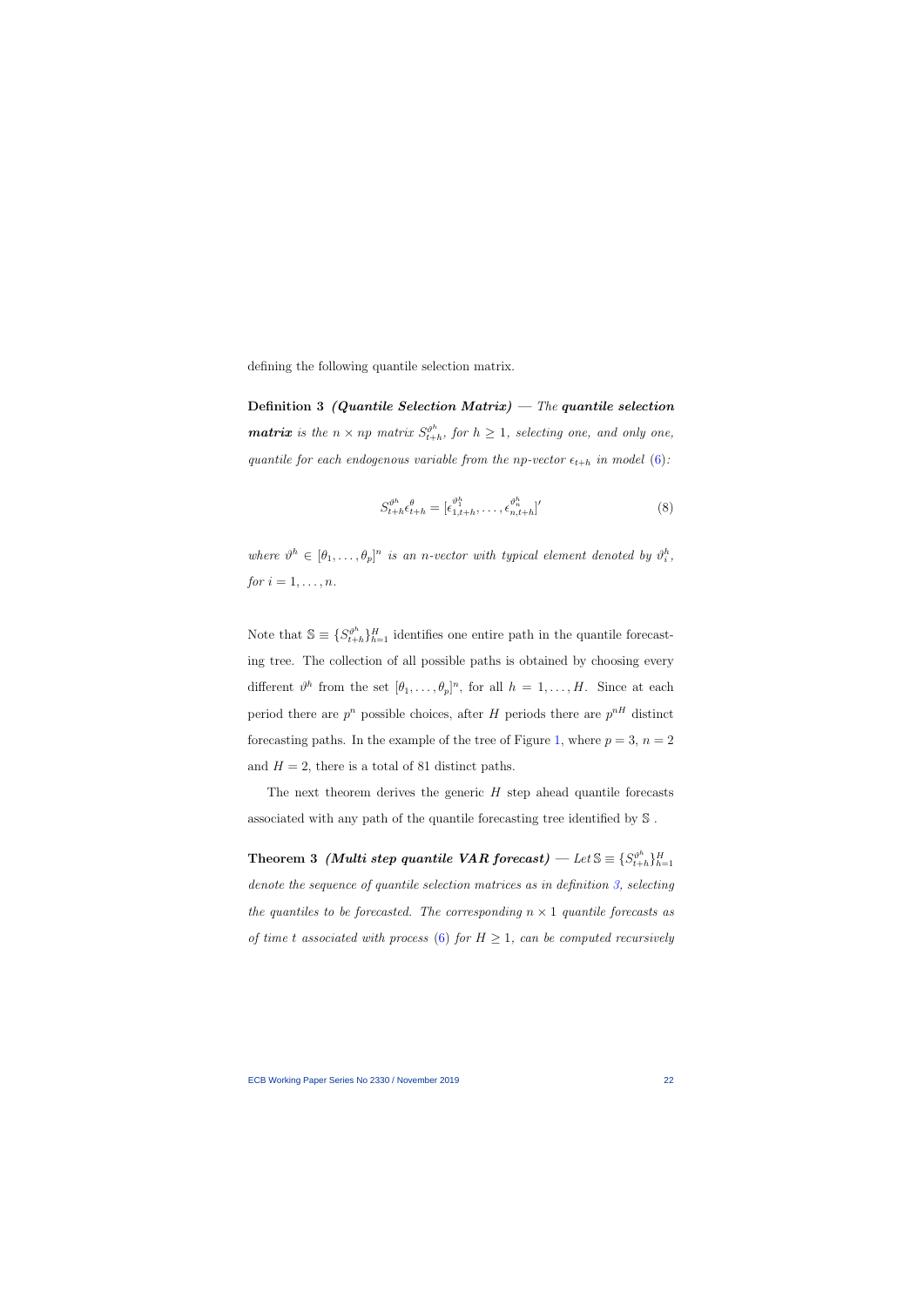as:

$$
\hat{Y}_{t+1}^{\mathbb{S}} = \bar{B}_{t+1}^{\vartheta^1}(\omega + A_1 Y_t)
$$
\n(9)

<span id="page-23-1"></span><span id="page-23-0"></span>
$$
\hat{Y}_{t+h}^{\$} = \bar{B}_{t+h}^{\vartheta^h}(\omega + A_1 \bar{S} \hat{Y}_{t+h-1}^{\$}) \qquad \text{for } h \ge 2
$$
\n(10)

where  $\bar{B}_{t+h}^{\vartheta^h} \equiv (I_n - S_{t+h}^{\vartheta^h} A_0 \bar{S})^{-1} S_{t+h}^{\vartheta^h}$  $t_{t+h}^{p^n}$  for  $h=1,\ldots,H$ ,  $I_n$  is the  $n \times n$  identity matrix, and  $\overline{S}$  is the np × n duplication matrix stacking p times the n identity matrix.

#### Proof — See appendix.

To build intuition about the mechanics of quantile forecasting, consider forecasting the sequence of medians. In this case,  $\mathcal S$  selects H times the median quantile block of system  $(6)$ . Denoting the respective matrices with  $\omega^{\text{-}5}$ ,  $A_0^{\text{-}5}$  and  $A_1^{\text{-}5}$  with obvious notation, the median forecast H steps ahead is  $\sum_{h=0}^{H-1} B^h \omega + B^H Y_t$ , where  $\omega \equiv (I_n - A_0^5)^{-1} \omega^5$  and  $B \equiv (I_n - A_0^5)^{-1} A_1^5$ . Notice how this is the median VAR forecast counterpart of the standard mean VAR forecast. Theorem [3](#page-22-1) generalizes the forecast to any possible sequence of quantiles.

Unlike the classical VAR, however, the greater generality and flexibility of [\(9\)](#page-23-0)-[\(10\)](#page-23-1) provides the natural environment to perform stress testing exercises. A policy maker interested in how the endogenous variables react to a given stress scenario can first define the scenario by choosing a series of future tail quantiles of interest (say, 10%), and then obtain the forecast of the endogenous variables conditional on the chosen scenario.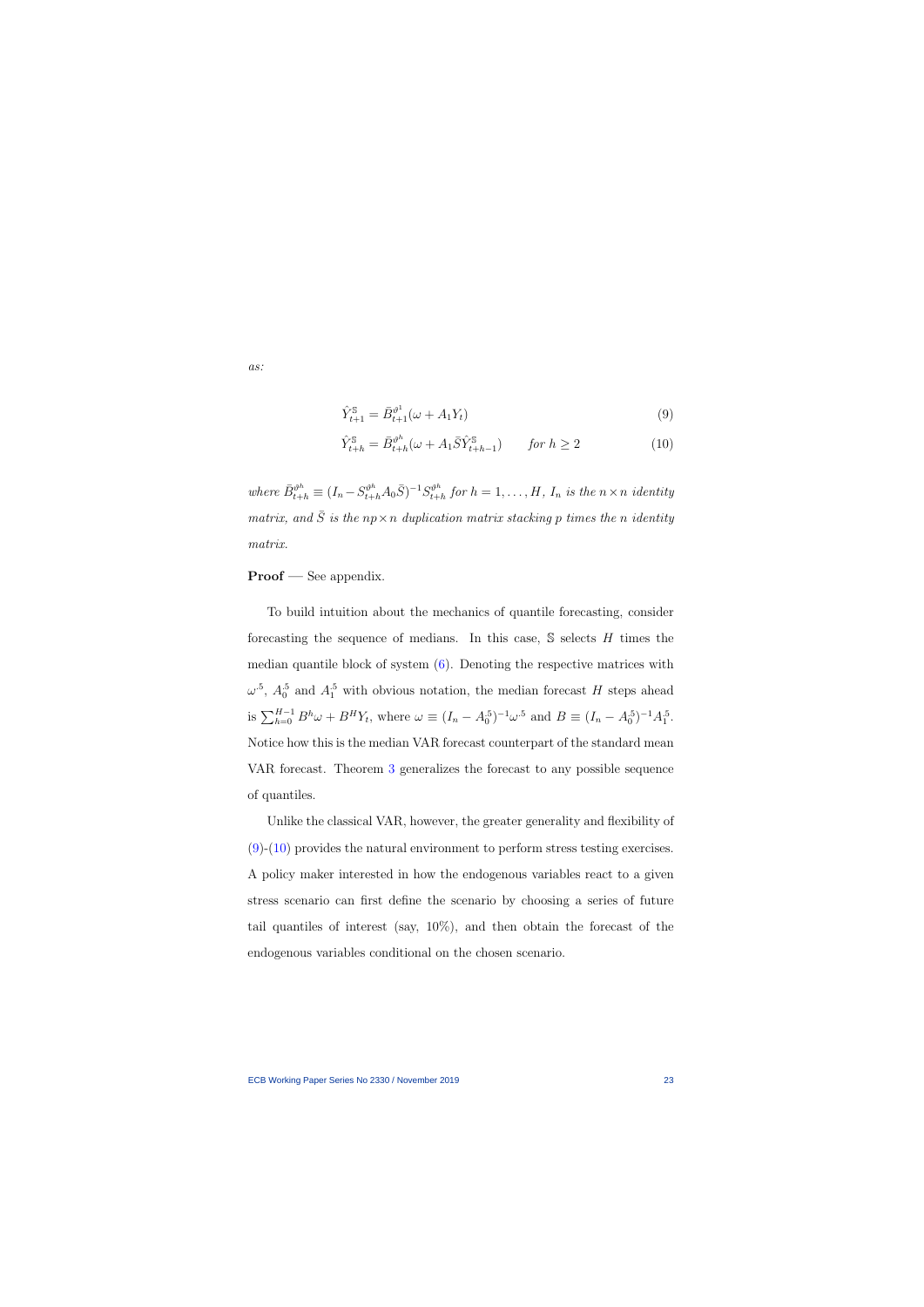If the recursive model can be given a structural interpretation, it is possible to derive a structural quantile impulse response function. Express  $Y_t$  in terms of structural shocks:

$$
Y_t = \nu + BY_{t-1} + (I_{np} - A_0)^{-1} \epsilon_t
$$

where  $\nu = (I_{np} - A_0)^{-1} \omega$  and  $B = (I_{np} - A_0)^{-1} A_1$ . In a standard VAR model, a shock to variable  $i$  at  $t$  is affecting only the conditional expectations. In the case of QVAR, the same shock is affecting all the quantiles. Define the shock to the structural residuals of variable i, for  $i = 1, \ldots, n$ , as follows:

$$
\ddot{\epsilon}_t^i = \epsilon_t + s^i \delta
$$

where  $\delta \in \mathbb{R}$  and  $s^i$  is an np vector of zeros with p ones in the positions corresponding to the quantile residuals of the  $i<sup>th</sup>$  variable. The intuition is that the shock  $\delta$  is simultaneously applied to all the quantile structural shocks of the  $i^{th}$  variable. Denoting with  $\ddot{Y}_t$  the value of the dependent variables if the shock  $\ddot{\epsilon}_t^i$  is applied, the impulse response function at time  $t + h$  can then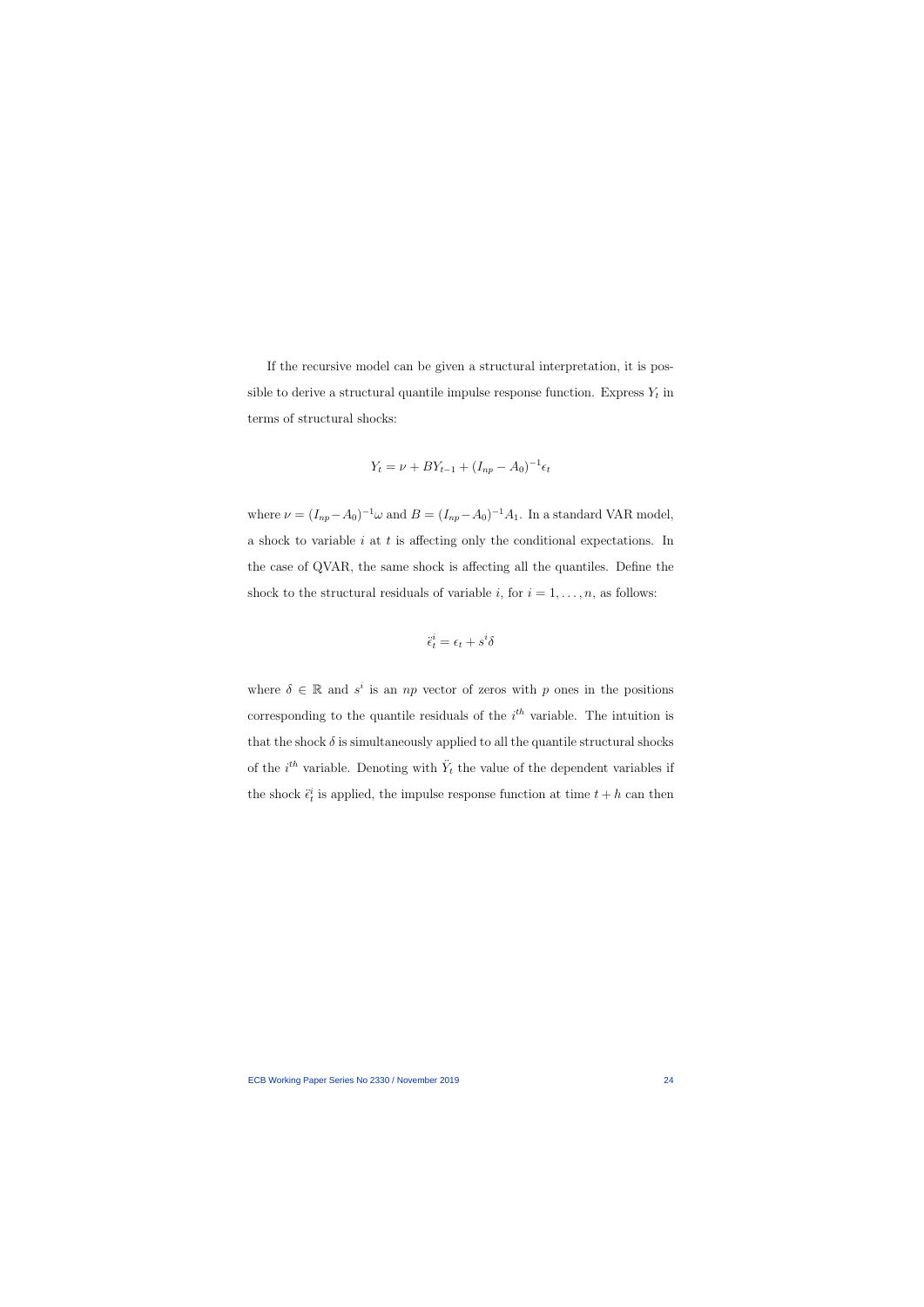defined recursively from equations  $(9)-(10)$  $(9)-(10)$  $(9)-(10)$ :

$$
\Delta_t^i \equiv \ddot{Y}_t - Y_t
$$
  
=  $(I_{np} - A_0)^{-1} s^i \delta$  (11)

$$
\Delta_{t+1}^{i\mathbb{S}} = \bar{B}_{t+1}^{\vartheta^1} A_1 \Delta_t^i \tag{12}
$$

<span id="page-25-1"></span><span id="page-25-0"></span>
$$
\Delta_{t+h}^{i\mathbb{S}} = \bar{B}_{t+h}^{\vartheta^h} A_1 \bar{S} \Delta_{t+h-1}^{i\mathbb{S}} \qquad \text{for } h \ge 2
$$
\n(13)

Notice that if one were to model only the median, this is again the median impulse response analogue of the standard mean impulse response function. Quantile impulse response functions, however, will generally depend on the quantiles paths which are considered, and therefore the dependence on the selection matrix S.

## 3.4 General quantile VAR(q) model

Model  $(6)$  can be generalized to any desired lag order q using its companion form. Define the *npq* vectors  $\bar{\omega} \equiv [\omega', 0', \dots, 0']'$ ,  $\bar{Y}_{t+1} \equiv [Y'_{t+1}, Y'_{t}, \dots, Y'_{t-q+2}]'$ ,  $\varepsilon_{t+1} \equiv [\epsilon'_{t+1}, 0', \ldots, 0']'$ , and the  $(npq \times npq)$  matrices

$$
A^{0} = \begin{bmatrix} A_{0}, & \mathbf{0}, & \ldots, & \mathbf{0} \\ \mathbf{0}, & \mathbf{0}, & \ldots, & \mathbf{0} \\ \vdots & & \ddots & \\ \mathbf{0}, & \mathbf{0}, & \ldots, & \mathbf{0} \end{bmatrix} \text{ and } A^{1} = \begin{bmatrix} A_{1}, & A_{2}, & \ldots, & A_{q} \\ I_{np}, & \mathbf{0}, & \ldots, & \mathbf{0} \\ \vdots & & \ddots & \\ \mathbf{0}, & \ldots, & I_{np}, & \mathbf{0} \end{bmatrix}.
$$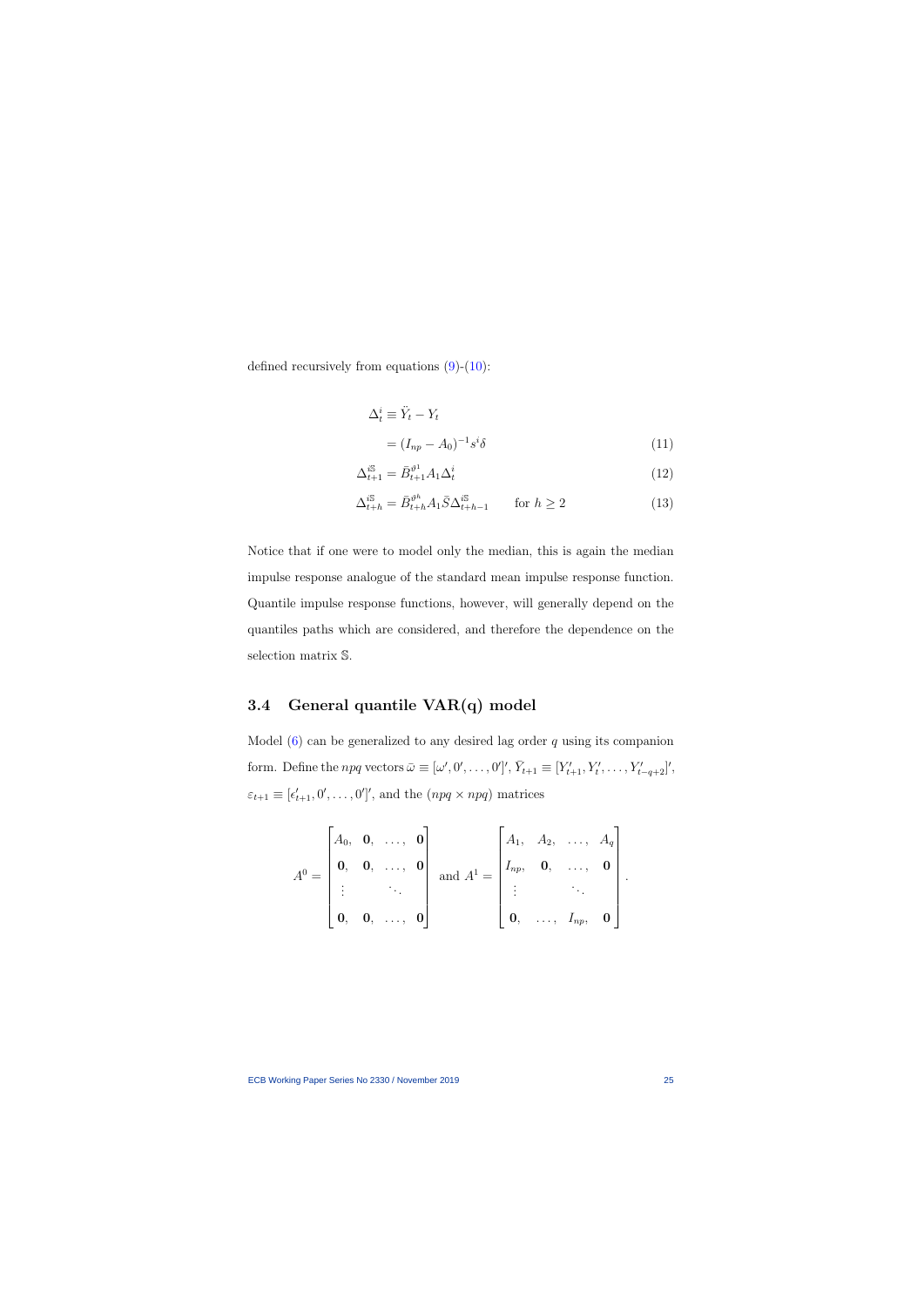Then the companion form of the  $VAR(q)$  model is:

$$
\bar{Y}_{t+1} = \bar{\omega} + A^0 \bar{Y}_{t+1} + A^1 \bar{Y}_t + \varepsilon_{t+1}
$$
\n
$$
\tag{14}
$$

All the results of the previous sections extend to model  $(14)$ .

### 3.5 Estimation and asymptotics

<span id="page-26-0"></span>The recursive QVAR model [\(6\)](#page-17-0) fits the framework of White et al. (2015), which can therefore be used for inference. Let  $q_t(\beta) \equiv \omega + A_0 Y_t + A_1 Y_{t-1}$  and  $q_{it}^{j}(\beta)$  the  $j^{th}$  quantile of the  $i^{th}$  variable of the vector  $q_{t}(\beta)$ , where we have made explicit the dependence on  $\beta$ , the vector containing all the unknown parameters in  $\omega$ ,  $A_0$ , and  $A_1$ . Define the quasi-maximum likelihood estimator  $\hat{\beta}$  as the solution of the optimization problem:

$$
\hat{\beta} = \arg \min_{\beta} T^{-1} \sum_{t=1}^{T} \left\{ \sum_{i=1}^{n} \sum_{j=1}^{p} \rho_{\theta_{j}} \left( \tilde{Y}_{it} - q_{it}^{j}(\beta) \right) \right\},
$$
(15)

where  $\rho_{\theta}(u) \equiv u(\theta - I(u < 0))$  is the standard check function of quantile regressions. The asymptotic distribution of the regression quantile estimator is provided by White et al. (2015), which we report here for convenience.

**Theorem 4 (White et al., 2015)** — Under the assumptions of theorems 1 and 2 of White et al. (2015),  $\hat{\beta}$  is consistent and asymptotically normally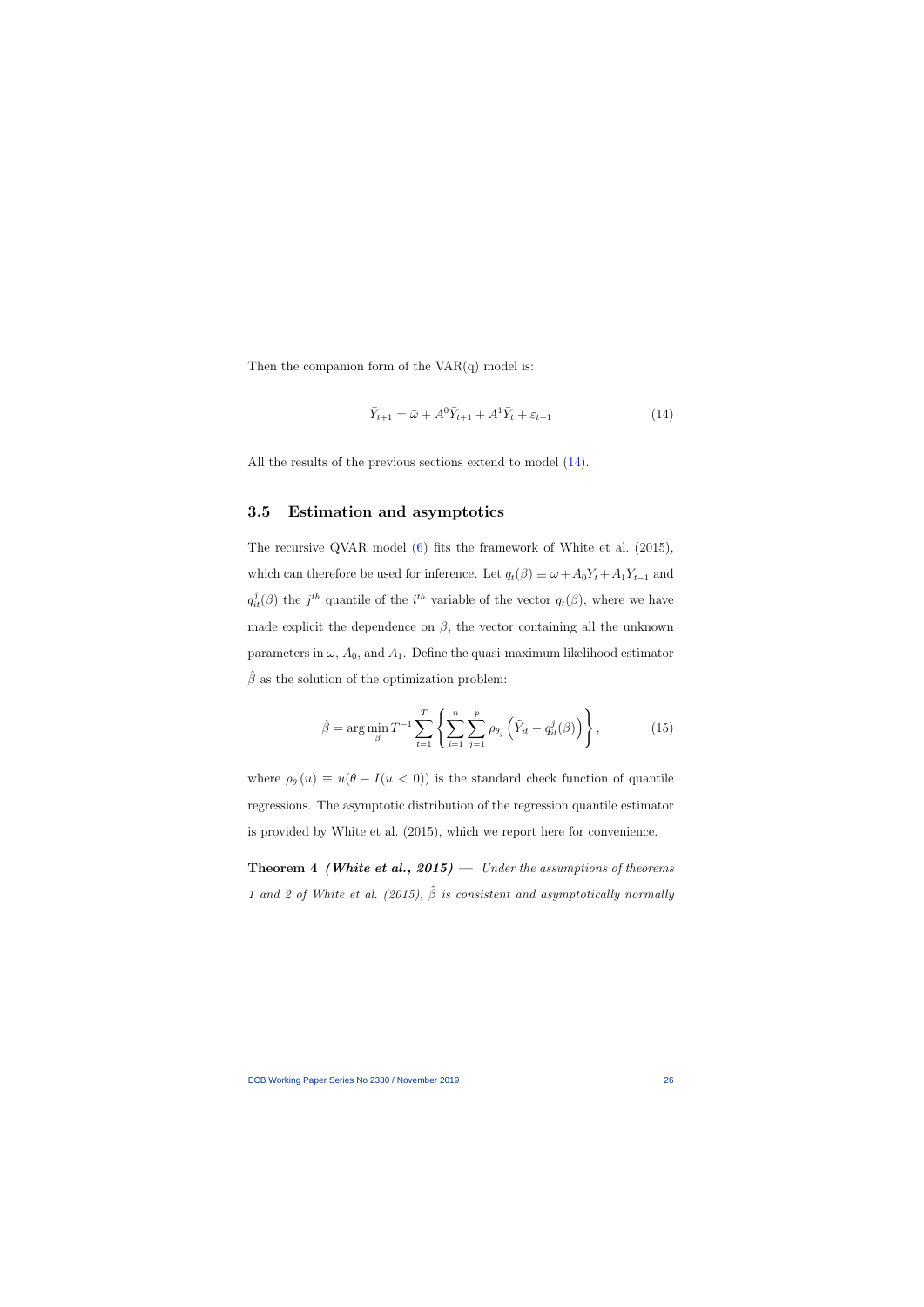distributed. The asymptotic distribution is:

$$
\sqrt{T}(\hat{\beta} - \beta^*) \xrightarrow{d} N(0, Q^{-1}VQ^{-1})
$$
\n(16)

where

$$
Q \equiv \sum_{i=1}^{n} \sum_{j=1}^{p} E[f_{it}^{j}(0)\nabla q_{it}^{j}(\beta^{*})\nabla' q_{it}^{j}(\beta^{*})]
$$

$$
V \equiv E[\eta_{t}\eta_{t}']
$$

$$
\eta_{t} \equiv \sum_{i=1}^{n} \sum_{j=1}^{p} \nabla q_{it}^{j}(\beta^{*})\psi^{j}(\epsilon_{it}^{\theta_{j}})
$$

$$
\psi^{j}(\epsilon_{it}^{\theta_{j}}) \equiv \theta_{j} - I(\epsilon_{it}^{\theta_{j}} \leq 0)
$$

$$
\epsilon_{it}^{\theta_{j}} \equiv \tilde{Y}_{it} - q_{it}^{j}(\beta^{*})
$$

and  $f_{it}^{j}(0)$  is the conditional density function of  $\epsilon_{it}^{\theta_{j}}$  evaluated at 0.

The asymptotic variance-covariance matrix can be consistently estimated as suggested in theorems 3 and 4 of White et al. (2015), or using bootstrap based methods in the spirit of Buchinsky (1995).<sup>[3](#page-27-0)</sup>

The following corollary derives the standard errors of the forecasts.

Corollary 1 *(Forecast standard errors)* — Let  $Y_{t+h}(\hat{\beta}) \equiv \hat{Y}_{t+h}^{\mathbb{S}}$  the forecast  $(9)-(10)$  $(9)-(10)$  $(9)-(10)$ , where it has been made explicit the dependence on the model

<span id="page-27-1"></span><span id="page-27-0"></span><sup>3</sup>Modern statistical softwares contain packages for regression quantile estimation and inference. This paper uses the interior point algorithm discussed by Koenker and Park (1996).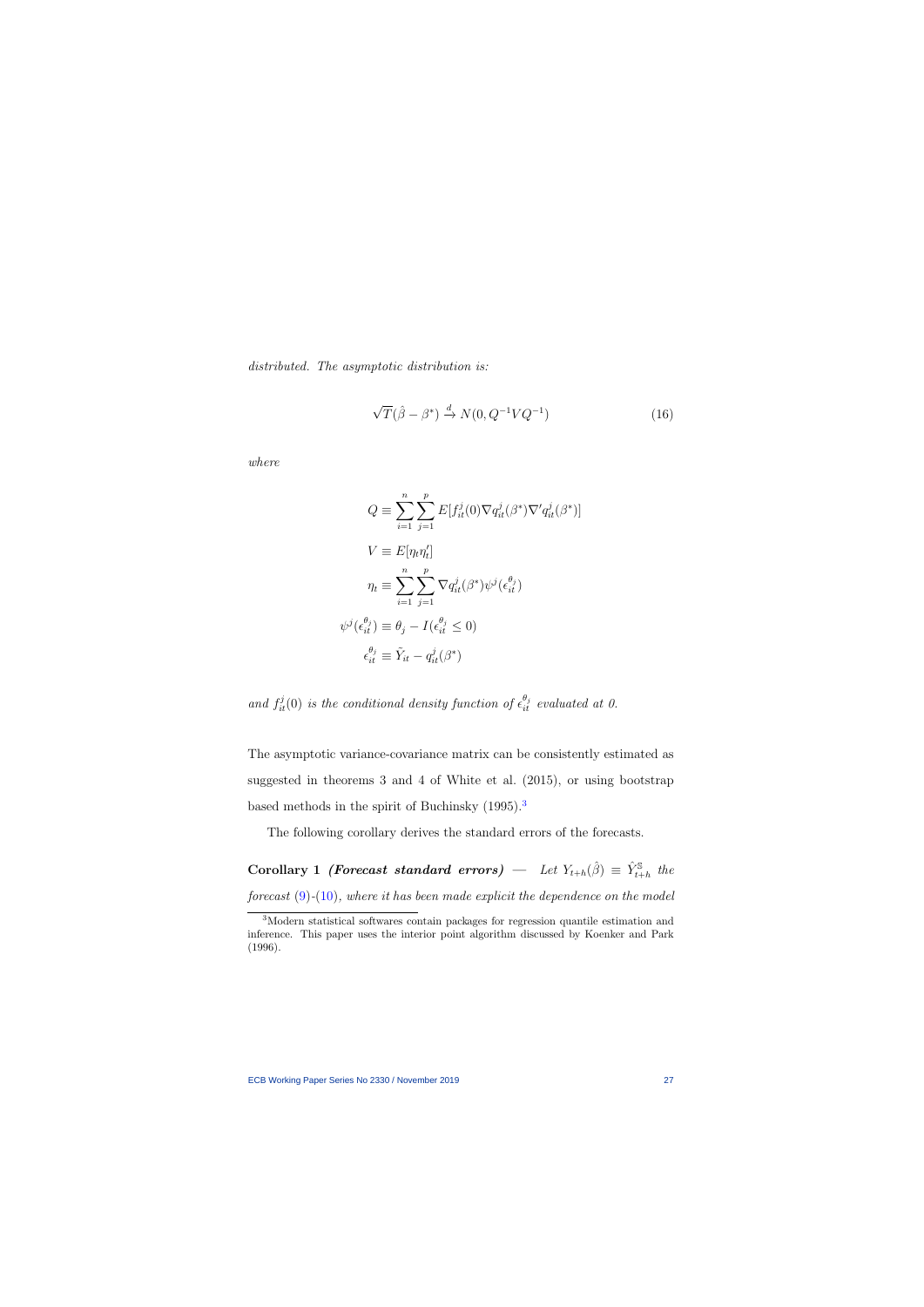parameters  $\beta$ . Then:

$$
\sqrt{T}(Y_{t+h}(\hat{\beta}) - Y_{t+h}(\beta^*)) \xrightarrow{d} N(0, \Phi(\beta^*)Q^{-1}VQ^{-1}\Phi'(\beta^*))
$$
 (17)

where  $\Phi(\beta^*) \equiv \partial Y_{t+h}(\beta^*)/\partial \beta'.$ 

Proof — See appendix.

The standard errors associated with the impulse response functions [\(11\)](#page-25-0)- [\(13\)](#page-25-1) can be computed in a similar fashion.

## 4 Stress testing the euro area economy

We estimate a  $\text{QVAR}(1)$  to model the interaction between real and financial variables in Europe. We study the interrelationship between the euro area industrial production growth  $(\tilde{Y}_{1t})$  and the composite indicator of systemic stress in the financial system (CISS,  $\tilde{Y}_{2t}$ ) of Hollo, Kremer and Lo Duca (2012). Our data sample is monthly and ranges from January 1999 to July 2018. We perform three exercises. First, we estimate short term euro area growth at risk (defined as the 10% quantile of  $\tilde{Y}_{1t}$ ), as a function of financial conditions. Second, we forecast euro area growth under a severe stress scenario, where both the real and financial parts of the euro area economy are hit by a sequence of consecutive tail shocks. Third, we ask whether the quantile VAR methodology could have been helpful in detecting vulnerabilities in the months preceding Lehman Brothers' default.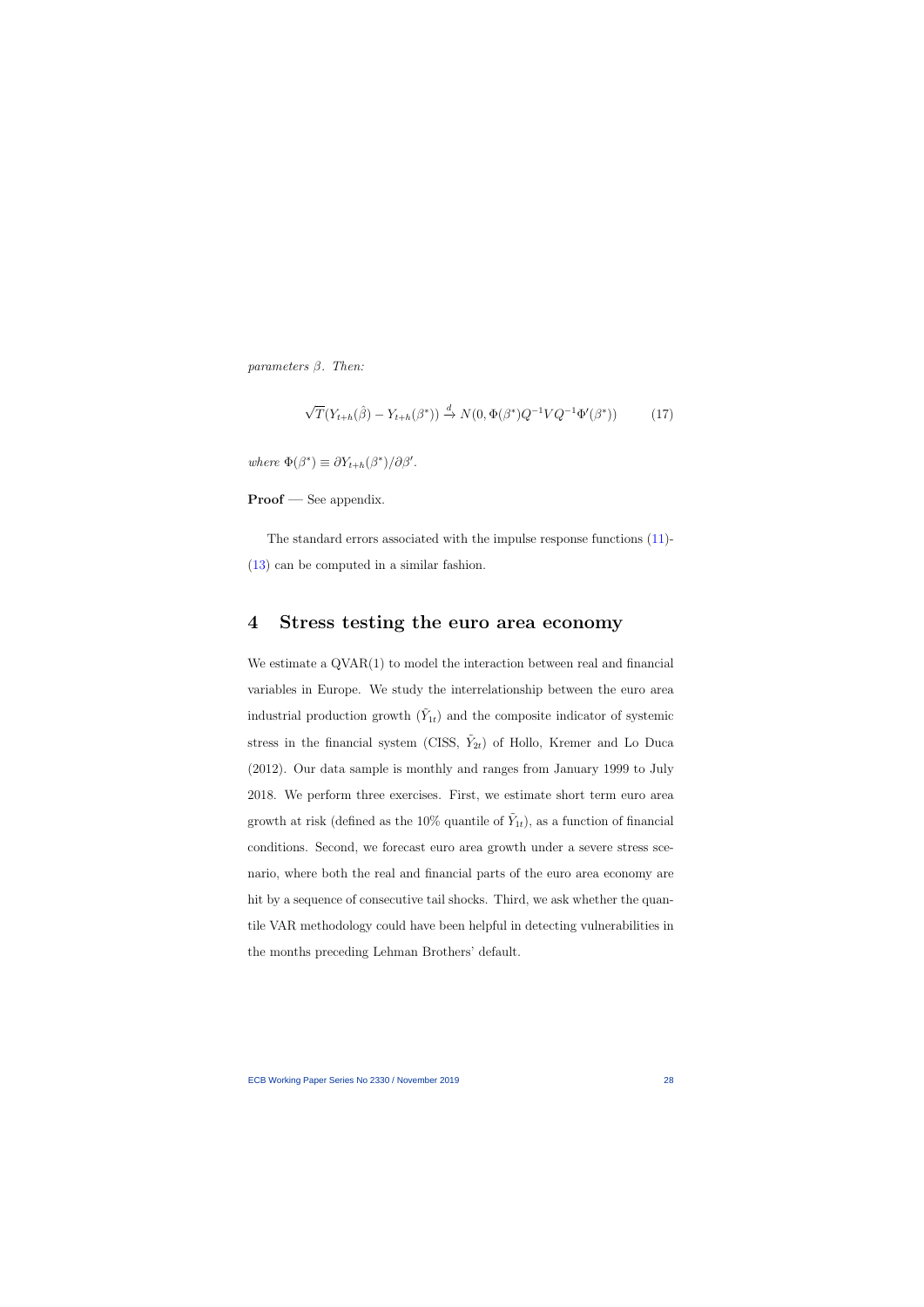#### 4.1 Euro area growth at risk

Adrian et al. (2019) have shown that there are substantial asymmetries in the relationship between the US real GDP growth and financial conditions. In particular, they find that the estimated lower quantiles of the distribution of future GDP growth are significantly affected by financial conditions, while the upper quantiles appear to be more stable over time. The quantile model specification of Adrian et al. (2019) is the following:

$$
\tilde{Y}_{1,t+1} = \omega_1^{\theta} + a_{11}^{\theta} \tilde{Y}_{1,t} + a_{12}^{\theta} \tilde{Y}_{2t} + \epsilon_{t+1}^{\theta} \tag{18}
$$

They estimate this model for  $\theta \in \{0.05, 0.25, 0.75, .95\}$ . This corresponds to the first line of model [\(6\)](#page-17-0). We estimate, instead, the full QVAR model and study its dynamic properties:

$$
\tilde{Y}_{1,t+1} = \omega_1^{\theta} + a_{11}^{\theta} \tilde{Y}_{1t} + a_{12}^{\theta} \tilde{Y}_{2t} + \epsilon_{1,t+1}^{\theta} \tag{19}
$$

<span id="page-29-1"></span><span id="page-29-0"></span>
$$
\tilde{Y}_{2,t+1} = \omega_2^{\theta} + a_0^{\theta} \tilde{Y}_{1,t+1} + a_{21}^{\theta} \tilde{Y}_{1t} + a_{22}^{\theta} \tilde{Y}_{2t} + \epsilon_{2,t+1}^{\theta} \tag{20}
$$

By ordering CISS after industrial production, we impose the structural identification assumption that financial variables can react contemporaneously to real variables, but real variables react to financial developments only with a lag. This corresponds to a Choleski identification where shocks to real economic variables can have an immediate impact on financial variables, while shocks to financial variables are allowed to affect real variables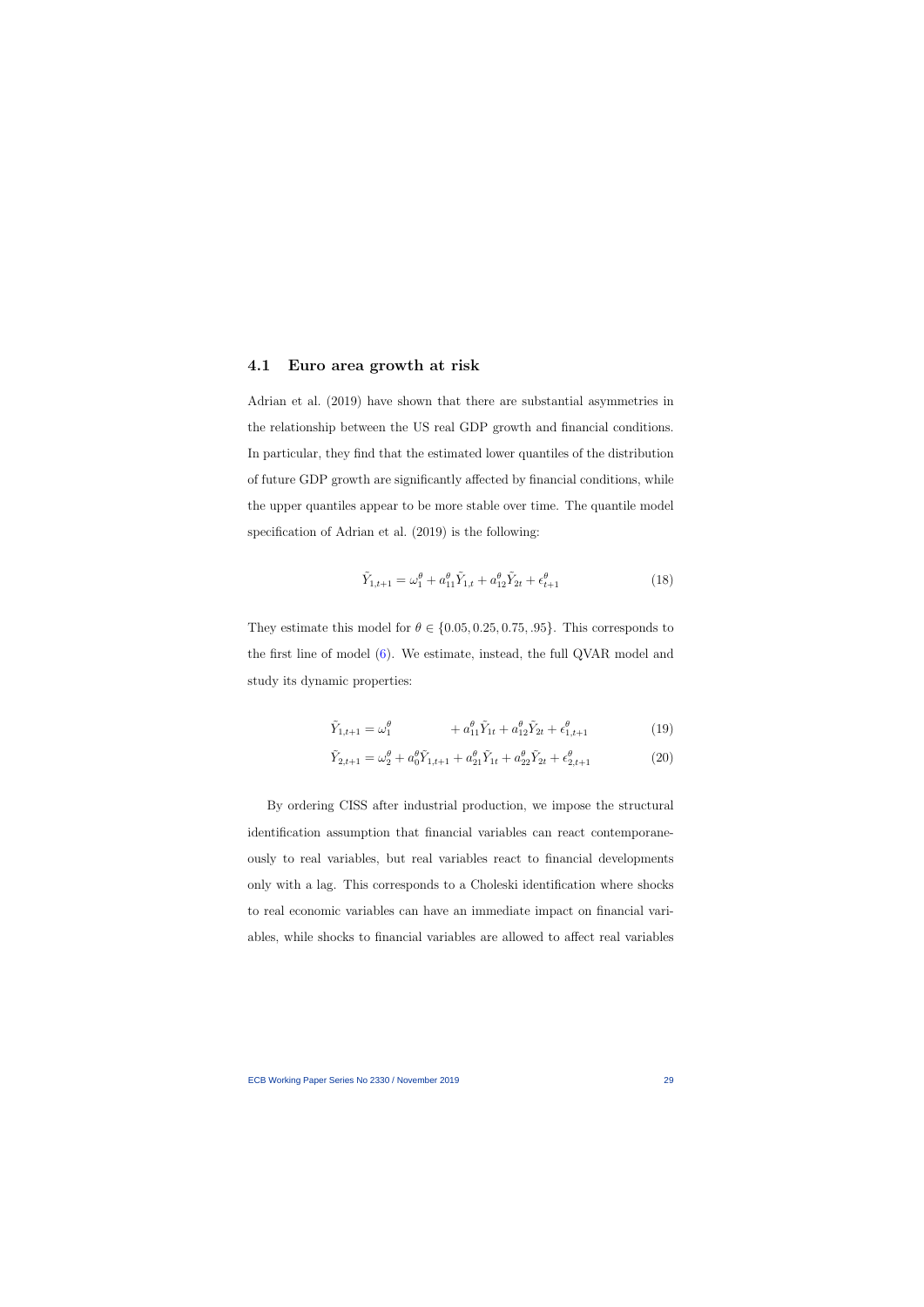only with a lag. Given the speed at which financial markets react to news, this seems like a reasonable assumption.

The interaction between real and financial variables can be tested by checking whether the off-diagonal coefficients are statistically different from zero. Figure [2](#page-31-0) reports the estimated quantile coefficients of [\(19\)](#page-29-0)-[\(20\)](#page-29-1), together with 95% confidence intervals and the corresponding OLS estimates. We observe the presence of substantial asymmetries, especially in the  $a_{12}^{\theta}$ coefficient, which cannot be detected with standard OLS models. The coefficient estimates of  $a_{12}^{\theta}$  are consistent with the findings of Adrian et al. (2019), whereby financial conditions significantly affect the left tail of the distribution of industrial production, but not the right tail.

Figure [3](#page-32-0) shows that the impact of financial conditions is not only statistically significant, but also economically relevant. The figure reports the 10% quantile one step ahead forecast of industrial production, together with the 95% confidence intervals. As a comparison, the figure also shows the 10% quantile estimated indirectly from an OLS VAR, obtained as follows. We first estimated the OLS version of model  $(19)-(20)$  $(19)-(20)$  $(19)-(20)$ . Second, we computed the 10% quantile of the OLS model residuals and added it to the estimated conditional VAR mean. This procedure would be consistent if model [\(19\)](#page-29-0)- [\(20\)](#page-29-1) were correctly specified for the mean and the residuals were i.i.d.

The comparison reveals the strong impact that worsening financial conditions have on the left tail of the forecast distribution. In relation to the OLS estimate, the estimated quantiles are quantitatively and statistically similar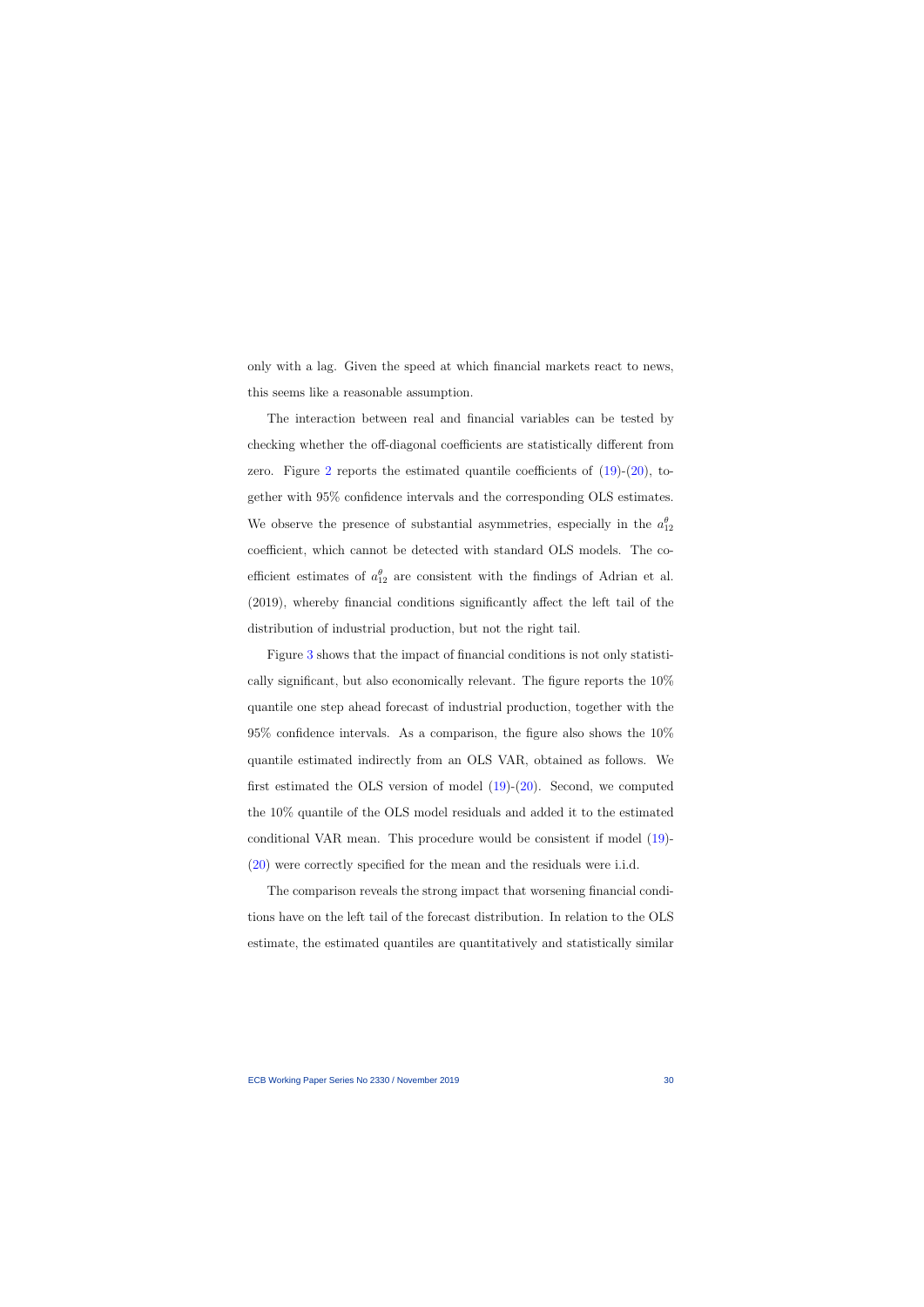<span id="page-31-0"></span>

Figure 2: Comparison of QVAR and VAR estimates

*Note:* Estimated coefficients of model [\(19\)](#page-29-0)-[\(20](#page-29-1)) at different  $\theta$  quantiles, with 95% confidence intervals. The flat lines represent the corresponding OLS estimates.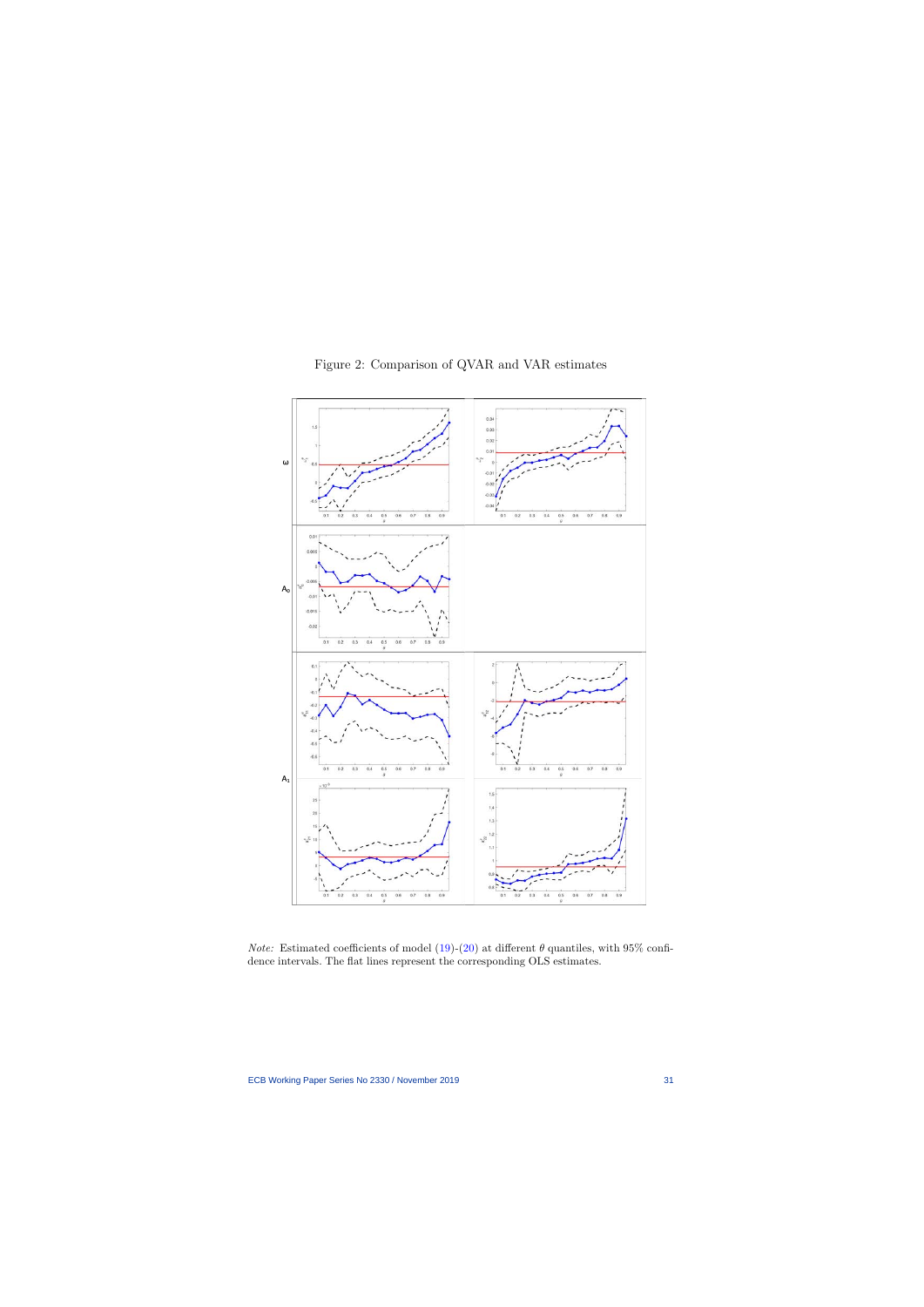

Figure 3: Euro area growth at risk

<span id="page-32-0"></span>Note: Time series estimates of the 10% quantile of euro area industrial production, together with 95% confidence intervals. As a comparison, it is also reported the 10% quantile estimated by adding to the mean the 10% quantiles of the residuals from a standard OLS VAR. Under correct model specification, the two procedures would give consistent estimates of the 10% quantile. The OLS VAR procedure, however, is not able to capture the asymmetries between financial and real variables.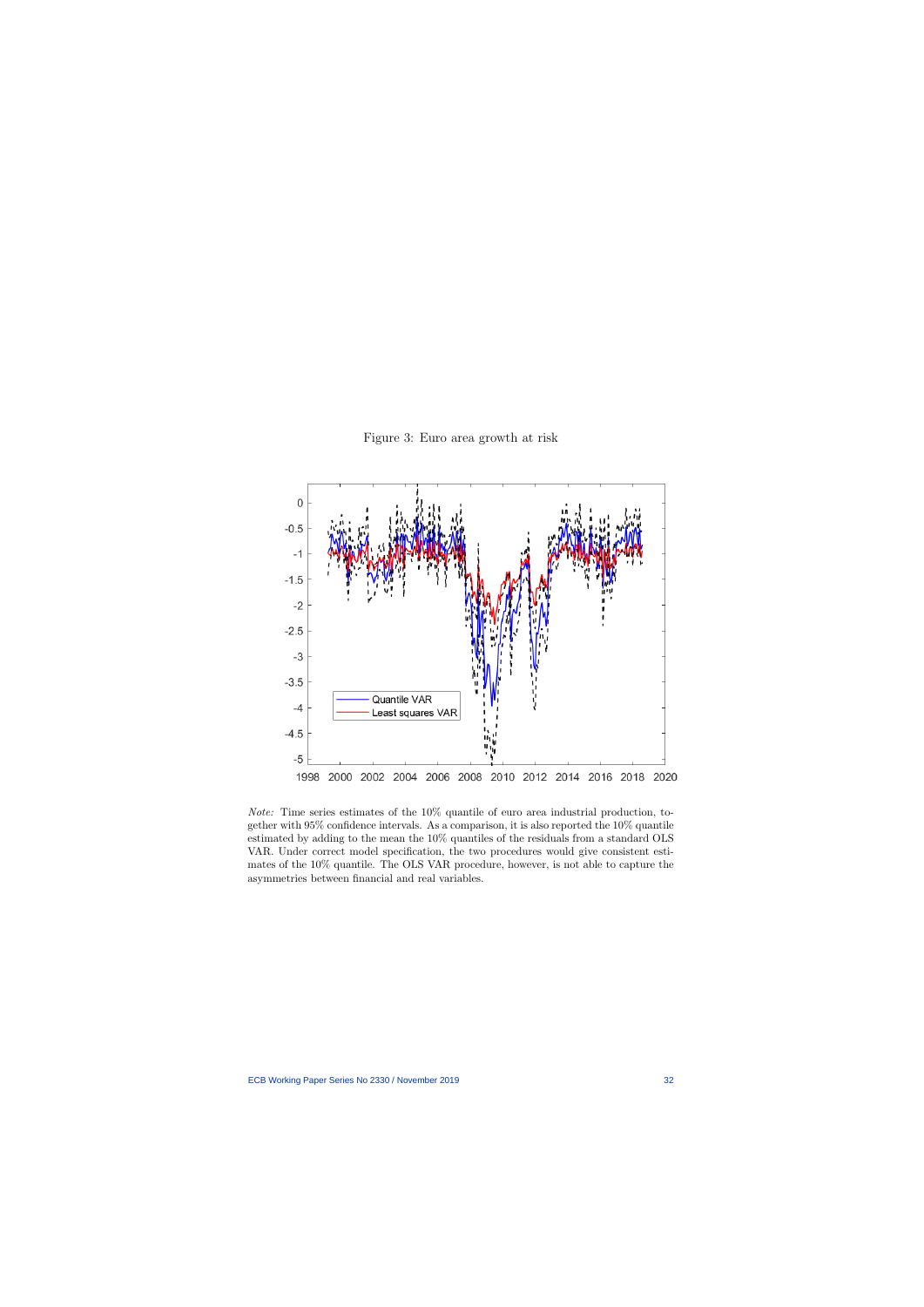in tranquil times, but sharply different in crisis times. This highlights how modeling the interactions between real and financial variables with a standard OLS VAR could miss significant dynamics in the left tail, which are relevant from a financial stability perspective.

In figure [4,](#page-34-0) we compute the quantile impulse response function of industrial production corresponding to  $(11)-(13)$  $(11)-(13)$  $(11)-(13)$ , following a one standard deviation shock to CISS structural median residuals and for specific sequences of quantile selection matrices S. The thought experiment is the following: How different at any point in time the sequence of quantile forecasts would have been if we had observed a more severe realization in the financial conditions of the euro area economy? The left panel is the quantile impulse response function when S selects the median forecasting path for both endogenous variables. It is the median equivalent to the standard OLS impulse response function for the mean. The QVAR model, however, allows us the flexibility to analyze any part of the forecast distribution, for any period ahead. The right panel of the figure reports the impulse response function when S selects the 10% quantile of industrial production and the median for CISS. It shows a stronger impact relative to the median.

In figure [5](#page-36-0) we report a three dimensional quantile impulse response function. It is a concise way to visualize how each quantile of industrial production is responding to a shock to CISS. It is obtained by stacking next to each other all the panels of Figure [4,](#page-34-0) when S selects the median forecasting path for CISS and different values of  $\theta$  for industrial production. We did not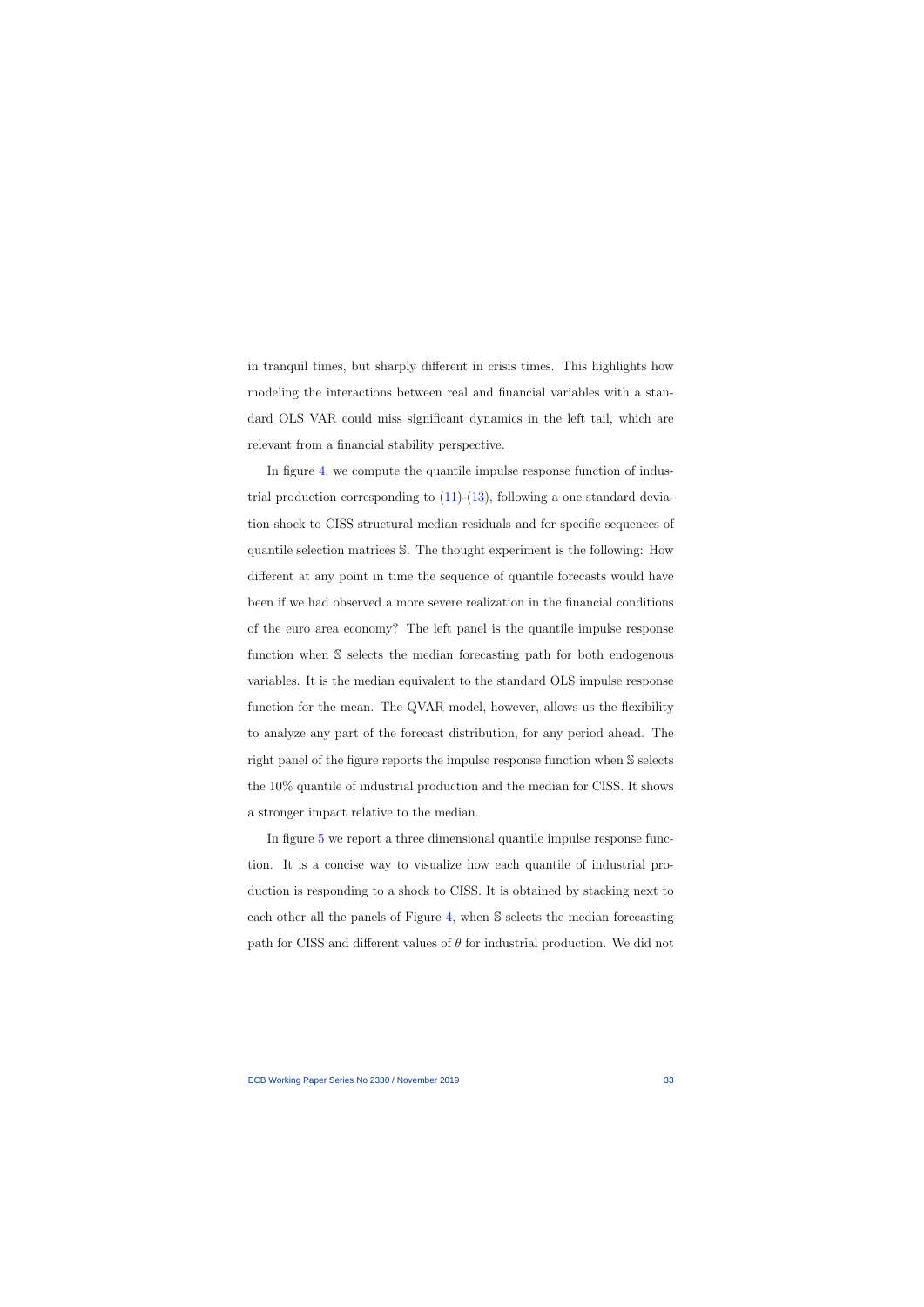Figure 4: Quantile impulse response functions for the euro area industrial production



<span id="page-34-0"></span>Note: The figure reports how a shock to the financial variable would affect the estimates of future median (left panel) and 10% (right panel) quantiles of euro area industrial production at different time horizons, conditional on a median forecast of the financial variable. 95% confidence intervals are also reported.

report the confidence intervals to avoid cluttering the chart, but they can be readily constructed for each quantile as illustrated in Figure [4.](#page-34-0) The figure shows on the vertical axis the magnitude of the impulse responses, on the h axis the number of periods for which the response is computed, and on the  $\theta$  axis the quantile probabilities  $\theta \in \{0.05, 0.1, \ldots, 0.9, 0.95\}.$ 

If the OLS VAR model were the correct representation of the dynamic interactions between real and financial variables, all elements of this three dimensional plot would shift in parallel and by the same magnitude across the different quantile probabilities: in an homoskedastic OLS VAR model, shifts in the forecast distribution are entirely driven by changes in the mean forecast. The fact that this does not happen is a further confirmation that OLS VAR may paint a misleading picture when the interest of the analysis is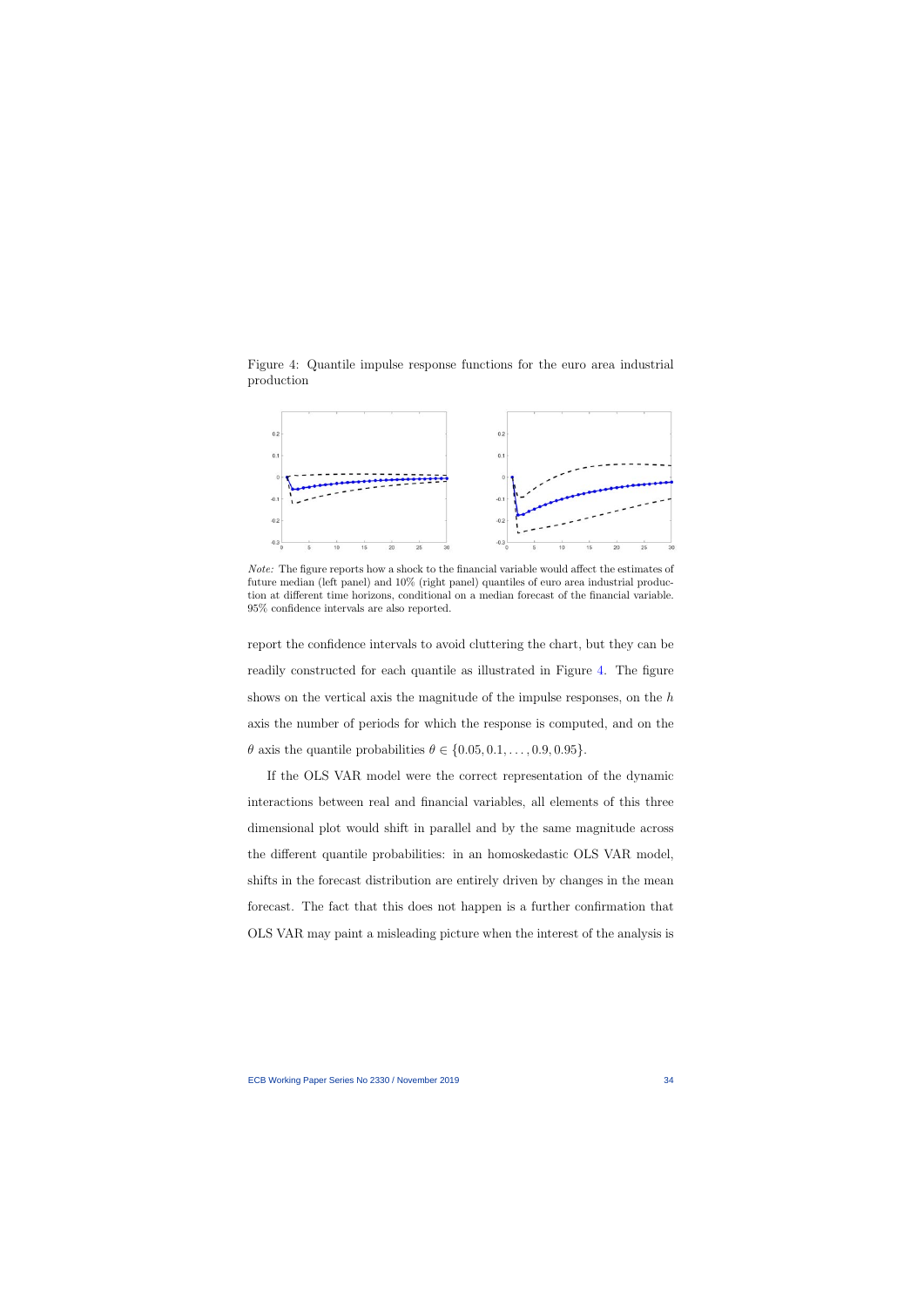away from the central tendency of the distribution. Consistently with Figure [3,](#page-32-0) we continue to notice substantial asymmetric impacts in different parts of the distribution. In addition, the chart now reveals that the impact of the shock disappears for all quantiles considered after around 24 months. This analysis highlights one advantage of our framework. It is an internally consistent fully dynamic model of the real and financial variables of the euro area economy, which allows us to study the propagation of shocks across the different parts of the distribution and through time.

#### 4.2 Forecasting growth under stress scenarios

In Figure [6,](#page-37-0) we report the multi step quantile VAR forecasts of industrial production several months ahead, conditional on many different sequences S of the quantile selection matrices. The figure on the left reports the forecast as of September 2008 (the month of Lehman's default). The figure on the right is the forecast as of July 2018. Each dotted line corresponds to alternative specifications for the sequence  $\sin(9)-(10)$  $\sin(9)-(10)$  $\sin(9)-(10)$  $\sin(9)-(10)$ . The various dots at each point in time can be thought as possible realizations from the distribution of the future random variables.

We have highlighted two specific scenarios, both reported with the 95% confidence intervals. The one in blue corresponds to a situation where the sequence of future random variables are set to their median values. This roughly corresponds to the results that one would obtain from a standard OLS VAR analysis. Our framework, however, allows us also to create arbi-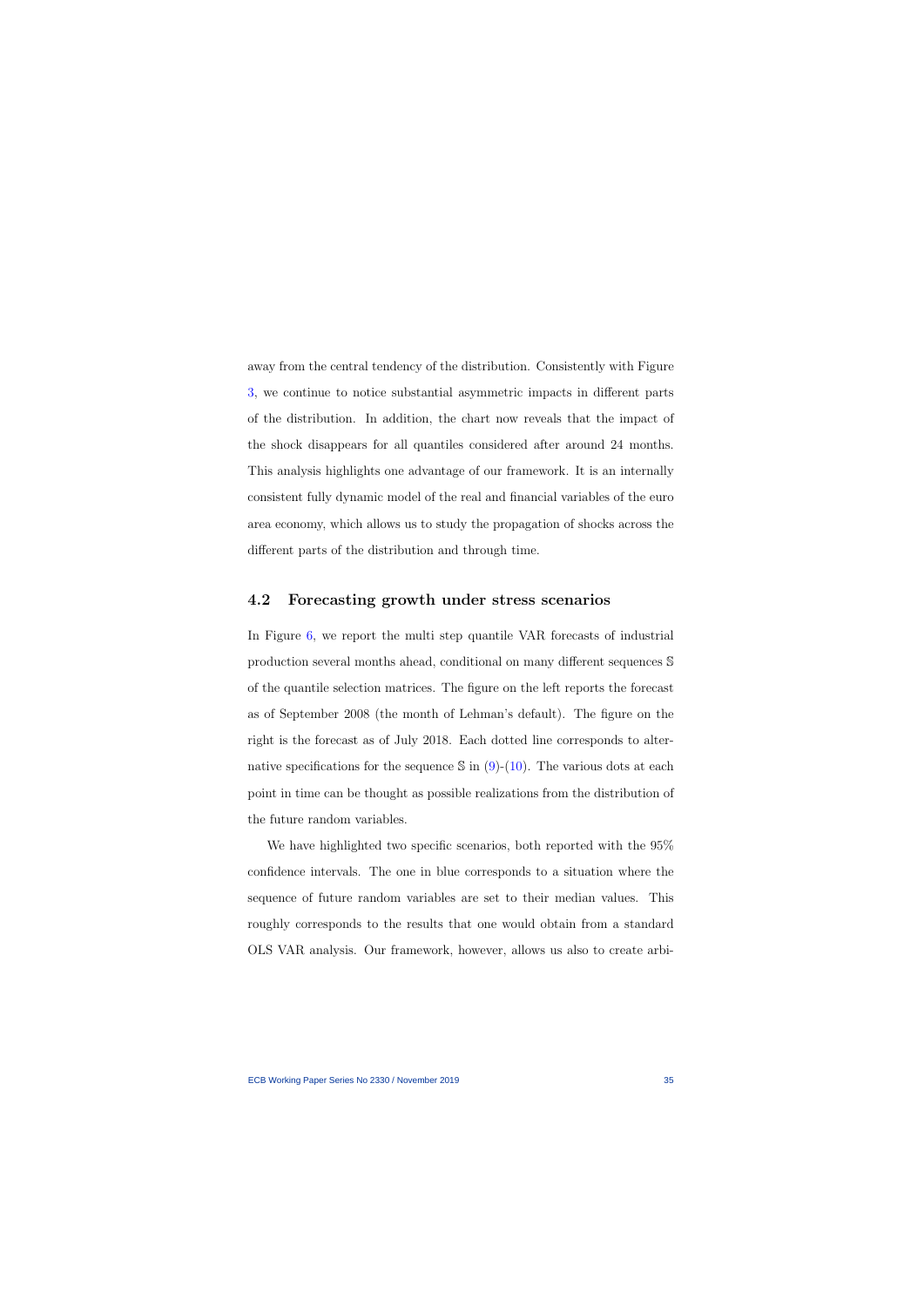

Figure 5: Three dimensional quantile impulse response functions

<span id="page-36-0"></span>Note: The figure reports how a shock to the financial variable would affect the estimates of the different quantiles of euro area industrial production at different time horizons, conditional on a median forecast for CISS.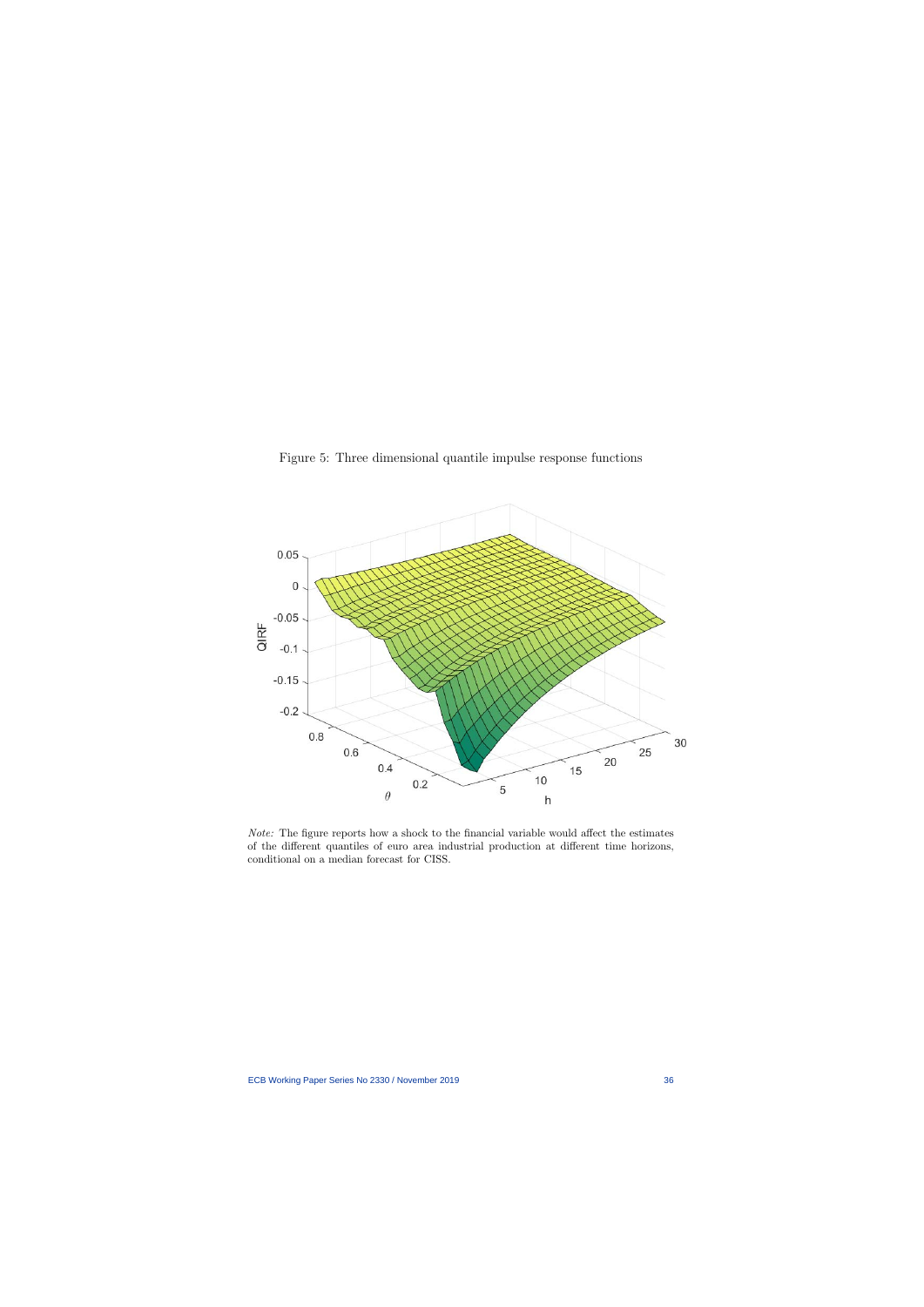

Figure 6: Forecasting and stress testing in the euro area

<span id="page-37-0"></span>Note: The figure reports the forecasts of industrial production for the euro area associated with different scenarios. The path highlighted in blue corresponds to a scenario where both the real and financial variables evolve according to their median values. The path highlighted in red corresponds to the stress scenario with a 90% quantile forecast for the financial variable and and a  $10\%$  quantile forecast for the real variable for six consecutive months, followed by median forecasts afterwards. The panel on the left is the forecast as of August 2008, the panel on the right as of July 2018. 95% confidence intervals are reported around each scenario.

trary stress scenarios and to assess their impact. In the same figure, we have highlighted in red the forecast of the system associated with the following stress testing exercise. We assume that the euro area economy is hit by a series of six consecutive 90% quantile realizations to its financial system and 10% quantile realizations to its real economy. After that, we assume that the system is reverting to normal functioning, by imposing median realizations for all the variables. We notice that the median scenario is very similar at the two points in time considered in this exercise. The stress scenario, however, sees a much more severe contraction in industrial production in August 2008, peaking at about -4%, than in July 2018, where the peak is around -2%.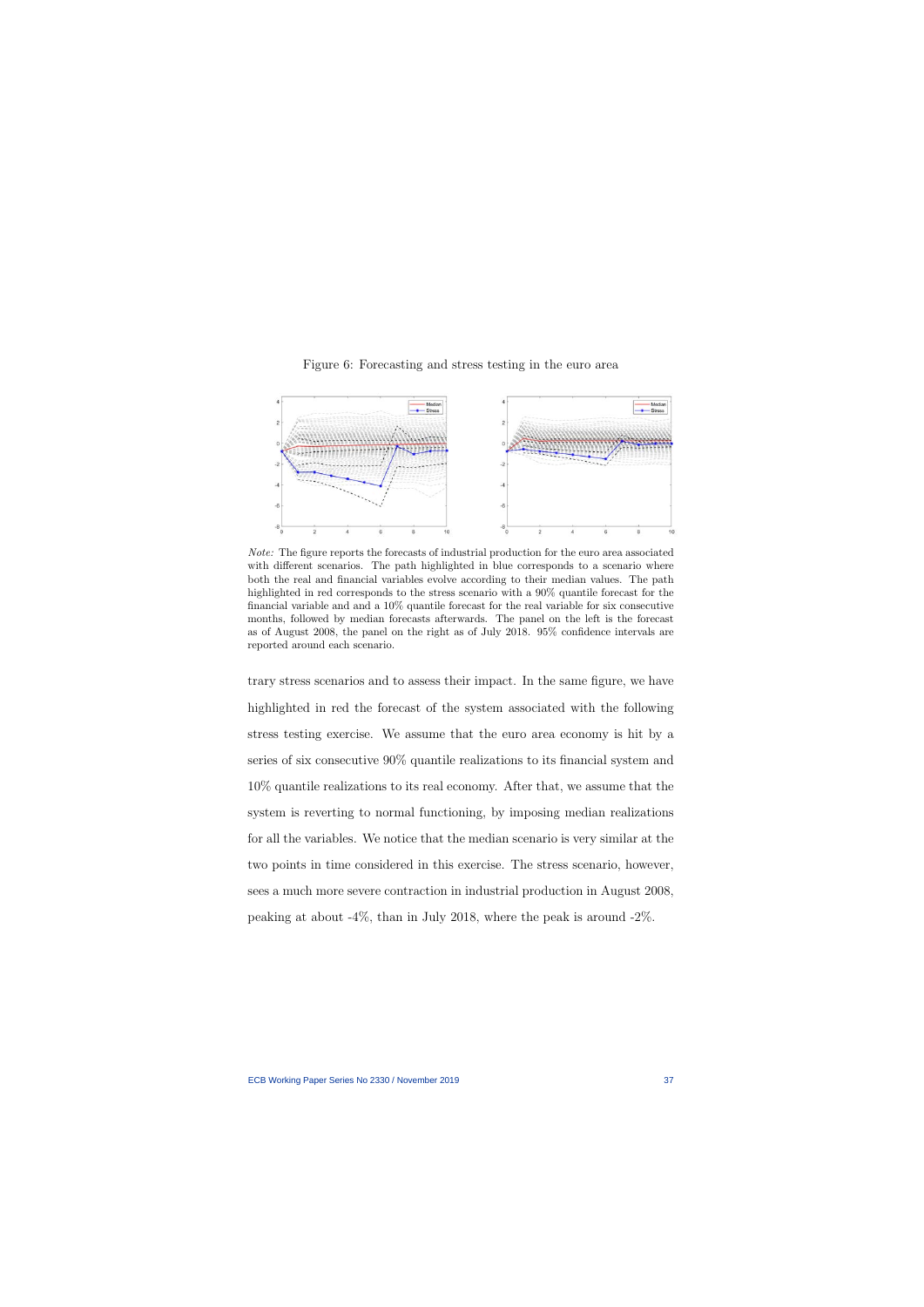## 4.3 Counterfactual scenario analysis of Lehman Brothers' default

One year after the collapse of Lehman Brothers, Queen Elizabeth II famously asked: Why did nobody notice it? From the perspective of the methodology of this paper, predicting a crisis and its severity is like predicting that a certain sequence S of adverse quantile realizations will hit the system. This is impossible. It is possible, however, to use the QVAR methodology to assess the resilience of an economy to alternative stress scenarios.

We estimate the model  $(19)-(20)$  $(19)-(20)$  $(19)-(20)$  using data only up to August 2008, one month before Lehman's default. For given parameter estimates, we use the system to forecast industrial production six months ahead under the following sequences of  $\mathcal S$  matrices to define alternative scenarios:

- 1. Good financial scenario: sequence of six  $10\%$  quantile realizations for both industrial production and CISS.
- 2. Normal financial scenario: sequence of six 10% quantile realizations for industrial production and median realizations for CISS.
- 3. Bad financial scenario: sequence of six 10% and 90% quantile realizations for industrial production and CISS, respectively.

We apply these scenarios at each month of our sample, and report in figure [7](#page-40-0) the six month ahead forecasts for industrial production. It is evident that the good and normal financial scenarios were posing little risks to the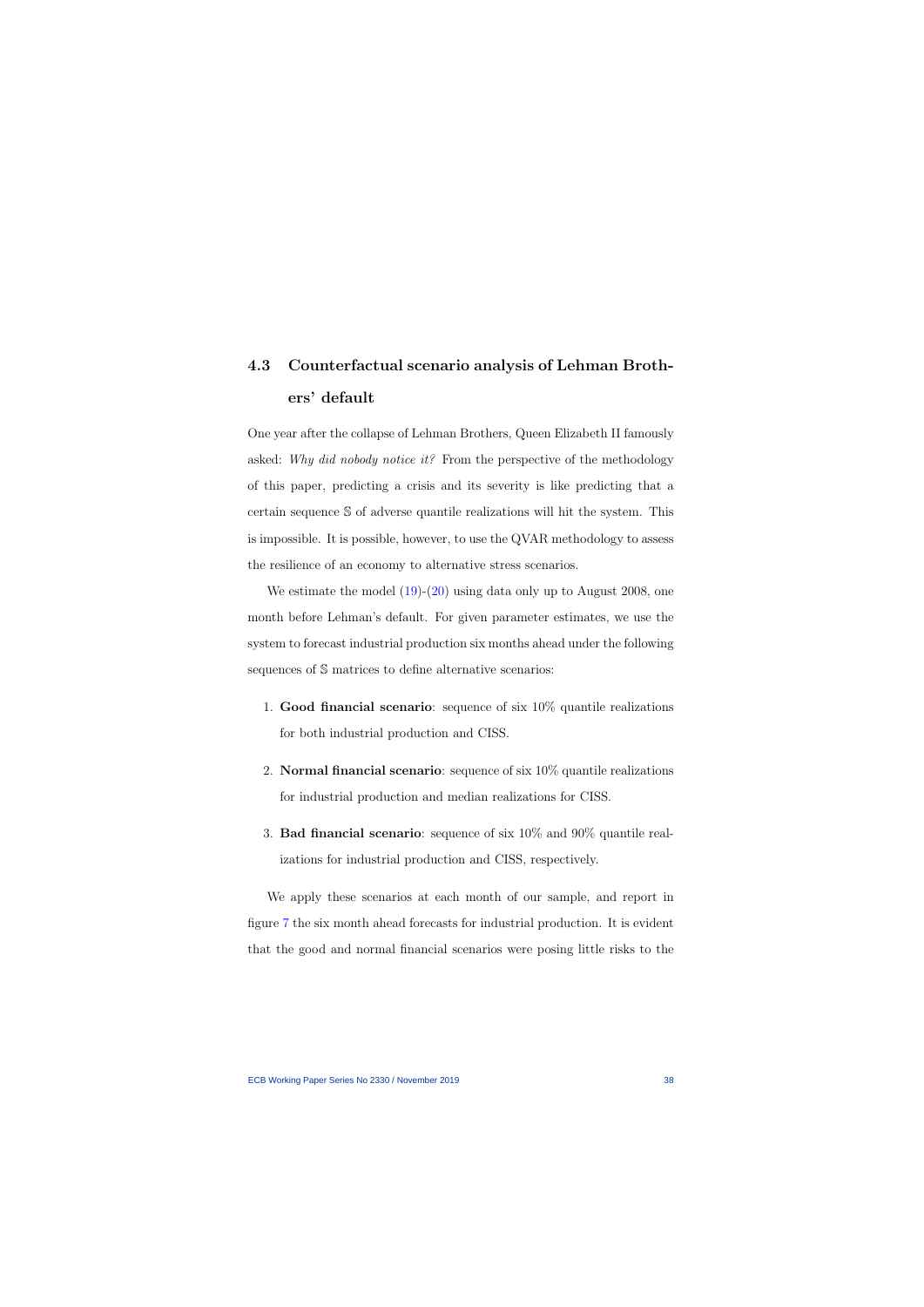euro area economy, since even after a sequence of six adverse quantile realizations of industrial production, growth at risk was quite contained. It is only under the combination of adverse real and financial quantile realizations that growth at risk is significantly affected. In fact, already in mid 2007, growth at risk under this adverse scenario had reached unprecedented magnitudes for the euro area, from an historical perspective. The large growth at risk under the bad financial scenario reveals the presence of a fat left tail in the distribution of the euro area industrial production, which would go unnoticed by simply estimating the 5% growth at risk using direct estimation techniques.

More generally, such counterfactual exercises are not feasible with the direct forecast approach. By directly quantile regressing industrial production six months ahead against current real and financial conditions, one implicitly imposes that the system evolves according to some average scenario during the intervening six months. While this may be a reasonable assumption if one is interested in modeling the conditional mean of the endogenous variables, it seems like an undesirable constraint to impose when modeling their tail behavior. Notice, however, that if one is interested in such unconditional scenario, this can be recovered from the empirical distribution obtained by simulating the quantile VAR under all alternative quantile scenarios (similarly to all the possible dotted lines of figure [6\)](#page-37-0) and then choosing the desired empirical quantile forecast.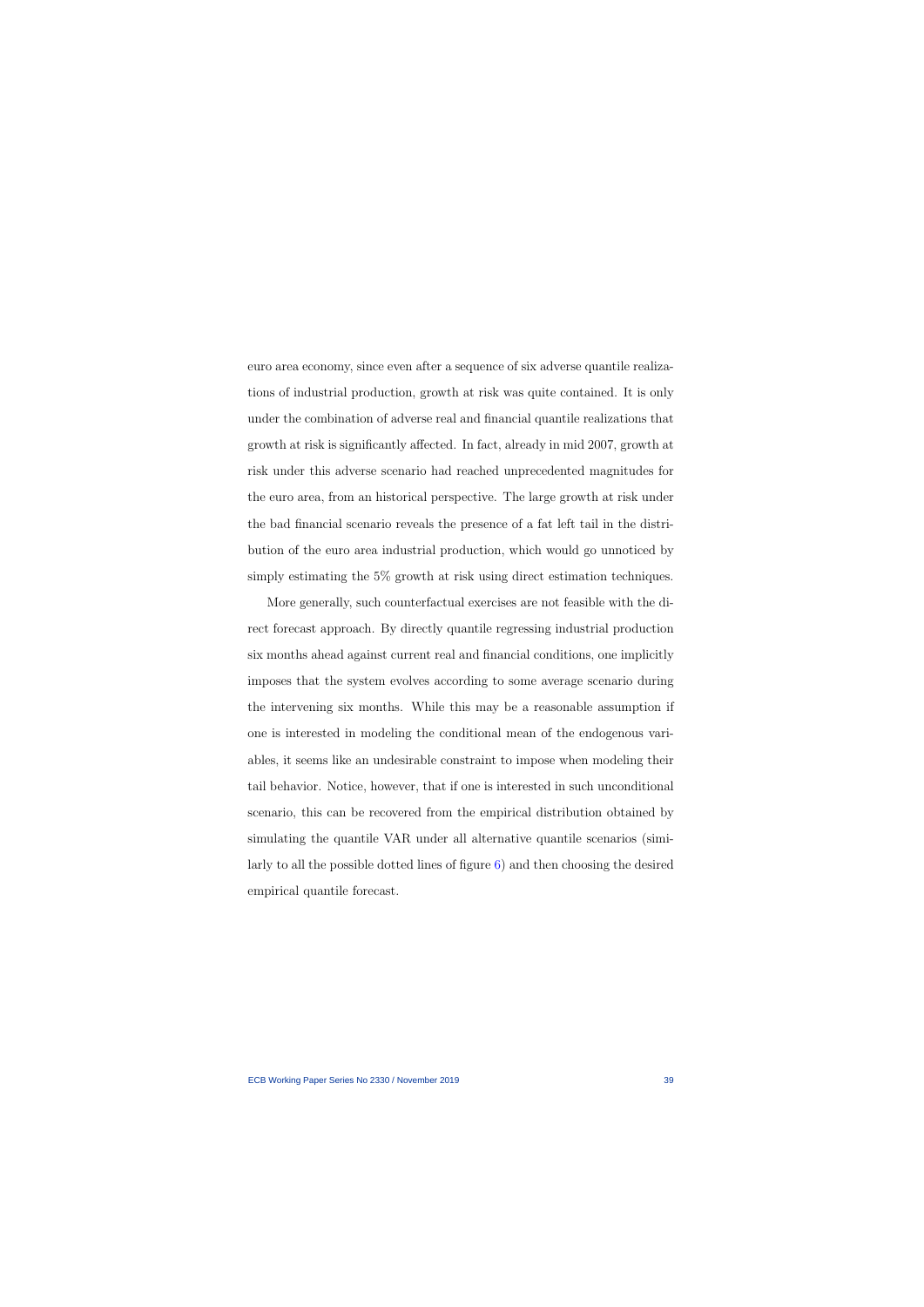

Figure 7: Growth at risk under alternative scenarios as of August 2008

<span id="page-40-0"></span>Note: Six month ahead forecast of euro area industrial production under three alternative scenarios. The good, normal and bad scenarios are defined by a sequence of six consecutive benign, normal and adverse quantile realizations. The parameter of the quantile VAR are estimated using only observations up to August 2008.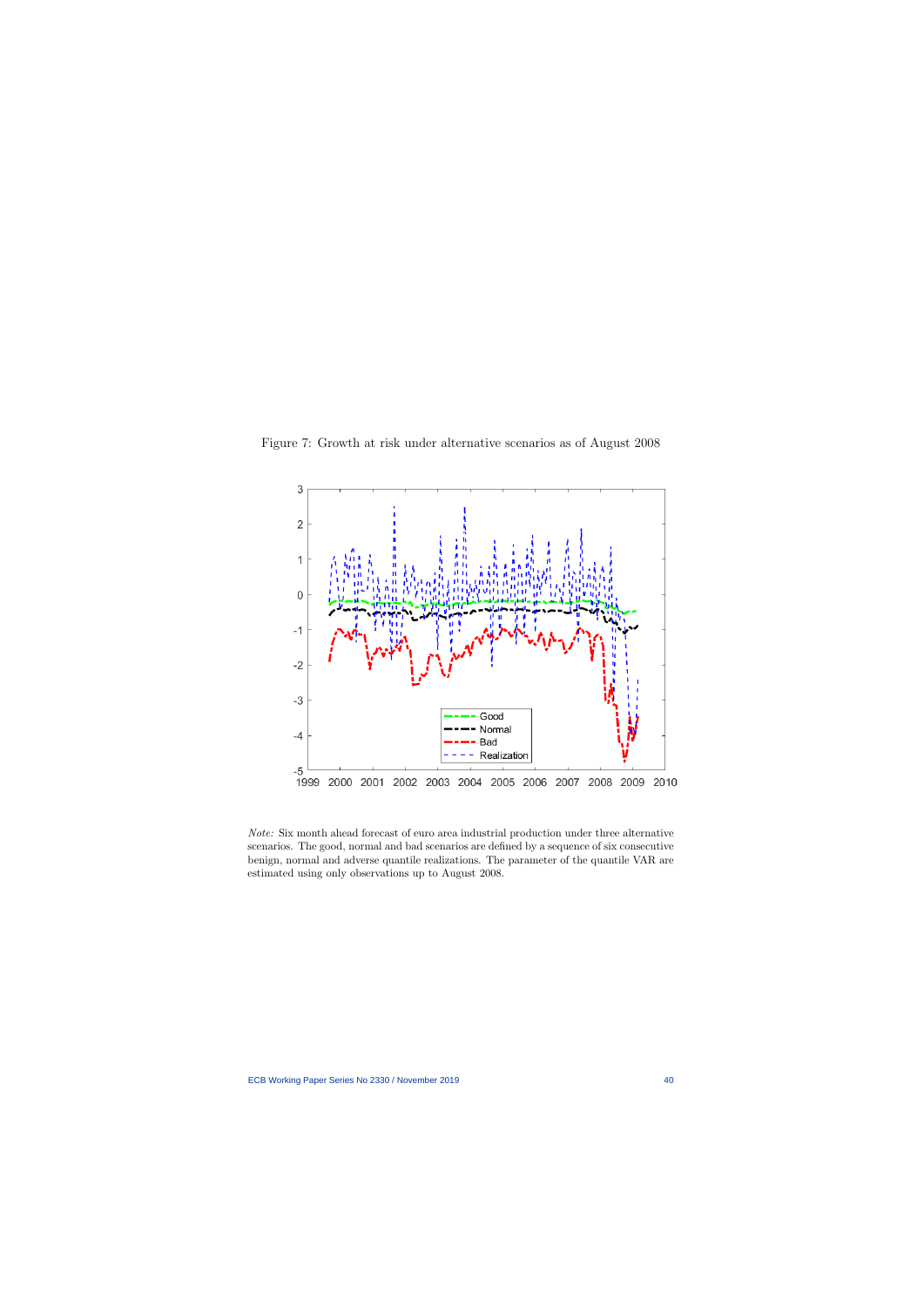## 5 Conclusion

We have developed a quantile VAR model and used it to forecast and stress test the interaction between real and financial variables in the euro area. Unlike OLS VAR, quantile VAR models each quantile of the distribution. This provides the natural modeling environment to design particular stress scenarios and test the impact that they have on the economy. A stress scenario is just a sequence of tail quantile realizations, which can be arbitrarily chosen by the policy maker or calibrated to mimic previous crisis episodes. We find the presence of strong asymmetries in the transmission of financial shocks in the euro area, with negative financial shocks being particularly harmful. By modeling the average interaction between the random variables, OLS VAR models miss most of these detrimental interactions.

## Appendix — Proofs

Proof of Theorem [1](#page-10-0) (Conditional quantile decomposition of cfd) —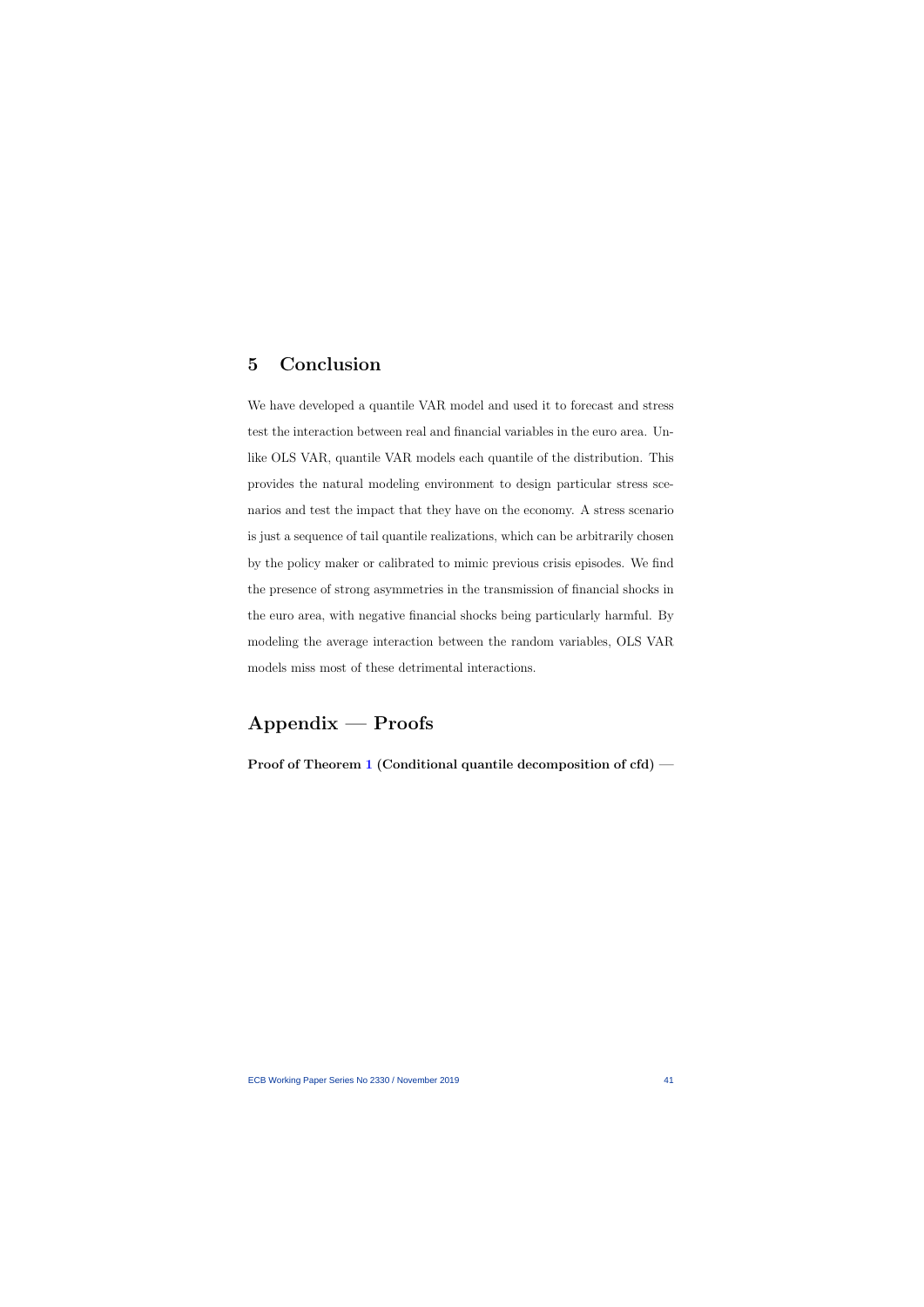The joint cdf is:

$$
F_t(q_{1t}^{\theta_1}, \dots, q_{nt}^{\theta_n}) = \int_{-\infty}^{q_{1t}^{\theta_1}} \dots \int_{-\infty}^{q_{nt}^{\theta_n}} f_t(y_1, \dots, y_n) dy_1 \dots dy_n
$$
  
\n
$$
= \int_{-\infty}^{q_{1t}^{\theta_1}} \dots \int_{-\infty}^{q_{nt}^{\theta_n}} f_{1t}(y_1) \dots f_{nt}(y_n) dy_1 \dots dy_n
$$
  
\n
$$
= \int_{-\infty}^{q_{1t}^{\theta_1}} \dots \int_{-\infty}^{q_{n-1,t}^{\theta_{n-1}}} f_{1t}(y_1) \dots f_{n-1,t}(y_{n-1})
$$
  
\n
$$
\left[ \int_{-\infty}^{q_{nt}^{\theta_n}} f_{nt}(y_n) dy_n \right] dy_1 \dots dy_{n-1}
$$
  
\n
$$
= \theta_n \int_{-\infty}^{q_{1t}^{\theta_1}} \dots \int_{-\infty}^{q_{n-1,t}^{\theta_{n-1}}} f_{1t}(y_1) \dots f_{n-1,t}(y_{n-1}) dy_1 \dots dy_{n-1}
$$

Even though both  $q_{nt}^{\theta_n}$  and  $f_{nt}(y_n)$  are functions of  $(y_1 \ldots y_{n-1})$ , since we are conditioning on these observations, the probability  $\theta_n$  associated with  $q_{nt}^{\theta_n}$ does not depend on them. It can therefore be pulled out of the integral. The result follows by induction.  $\Box$ 

Proof of Theorem [2](#page-19-1) (Law of iterated quantiles) — Start from the innermost expression:

$$
Q_{it}^{\vartheta_i}(\epsilon_{1,t+1}^{\vartheta_1} + \ldots + \epsilon_{i-1,t+1}^{\vartheta_{i-1}} + \epsilon_{i,t+1}^{\vartheta_i}) = \epsilon_{1,t+1}^{\vartheta_1} + \ldots + \epsilon_{i-1,t+1}^{\vartheta_{i-1}}
$$

because, by definition  $Q_{it}^{\vartheta_i}(\epsilon_{i,t+1}^{\vartheta_i})=0$  and the other terms are not random, as they belong to the conditioning set. Repeating this reasoning for each of the remaining terms gives the result.  $\square$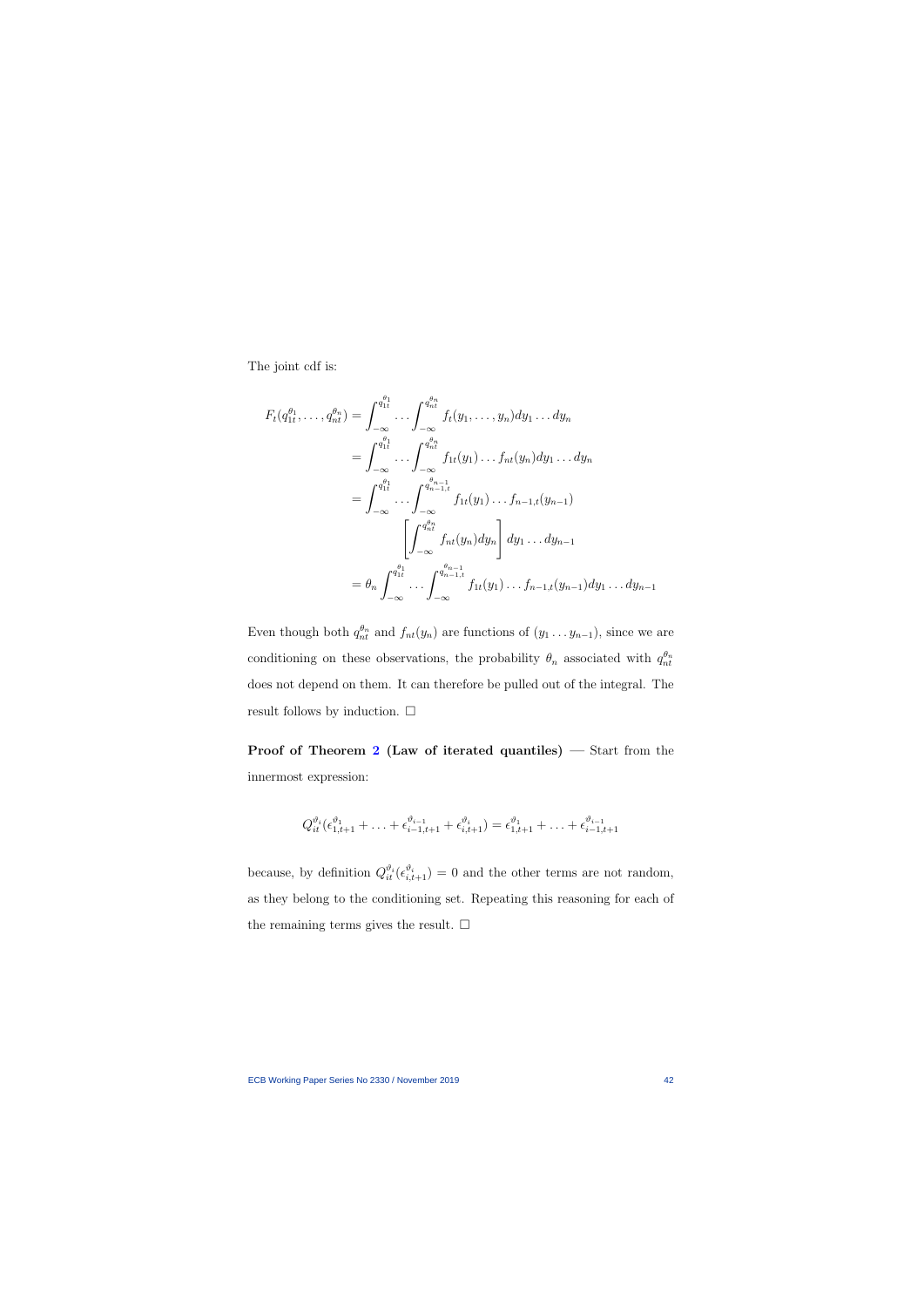Proof of Theorem [3](#page-22-1) (Multi step quantile VAR forecast) — By  $(6)$ , the forecast of  $\tilde{Y}_{t+1}$ , conditional on setting the residuals identified by the matrix  $S_{t+1}^{\vartheta^1}$  to zero, is:

$$
\hat{Y}_{t+1}^{\$} = S_{t+1}^{\vartheta^1} Y_{t+1}
$$
\n
$$
= S_{t+1}^{\vartheta^1} (\omega + A_0 Y_{t+1} + A_1 Y_t)
$$
\n
$$
= S_{t+1}^{\vartheta^1} \omega + S_{t+1}^{\vartheta^1} A_0 \bar{S} S_{t+1}^{\vartheta^1} Y_{t+1} + S_{t+1}^{\vartheta^1} A_1 Y_t
$$

where we have made use of the equality  $\bar{S}S_{t+1}^{\vartheta^1}Y_{t+1} = Y_{t+1}$ . Notice that since the vector  $Y_{t+1}$  is stacking p times the original vector  $\tilde{Y}_{t+1}$ , the operation  $S_{t+1}^{\vartheta^1} Y_{t+1} = \tilde{Y}_{t+1}$  implies no loss of information. It is in fact possible to reconstruct  $Y_{t+1}$  by stacking again the vector  $\tilde{Y}_{t+1}$  with the  $\bar{S}$  matrix.

Solving for  $S_{t+1}^{\vartheta^1} Y_{t+1}$  and iterating the equation forward, for any given sequence  $\{S_{t+}^{\vartheta^h}\}$  $\{t_{t+h}\}_{h=1}^H$ , we obtain the result.  $\square$ 

Proof of Corollary [1](#page-27-1) (Forecast standard errors) — Consider the mean value expansion  $Y_{T+H}(\hat{\beta}) = Y_{T+H}(\beta^*) + \Phi(\bar{\beta})(\hat{\beta} - \beta^*)$ . The result follows from the asymptotic properties of  $\beta$ .  $\Box$ 

## References

Adrian, T., N. Boyarchenko and D. Giannone (2019), Vulnerable growth, American Economic Review, 109 (4), 1262-1289.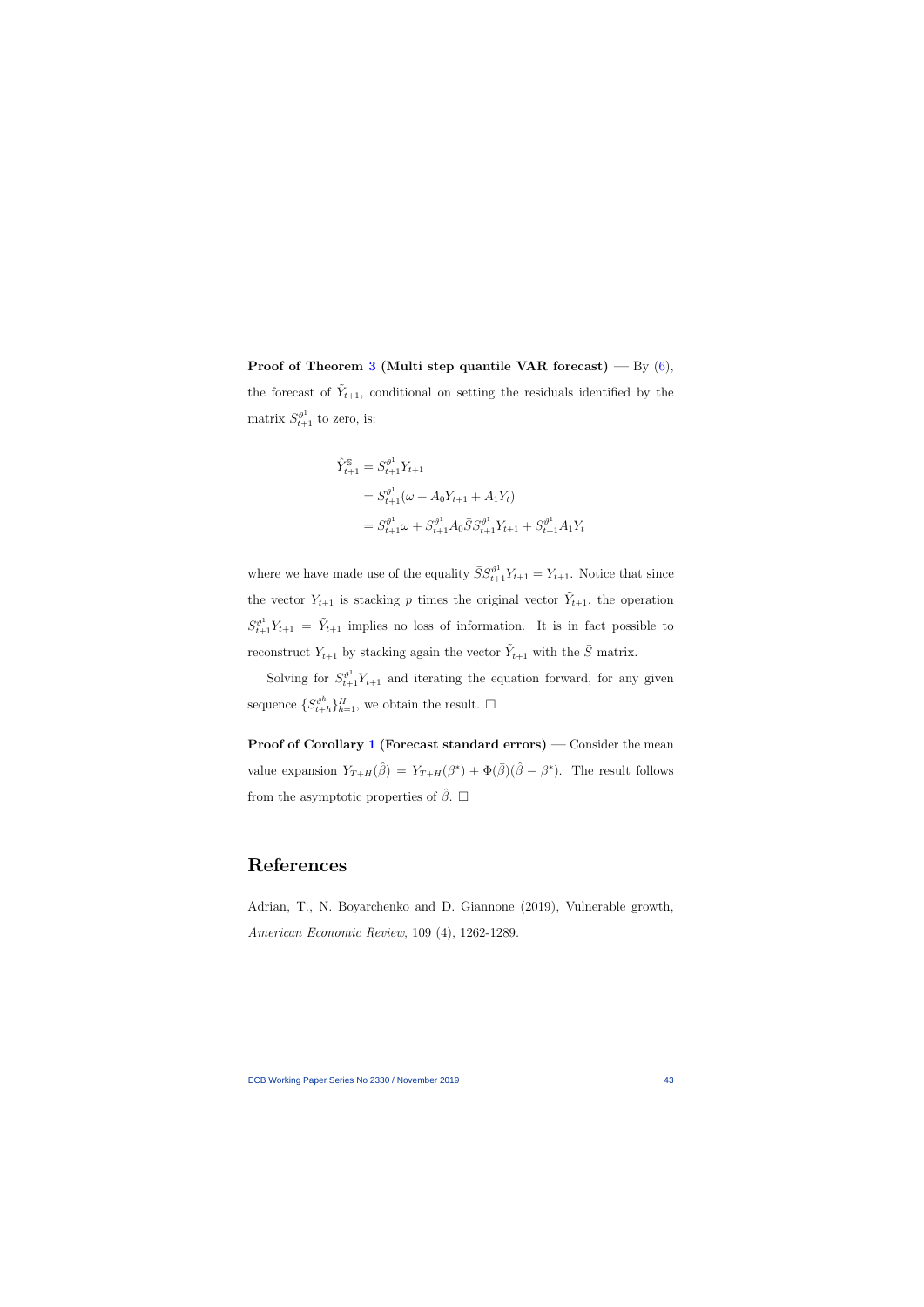Buchinski, M. (1995), Estimating the asymptotic covariance matrix for quantile regression models a Monte Carlo study, Journal of Econometrics, 68 (2), 303-338.

Chernozhukov, V., I. Fernandez-Val and A. Galichon (2010), Quantile and probability curves without crossing, Econometrica, 78: 1093-1125.

Engle, R.F., D.F. Hendry, J.-F. Richard (1983), Exogeneity, Econometrica, 51(2): 277-304.

Engle, R. F. and S. Manganelli (2004), CAViaR: Conditional autoregressive Value at Risk by regression quantiles, *Journal of Business*  $\mathcal C$  *Economic* Statistics, 22, 367-381.

Gourieroux, C. and J. Jasiak (2008), Dynamic Quantile Models, Journal of Econometrics, 147 (1): 198-205.

Hollo, D., M. Kremer and M. Lo Duca (2012), CISS – A composite indicator of systemic stress in the financial system, ECB Working Paper No. 1426.

Hubrich, K. and R. J. Tetlow (2015), Financial stress and economic dynamics: The transmission of crises, *Journal of Monetary Economics*, 70 (C), 100-115.

Kilian, L. and R. J. Vigfusson (2017), The role of oil price shocks in causing U.S. recessions, Journal of Money, Credit and Banking, 49 (8), 1747-1776,

Koenker, R. (2005), Quantile regression, Econometric Society Monograph, Cambridge University Press.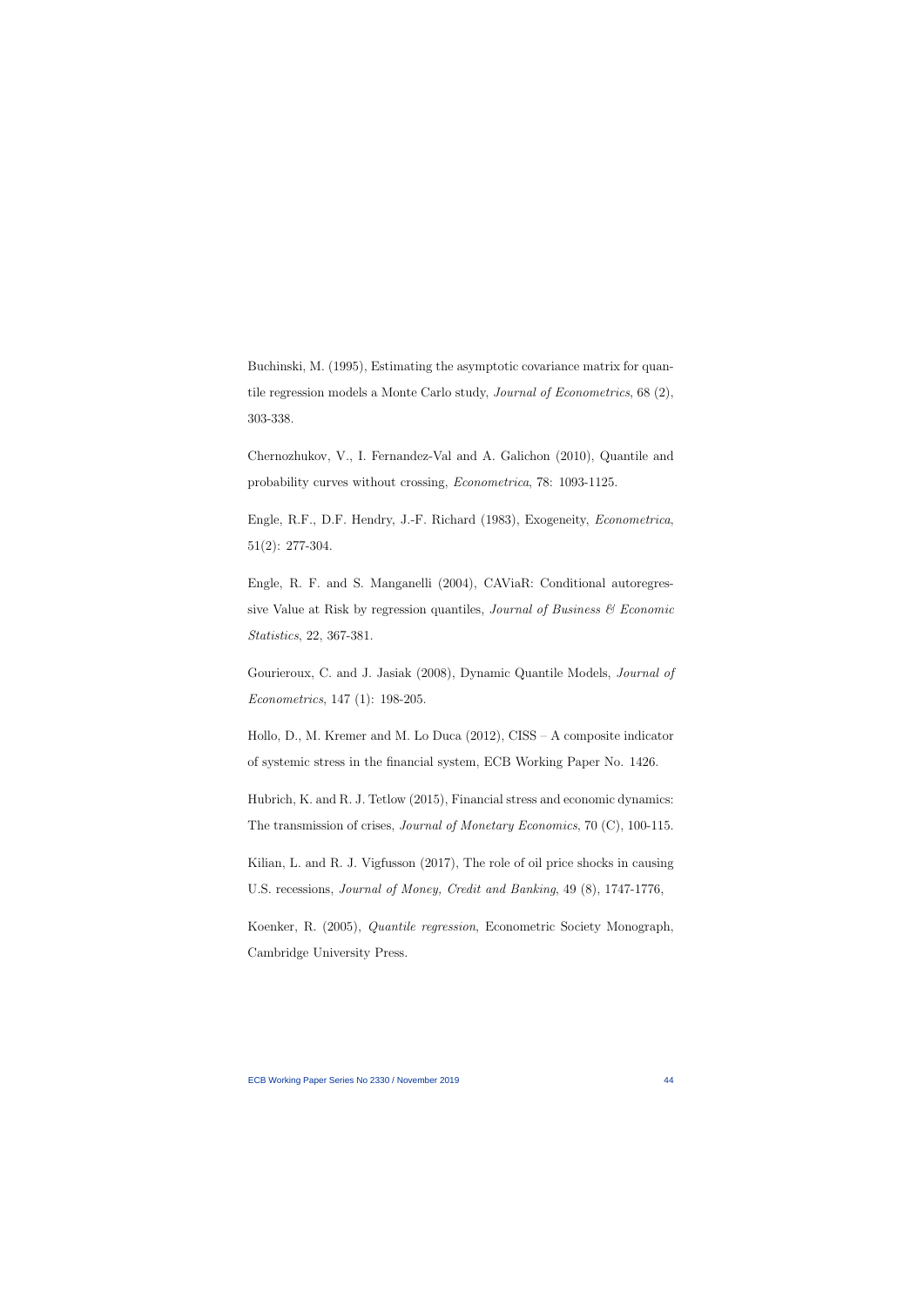Koenker, R. (2017), Quantile regression: 40 years on, Annual Review of Economics, 9, 155-176.

Koenker, R. and G. Bassett (1978), Regression quantiles, Econometrica, 46, 33-50.

Koenker, R. and B. J. Park (1994), An interior point algorithm for nonlinear quantile regression, Journal of Econometrics, 71, 265-283.

Koenker, R. and Z. Hiao (2006), Quantile autoregression, Journal of the American Statistical Association, 101 (475), 980-990.

Lütkepohl, H. (2005), The New Introduction to Multiple Time Series Analysis, Springer-Verlag Berlin.

Mammen, E. (1991), Nonparametric regression under qualitative smoothness assumptions, The Annals of Statistics, 19: 741-759.

Perez-Quiros, G. and A. Timmermann (2000), Firm size and cyclical variation in stock returns, The Journal of Finance, LV (3), 1229-1262.

Schüler, Y. S. (2014), Asymmetric effects of uncertainty over the business cycle: A quantile structural vector autoregressive approach, University of Konstanz, Working Paper Series 2014-02.

Serfling, R. J. (1980), Approximation Theorems of Mathematical Statistics, New York: John Wiley and Sons.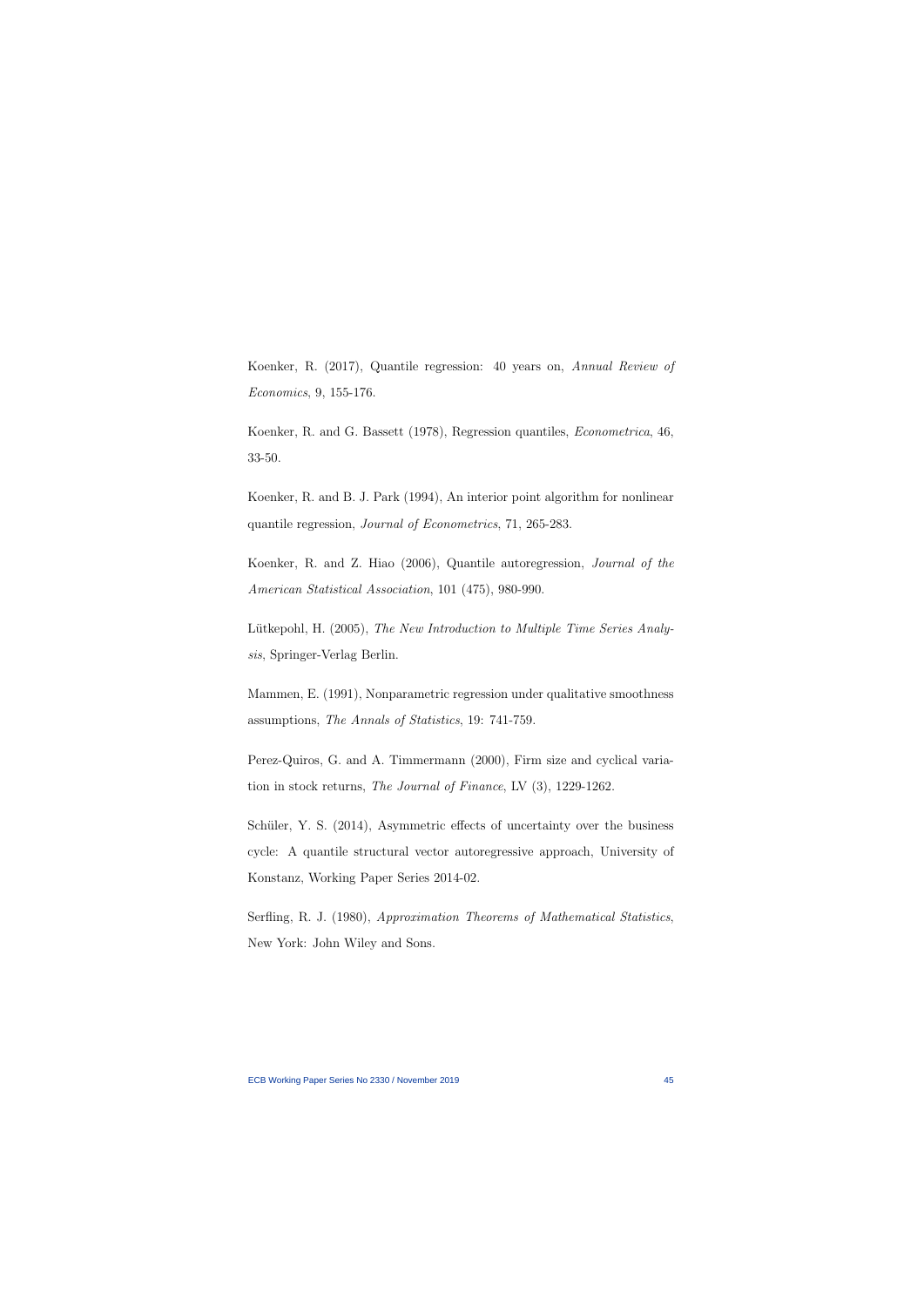White, H., T.H. Kim and S. Manganelli (2010) Modeling autoregressive conditional skewness and kurtosis with multi-quantile CAViaR, in Volatility and Time Series Econometrics: Essays in Honor of Robert F. Engle, edited by T. Bollerslev, J. Russell and M. Watson, Oxford University Press.

White, H., T.H. Kim and S. Manganelli (2015), VAR for VaR: Measuring tail dependence using multivariate regression quantiles, Journal of Econometrics, 187, 169-188.